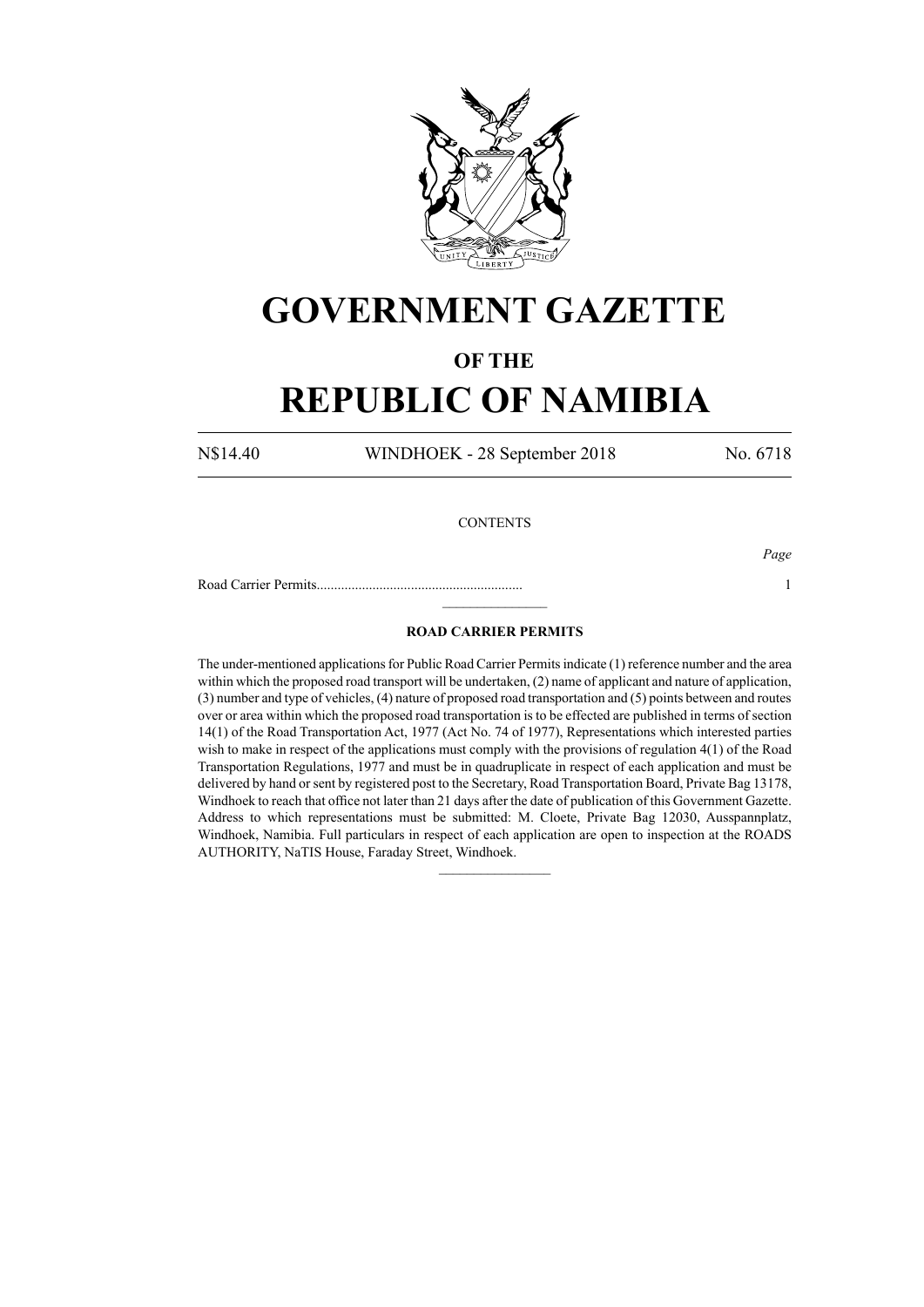App. 163686 (2) AFRICA 4X4 RENTALS CC 20141116 (3) BOX 5199, WINDHOEK, NAMIBIA (4) New Permanent Authorisation (5A) Tourists (6A) 3 X Combi / Micro bus / Minibus (7A) 14 passengers: Tourists and their personal luggage - From Hosea Kutako Airport. Windhoek, Sesriem, Swakopmund Brandberg, Etosha, Rundu, Katima Mulilo, FiS River Canon, Lüderittz, Twyfelfontein, Lodge, Wndhoek and back the same to Airport International.

App. 163687 (2) AFRICA 4X4 RENTALS CC 20141116 (3) BOX 5199, WINDHOEK, NAMIBIA (4) New Permanent Authorisation (5A) Tourists (6A) 2 X Station wagon (7A) 9 passengers: Tourists and their personal luggage - From Hosea Kutako Airport. Windhoek, Sesriem, Swakopmund Brandberg, Etosha, Rundu, Katima Mulilo, FiS River Canon, Lüderittz, Twyfelfontein, Lodge, Wndhoek and back the same to Airport International.

App. 163722 (2) RUBICON SECURITY SERVICES CC. CC961107 (3) BOX 1322, TSUMEB (4) New Permanent Authorisation (5A) Employees (6A) 1 X Bus (single deck) (7A) 26 passengers: Employees of Ohorongo Cement Factory as well as their personal effects - Employees of Mining between Tsumeb and Ohorongo Cement Factory on B1 route. Employees of Tsumeb between Tsumeb and Ohorongo Cement Facory on B1 route and NCS employees with exeptions from Tsumeb to the distance one way is 60 KM and back the same route.

App. 163734 (2) A T ELAGO 78050900223 (3) P.O BOX 60213, KATUTURA, WINDHOEK, 13001 (4) New Permanent Authorisation (5A) Taxi Passengers (6A) 1 X Sedan (closed top) (7A) 5 passengers: Taxi passengers and theie personal luggage from Khomasdal ext 311 to Town - Within Windhoek Municipal Area.

App. 163737 (2) J WEYULU 83102710131 (3) BOX 11874, OSHAKATI (4) New Permanent Authorisation (5A) Taxi Passengers (6A) 1 X Sedan (closed top) (7A) 4 passengers: Taxi passengers and their personal luaggage from Oshakati point D3643 to Ongwediva point D3638 and Ondangwa point 3607 return the same route.

App. 163738 (2) ANGELS SHUTTLE AND TOURS CC, 201707482 (3) BOX 72312, GROVE KHOMASDAL (4) New Permanent Authorisation (5A) Tourists (6A) 1 X Sedan (closed top) (7A) 5 passengers: Tourists and their personal luggage - From Windhoek Hosea Kutako Aiport to Swakopmund - Strandhotel B and B, Gusthouses and back the same route.

App. 163739 (2) I AMUKUGO 81121800041 (3) P. O BOX 22382, WINDHOEK, 11001 (4) New Permanent Authorisation (5A) Taxi Passengers (6A) 1 X Sedan (closed top) (7A) 5 passengers: Taxi passengers and their personal luggage from Okuryangava T63 to Town - Within Windhoek Municipal Area return via the same route.

App. 163741 (2) M U HAINDAKA 77061910313 (3) BOX 1310, RUNDU, 44001 (4) New Permanent Authorisation (5A) Taxi Passengers (6A) 1 X Sedan (closed top) (7A) 5 passengers: Taxi passengers and their personal luggage - Within Rundu Municipal Area.

App. 163748 (2) D NAFUKA 94091400310 (3) P.O BOX 927, OUTAPI, 34001 (4) New Permanent Authorisation (5A) Taxi Passengers (6A) 1 X Sedan (closed top) (7A) 5 passengers: Taxi passengers with their personal luggage - From Outapi town to Oshakati return via the same route.

App. 163762 (2) B H KAMATI 90031900305 (3) P.O BOX 7163, OSHAKATI, 33001 (4) New Permanent Authorisation (5A) Taxi Passengers (6A) 1 X Sedan (closed top) (7A) 5 passengers: Taxi passengers with their personal luggage - From Okalongo, Oshikuku and Oshakati return via the same route.

App. 163777 (2) L M MASHUNA 83112110439 (3) PO BOX 144, GOBABIS, NAMIBIA (4) New Permanent Authorisation (5A) Taxi Passengers (6A) 1 X Sedan (closed top) (7A) 5 passengers: Taxi passengers with their personal luggage within Gobabis municipality - From Empako and Herero block return via the same route.

App. 163779 (2) B K SIKONGO 76090900656 (3) PO BOX 1219, TSUMEB, NAMIBIA (4) New Permanent Authorisation (5A) Taxi Passengers (6A) 1 X Sedan (closed top) (7A) 5 passengers: Taxi passengers with their personal luggage around Tsumeb town return via the same route.

App. 163784 (2) R D F HUSSELMANN 9010- 1200765 (3) P.O BOX 24503, WINDHOEK, NAMIBIA, 11001 (4) New Permanent Authorisation (5A) Taxi Passengers (6A) 1 X Combi / Micro bus / Minibus (7A) 15 passengers: Taxi passengers and their personal luggage - From Bahnhoff street, Rehoboth and to designated loading terminal, Windhoek and return via the same route.

App. 163792 (2) I T HAMUKOTO 91091800251 (3) P.O BOX 51133, BACHBRECHT, WIND-HOEK, NAMIBIA, 11003 (4) New Permanent Authorisation (5A) Taxi Passengers (6A) 1 X Sedan (closed top) (7A) 5 passengers: Taxi passengers with their personal luggage - From Khomasdal ext 43 Mercedes street within Windhoek Municipal Area.

App. 163793 (2) A L J VAN WYK 73071700024 (3) P.O BOX 27009, KHOMASDAL, WINDHOEK, NAMIBIA, 11008 (4) New Permanent Authorisation (5A) Taxi Passengers (6A) 1 X Sedan (closed top) (7A) 5 passengers: Taxi passengers with their personal luggage From Khomasdal to Town within Windhoek Municipal Area.

App. 163798 (2) J N MUNGONENA 89070900707 (3) PO BOX 10410, KHOMASDAL, WINDHOEK, 9000 (4) New Permanent Authorisation (5A) Taxi Passengers (6A) 1 X Sedan (closed top) (7A) 5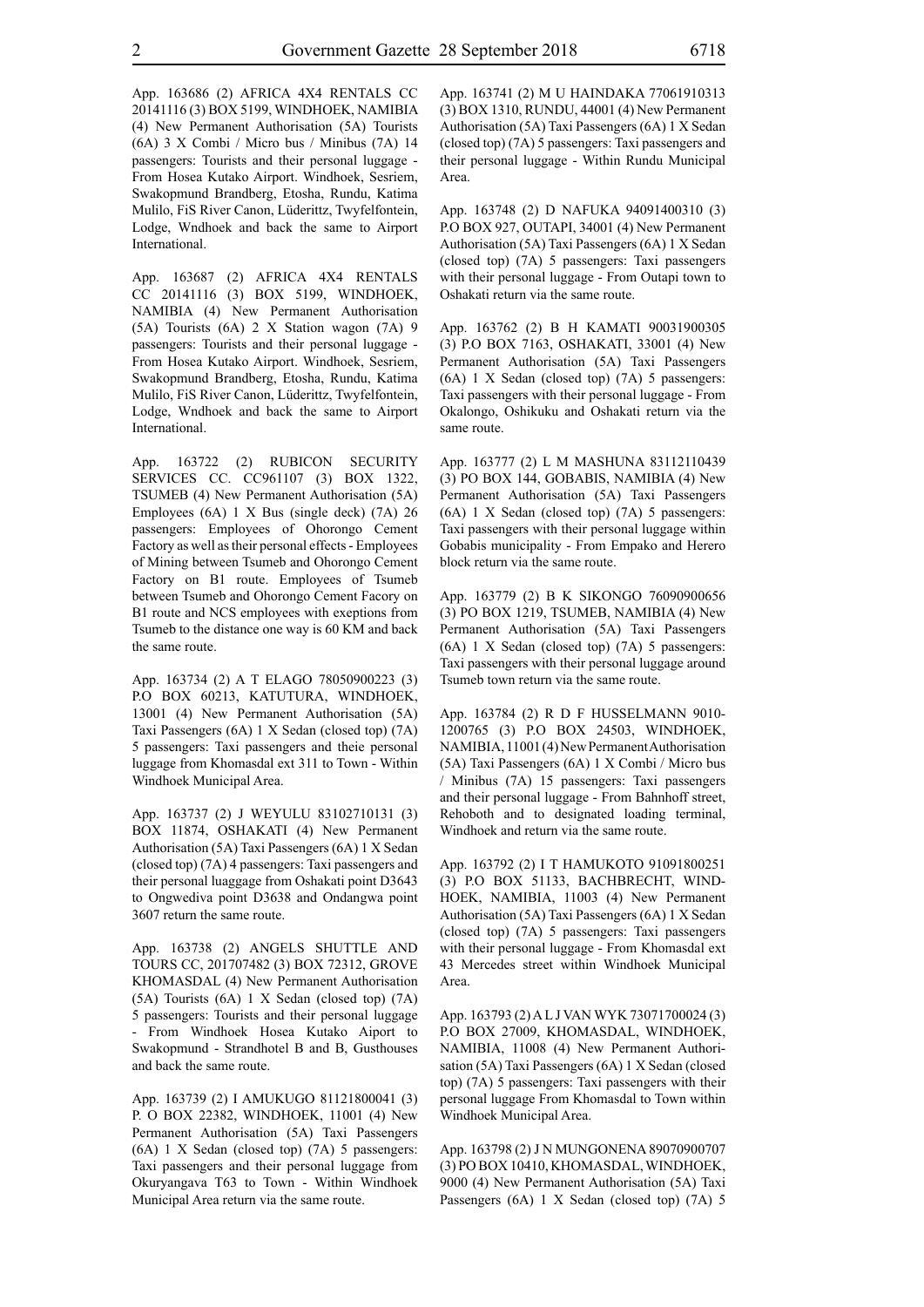passengers: Taxi passengers with their personal luggage From Havana taxi rank 153 to Poinerspark return via the same route.

App. 163799 (2) L S SIMATAA 79010800032 (3) PO BOX 300, OKAHANDJA, NAMIBIA, 15001 (4) New Permanent Authorisation (5A) Taxi Passengers (6A) 1 X Sedan (closed top) (7A) 5 passengers: Taxi passengers and their personal luggage - Within Okahandja Municipal Area.

App. 163800 (2) L S SIMATAA 79010800032 (3) PO BOX 300, OKAHANDJA, NAMIBIA, 15001 (4) New Permanent Authorisation (5A) Taxi Passengers (6A) 1 X Sedan (closed top) (7A) 5 passengers: Taxi passengers and their personal luggage - Within Okahandja Municipal Area.

App. 163818 (2) ABSOLUT TOURS & SAFARIS CC. CC97469 (3) PO BOX 5633, AUSSPANNPLATZ, WINDHOEK (4) New Permanent Authorisation (5A) Tourists (6A) 2 X Bus (single deck) (7A) 37 passengers: Tourists as well as their personal luggage - From Windhoek and/or the Hosea Kutako International and to the Hotels, Lodges, Restaurant, Swakopmund, Keetmanshoop, Aus, Lüderitz, Etosha, Rundu, Katima Mulilo the places of embarkation.

App. 163820 Permit 30501/5 (2) J VAN WYK to C N NGHISHIIKO 89062200141 (3) PO BOX 23579, WINDHOEK, NAMIBIA, 0000 (4) Transfer of Authorisation (5A) Taxi Passengers (6A) 1 X Sedan (closed top) (7A) 5 passengers: Taxi passengers and their personal luggage - Within Windhoek Municipal Area.

App. 163829 (2) OUTDOOR ADVENTURES CC 961139 (3) BOX 24405, WINDHOEK (4) New Permanent Authorisation (5A) Tourists (6A) 2 X Station wagon (7A) 11 passengers: Tourists as well as their personal luggage - From Windhoek and/or the Hosea Kutako International Airport to hotels, lodges and/or boarding houses, Restaurants, Swakopmund, Keetmanshoop, Aus, Lüderitz, Etosha National Park, the places of embakation.

App. 163858 (2) NAMTRAX TOUR AND SAFARIS CC 201802094 (3) BOX 2791, WALVIS BAY, 21001 (4) New Permanent Authorisation (5A) Tourists (6A) 2 X Station wagon (5B) Tourists (6B) 2 X Station wagon (5C) Tourists (6C) 3 X Pick-up (5D) Tourists (6D) 3 X Pick-up (7B) 5 passengers: Tourists and their personal luggage - From Walvis Bay Airpot to Hoses Kutako Intenational Airport to differnt tours destinations situated in Namibia and return the same route.

App. 163865 (2) VULKANRUINE TOURS AND TRANSFERS CC. CC20083477 (3) PO BOX 26939, WINDHOEK, NAMIBIA (4) New Permanent Authorisation (5A) Tourists (6A) 3 X Bus (single deck) (7A) 26 passengers: Tourists as well as their personal luggage - From Windhoek and/or the Hosea Kutako International Airport to hotels, lodges and/or boarding houses within Windhoek Municipal Area and places situated within the Republic of Namibia including places on the borders of Namibia with neighbouring countries and return.

App. 163889 (2) MATITI SAFARIS CC. CC99362 (3) PO BOX 1190, WINDHOEK, NAMIBIA, 11001 (4) New Permanent Authorisation (5A) Tourists (6A) 1 X Pick-up (5B) Tourists (6B) 1 X Pick-up (5C) Tourists (6C) 1 X Station wagon (5D) Tourists (6D) 1 X Station wagon (7A) 11 passengers: From Namibia, Khomas (7B) 7 passengers: Tourist and their personal luggage - From Windhoek International Airport to Otjiwarongo, Etosha, Twyfelfontein, Swakopmund, Sennem, Windhoek International Airport and to places attractions within the Republic of Namibia as pre-booked and return.

App. 163899 (2) J NAULE 79101310097 (3) PO BOX 940, GOBABIS, NAMIBIA, 14001 (4) New Permanent Authorisation (5A) Taxi Passengers (6A) 1 X Sedan (closed top) (7A) 5 passengers: Taxi passengers with their personal luagge - Within the town of Gobabis return via the same route.

App. 163902 (2) L L HEDULA 87062400823 (3) PO BOX 80454, OLYMPIA, WINDHOEK, 12005 (4) New Permanent Authorisation (5A) Taxi Passengers (6A) 1 X Sedan (closed top) (7A) 5 passengers: Taxi passengers with their personal luggage from Katutura taxi rank 103 to UNAM return via the same route.

App. 163913 (2) PREMIER SAFARIS LUCURY CHARTER CC 20803932 (3) BOX 130, SWAKOPMUND, 22001 (4) New Permanent Authorisation (5A) Tourists (6A) 1 X Bus (single deck) (7A) 35 passengers: Tourists and their personal luggage - From Windhoek International Airport to Windoek, Guesthouses, Lodge, Windhoek, Sossevlei. Swakopmund, Damaraland, Etosha National Park, Caprivi, and back to Windhoek Internatioanal Airport.

App. 163944 (2) E N SEKUDJA 92041000910 (3) BOX 80454, OLYMPIA, WINDHOEK, 12004 (4) New Permanent Authorisation (5A) Taxi Passengers (6A) 1 X Sedan (closed top) (7A) 5 passengers: Taxi passengers and their luggage - From taxi rank Katutura to UNAM to town within Windhoek Municipal Area.

App. 163946 (2) J SHILULU 77110910148 (3) BOX 1724 ONDANGWA, ONDANGWA, 31001 (4) New Permanent Authorisation (5A) Taxi Passengers (6A) 1 X Sedan (closed top) (7A) 5 passengers: Taxi passengers and their luggage - From Gwashamba Mall to Luno and Onandjokwe and back the same route.

App. 164005 (2) B L N MWANINGANGE 83031110501 (3) PO BOX 7100, KATUTURA, WINDHOEK, NAMIBIA, 13001 (4) New Permanent Authorisation (5A) Taxi Passengers (6A) 1 X Sedan (closed top) (7A) 5 passengers: Taxi passengers with their personal luggage from Havana T153 to Town return via the same route - Within Windhoek Municipal Area.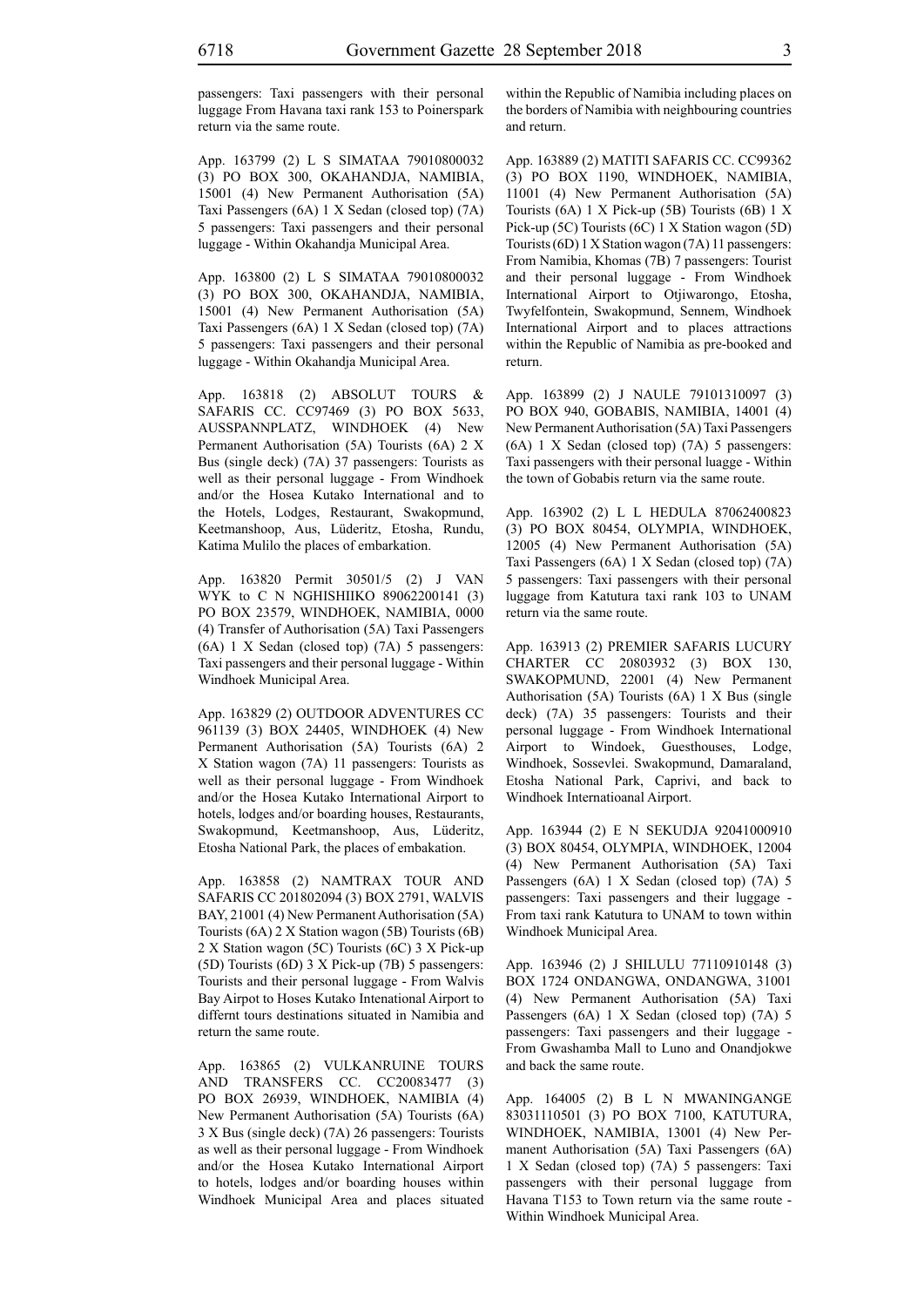App. 164011 (2) U TJIHARUKA 89092001155 (3) BOX 26050, WINDHOEK, 11001 (4) New Permanent Authorisation (5A) Taxi Passengers (6A) 1 X Sedan (closed top) (7A) 5 passengers: Taxi passengers and their personal luggage - From taxi rank 79 in Okuryangava to Town ( CBD) and return.

App. 164016 (2) EURAB 64110300320 (3) PO BOX 62012, KATUTURA, WINDHOEK (4) New Permanent Authorisation (5A) Taxi Passengers (6A) 1 X Sedan (closed top) (7A) 5 passengers: Taxi passengers with their personal luggage from Goreangab, Green mountain road taxi rank T207 to Otjomuise taxi rank T355 and Shoprite taxi rank T707 in Windhoek return via the same route.

App. 164017 (2) J N KAMANYA 74012500341 (3) BOX 360, MARIENTAL, 51001 (4) New Permanent Authorisation (5A) Taxi Passengers (6A) 1 X Sedan (closed top) (7A) 5 passengers: Taxi passengers and their personal luggage - Within Mariental Municipal Area.

App. 164055 (2) O C SWARTZ 82111610372 (3) PO BOX 49494, OTJOMUISE, WINDHOE, 9000 (4) New Permanent Authorisation (5A) Taxi Passengers (6A) 1 X Sedan (closed top) (7A) 5 passengers: Taxi passsengers with their personal luggage within Keetmanshoop Municipal Area and return via the same route.

App. 164071 (2) P MURONGA 78040400368 (3) PO BOX 825, RUNDU, NAMIBIA, 44001 (4) New Permanent Authorisation (5A) Taxi Passengers (6A) 1 X Sedan (closed top) (7A) 5 passengers: Taxi passengers with their personal luggage Rundu Municipal Area to Kehemy informal settlements and return via the same route.

App. 164076 (2) S S SAKARIA 85060410196 (3) PO BOX 700, OSHAKATI, NAMIBIA, 9000 (4) New Permanent Authorisation (5A) Passengers (6A) 1 X Combi / Micro bus / Minibus (7A) 16 passengers: Taxi passangers and their personal luggage: From Windhoek to Oshakati via Okahandja, Otjiwarongo, Omuthiya, Ondangwa and return the same route.

App. 164077 (2) E T KANGHUTI 92082000125 (3) BOX 40270, AUSSPANNPLATZ, WINDHOEK, 12001 (4) New Permanent Authorisation (5A) Taxi Passengers (6A) 1 X Sedan (closed top) (7A) 5 passengers: Taxi passangers and their personal luggage: From taxi rank Khomasdal to UNAM to town within Windhoek Municipal Area.

App. 164080 (2) SMART CAB AIRPORT TRANSFER & TOURS CC. 201704116 (3) PO BOX 20433, WINDHOEK, NAMIBIA (4) New Permanent Authorisation (5A) Tourists (6A) 2 X Station wagon (7A) 7 passengers: Tourists and their personal effects - From Windhoek and/ or Hosea Kutako International Airport to Hotels B&B, Guestshouses in Windhoek and surrounding lodges, guesthouses and B&B's and return to place of embarkation

App. 164084 (2) F E SHIMANENI 88092100748 (3) BOX 25969, WINDHOEK (4) New Permanent Authorisation (5A) Taxi Passengers (6A) 1 X Sedan (closed top) (7A) 5 passengers: Taxi passengers and their perosnal luggage - From taxi rank 14 Golgota in Katutura to town within Windhoek Municipal Area.

App. 164087 (2) W SIMEON 79091110837 (3) PO BOX 295, OSHAKATI, NAMIBIA, 9000 (4) New Permanent Authorisation (5A) Taxi Passengers (6A) 1 X Sedan (closed top) (7A) 5 passengers: Taxi passengers and their personal luggage - From Oshakati via Oshiakngo to Eenhana and return.

App. 164088 (2) A S ASHIYANA 7409500591 (3) BOX 292, OSHAKATI, 33001 (4) New Permanent Authorisation (5A) Taxi Passengers (6A) 1 X Sedan (closed top) (7A) 5 passengers: Taxi passengers and their personal luggage - From Oshakati / Ondangwa/ Omuthiya and return.

App. 164092 (2) S N NGASHIKWAO 740206- 00376 (3) PO BOX 712, TSUMEB, NAMIBIA, 9000 (4) New Permanent Authorisation (5A) Taxi Passengers (6A) 1 X Station wagon (7A) 5 passengers: Taxi passengers and their personal luggage - From Tsumeb Grootfontein Rundu Okongo and back the same route.

App. 164095 (2) ROBETH P K 91051700817 (3) PO BOX 13160, EENHANA, NAMIBIA, 32002 (4) New Permanent Authorisation (5A) Taxi Passengers (6A) 1 X Sedan (closed top) (7A) 5 passengers: Taxi passengers and their personal luggage - From Eenhana to Okongo and back the same route

App. 164097 (2) ROBETH P K 91051700817 (3) PO BOX 13160, EENHANA, NAMIBIA, 32002 (4) New Permanent Authorisation (5A) Taxi Passengers (6A) 1 X Sedan (closed top) (7A) 5 passengers: Taxi passengers and their personal luggage - From Eenhana to Okongo and back the same route

App. 164107 (2) A M S HAGIOS FEU INVEST-MENTS TOURS CC 20101471 (3) BOX 25034, WINDHOEK (4) New Permanent Authorisation (5A) Tourists (6A) 1 X Hatch back (7A) 5 passengers: Tourists and their personal effects - From Windhoek and/or Hosea Kutako International Airport to Hotels B&B, Guestshouses in Windhoek and surrounding lodges, guesthouses and B&B's and return to place of embarkation

App. 164109 (2) A M S HAGIOS FEU INVEST-MENTS TOURS CC 20101471 (3) BOX 25034, WINDHOEK (4) New Permanent Authorisation (5A) Tourists (6A) 1 X Hatch back (7A) 5 passengers: Tourists and their personal effects - From Windhoek and/or Hosea Kutako International Airport to Hotels B&B, Guestshouses in Windhoek and surrounding lodges, guesthouses and B&B's and return to place of embarkation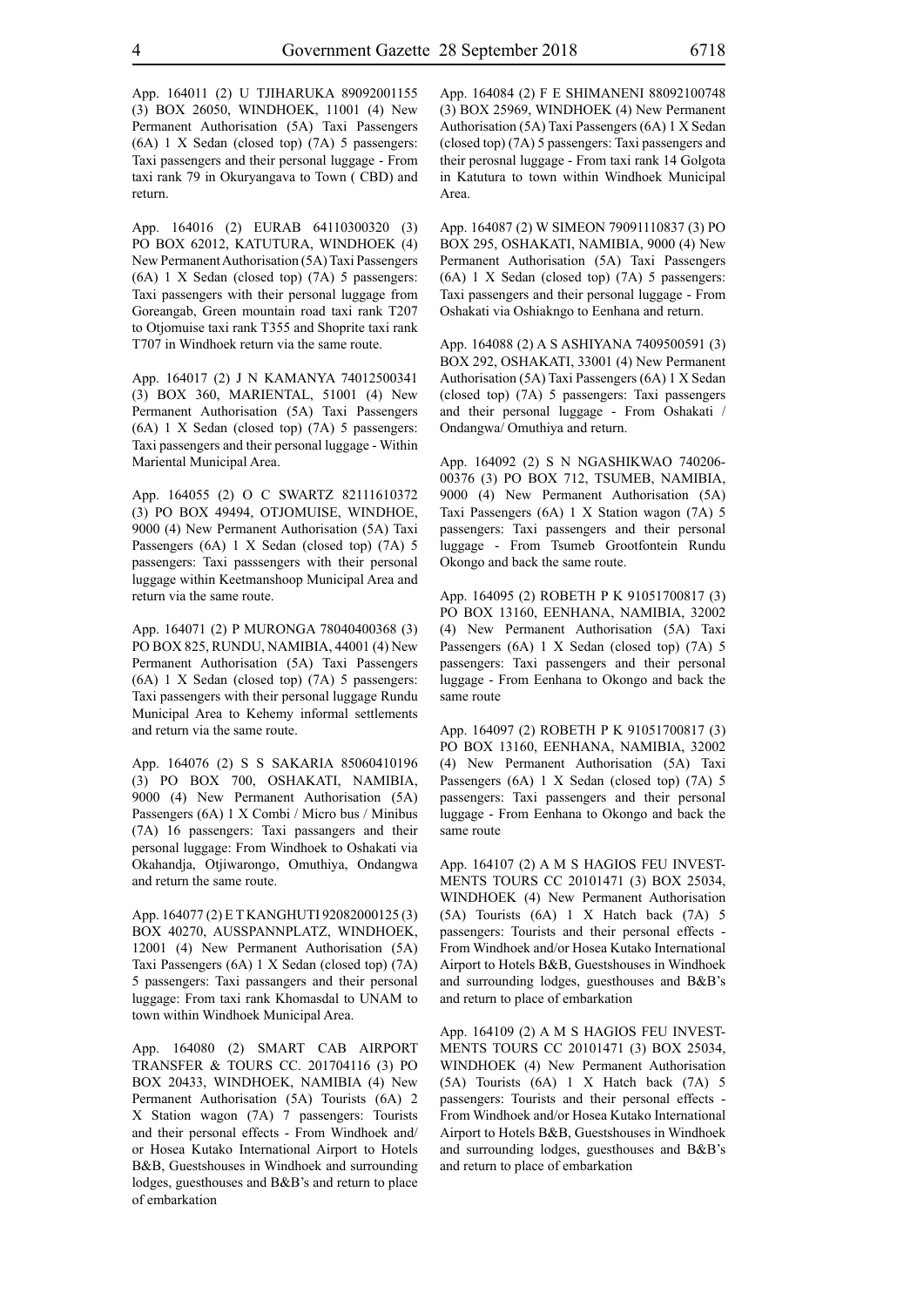App. 164114 (2) B G PHILLIPUS 69010500578 (3) PO BOX 4201, REHOBOTH, NAMIBIA, 16001 (4) New Permanent Authorisation (5A) Taxi Passengers (6A) 2 X Sedan (closed top) (7A) 5 passengers: Taxi passengers with their personal luggage from taxi terminals within Rehoboth Municipal Area, return via the same route.

App. 164117 (2) W N NEEGO 87030700759 (3) PO BOX 726, WINDHOEK, NAMIBIA, 11001 (4) New Permanent Authorisation (5A) Taxi Passengers (6A) 1 X Sedan (closed top) (7A) 5 passengers: Taxi passenger with their personal luggage within Windhoek Municipal Areaand return via the same route.

App. 164121 Permit 39568/6 (2) M T NDJODHI to P T TSHEEHAMANDJE 83060910464 (3) PO BOX 62533, KATUTURA, WINDHOEK, NAMIBIA, 13001 (4) Transfer of Authorisation (5A) Taxi Passengers (6A) 1 X Sedan (closed top) (7A) 5 passengers: Passengers and their personal luggage - From rank 32 Otjomuise to town and back the same route.

App. 164124 (2) T A TOMAS 88062400255 (3) PO BOX 63306, WINDHOEK, NAMIBIA, 11001 (4) New Permanent Authorisation (5A) Taxi Passengers (6A) 1 X Sedan (closed top) (7A) 5 passengers: Taxi passenger with their personal luggage from rank T60 Okuryangava to UNAM return via the same route within Windhoek Municipal Area.

App. 164127 (2) B L KAYENGE 91102400475 (3) PO BOX 60346, KATUTURA, WINDHOEK, NAMIBIA, 13001 (4) New Permanent Authorisation (5A) Taxi Passengers (6A) 1 X Sedan (closed top) (7A) 5 passengers: Taxi passenger with their personal luggage from taxi rank 78 Okuryangava to town return via the same route within Windhoek Municipal Area.

App. 164133 (2) B ISHINDA 72082200760 (3) PO BOX 8204, SWAKOPMUND, NAMIBIA (4) New Permanent Authorisation (5A) Taxi Passengers (6A) 1 X Sedan (closed top) (7A) 5 passengers: Taxi passengers with their personal luggage from Swakopmund langstrand only and return via the same route to Swakopmund taxi rank.

App. 164135 (2) J SHAFUDA 61091200157 (3) PO BOX 17182, ONDOBE, NAMIBIA, 32001 (4) New Permanent Authorisation (5A) Taxi Passengers (6A) 1 X Sedan (closed top) (7A) 5 passengers: Taxi passengers with their personal luggage from Eenhana to Oshikango return via the same route.

App. 164136 (2) M STOFFBERG 87091600010 (3) BOX 1488, WINDHOEK, 11001 (4) New Permanent Authorisation (5A) Tourists (6A) 1 X Combi / Micro bus / Minibus (7A) 16 passengers: Tourists and their personal effects - From Windhoek and/or Hosea Kutako International Airport to Hotels B&B, Guestshouses in Windhoek and surrounding lodges, guesthouses and B&B's and return to place of embarkation

App. 164137 (2) N SHAFUDA 68030300646 (3) PO BOX 17182, ONDOBE, NAMIBIA, 32001 (4) New Permanent Authorisation (5A) Taxi Passengers (6A) 1 X Sedan (closed top) (7A) 5 passengers: Taxi passengers with their personal luggage from Eenhana to Oshikango return via the same route.

App. 164138 (2) B TEBELE 66092800551 (3) PO BOX 850, GOBABIS, NAMIBIA, 9000 (4) New Permanent Authorisation (5A) Taxi Passengers (6A) 1 X Sedan (closed top) (7A) 5 passengers: Taxi passengers and their personal luggage: From Mbanderu Block and surrounding taxi rank T61 to town Taxi rank T72 and back.

App. 164139 (2) C BOHITILE 71052000169 (3) PO BOX 5809, AUSSPANNPLATZ, WINDHOEK (4) New Permanent Authorisation (5A) Taxi Passengers (6A) 1 X Sedan (closed top) (7A) 5 passengers: Taxi Passangers and their personal luggage: From Otjomuse taxi rank T385 to CDB and back at taxi rank 143 and within Windhoek Municipal Area.

App. 164140 (2) E N SHALIHAXWE 88100800693 (3) PO BOX 61623, KATUTURA, NAMIBIA, 13001 (4) New Permanent Authorisation (5A) Taxi Passengers (6A) 1 X Sedan (closed top) (7A) 5 passengers: Taxi passengers with their personal luggage from Okurangava taxi rank no 74 to Wernhil return via the same routewithin Windhoek municipal.

App. 164141 (2) R GABRIEL 74040401107 (3) PO BOX 14101, OUTAPI, NAMIBIA, 34001 (4) New Permanent Authorisation (5A) Taxi Passengers (6A) 1 X Sedan (closed top) (7A) 5 passengers: Taxi passengers with their personal luggage from Ruacana to Opuwo return via the same route.

App. 164142 (2) J OABES 97082800867 (3) BOX 1061, VEDDERSDALL, OKAHANDJA, 15001 (4) New Permanent Authorisation (5A) Taxi Passengers (6A) 1 X Sedan (closed top) (7A) 5 passengers: Taxi Passangers and their personal luggage: Within Okahandja Municipal Area.

App. 164143 (2) K Z MUKOSO 89091800364 (3) PO BOX 3444, RUNDU, NAMIBIA, 44001 (4) New Permanent Authorisation (5A) Taxi Passengers (6A) 1 X Sedan (closed top) (7A) 5 passengers: Taxi passengers with their personal luggage from Kaisosi second taxi rank to Sauyemwa open market taxi rank return via the same route - Within Rundu town council.

App. 164144 (2) M NAULE 78080800685 (3) PO BOX 946, GOBABIS, NAMIBIA (4) New Permanent Authorisation (5A) Taxi Passengers (6A) 1 X Sedan (closed top) (7A) 5 passengers: Taxi passengers with their personal luggage from Outapi and Ruacana return via the same route.

App. 164145 (2) C.A KHARUCHAB 93071000286 (3) P.O BOX 667, MARTIN NEIB STREET, OKAHANDJA, 9000 (4) New Permanent Authorisation (5A) Taxi Passengers (6A) 2 X Sedan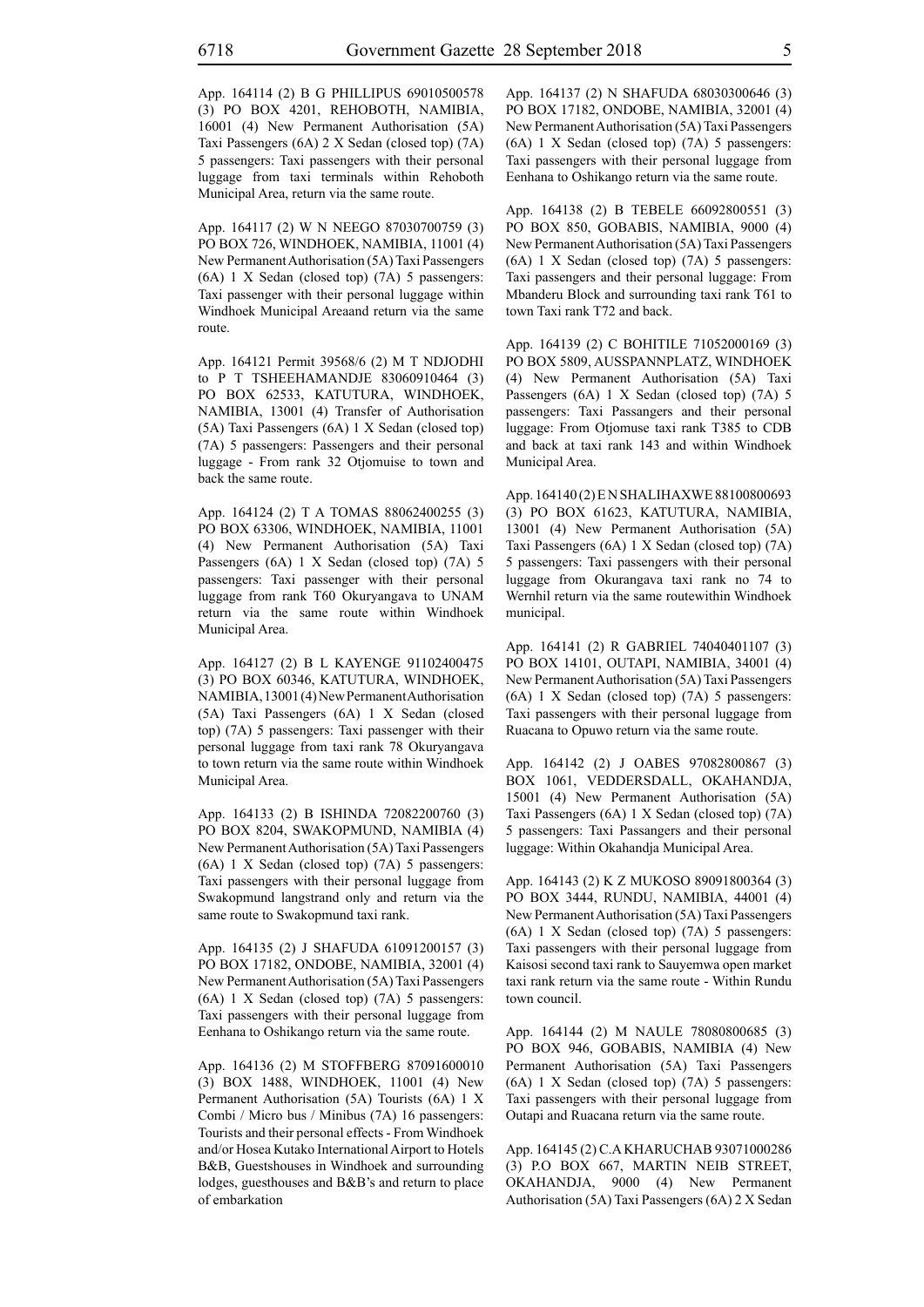(closed top) (7A) 5 passengers: Taxi passengers and their personal luggage - Within Okahandja Municipal Area.

App. 164146 (2) J K UUKUNDE 81093010452 (3) PO BOX 70422, KHOMASDAL, WINDHOEK (4) New Permanent Authorisation (5A) Taxi Passengers (6A) 1 X Unknown (7A) 5 passengers: Taxi passengers with their personal luggage from tax rank 79 Okuryangava to - within Windhoek Municipal Area return via the same route.

App. 164150 (2) F S N N ELUNGU 76110900044 (3) PO BOX 546, OUTAPI, NAMIBIA, 34001 (4) New Permanent Authorisation (5A) Taxi Passengers (6A) 1 X Sedan (closed top) (7A) 5 passengers: Taxi passengers and their personal luggage - From Outapi to Ongandjela via Okahao and return back the same route.

App. 164152 (2) A K AMUNYELA 74101610096 (3) PO BOX 25456, WINDHOEK, NAMIBIA, 11001 (4) New Permanent Authorisation (5A) Taxi Passengers (6A) 1 X Sedan (closed top) (7A) 5 passengers: Taxi passengers and their personal luggage - From taxi rank T12 Wanaheda to Kapps Farm and return back the same route.

App. 164156 (2) J FEREIRA 86020201295 (3) PO BOX 3975, RUNDU, NAMIBIA, 9000, 44001 (4) New Permanent Authorisation (5A) Taxi Passengers (6A) 1 X Sedan (closed top) (7A) 5 passengers: Taxi passengers and their personal luggage - From Kehemu to Masivi Settlement and return back the same route.

App. 164159 (2) I K EERO 83012310274 (3) PO BOX 9981, OTJOMUISE, WINDHIOEK, NAMIBIA, 13007 (4) New Permanent Authorisation (5A) Taxi Passengers (6A) 1 X Combi / Micro bus / Minibus (7A) 16 passengers: Taxi passengers and their personal luggage From taxi rank T352 Otjomuise to Avis and within Windhoek Municipal Area.

App. 164162 (2) I P P UUGWANGA 68101500715 (3) PO BOX 43, TSUMEB, NAMIBIA, 43001 (4) New Permanent Authorisation (5A) Taxi Passengers (6A) 1 X Sedan (closed top) (7A) 5 passengers: Taxi passengers and their personal luggage - Within Tsumeb Municipal Area.

App. 164163 (2) T V SHANGULA 820805 1024 7 (3) PO BOX 1000, ONDANGWA, NAMIBIA, 31001 (4) New Permanent Authorisation (5A) Taxi Passengers (6A) 1 X Station wagon (7A) 7 passengers: Taxi passengers and their personal luggage From Ondangwa to Oshikango and return back then same route.

App. 164168 (2) J P HANGHOME 93061700366 (3) PO BOX 1427, GOBABIS, NAMIBIA, 14001 (4) New Permanent Authorisation (5A) Taxi Passengers (6A) 1 X Sedan (closed top) (7A) 5 passengers: Taxi passengers and their personal luggage -Within Gobabis Municipal Area.

App. 164170 (2) N H HAINDONGO 89121000328 (3) PO BOX 1427, GOBABIS, NAMIBIA, 14001 (4) New Permanent Authorisation (5A) Taxi Passengers (6A) 1 X Sedan (closed top) (7A) 5 passengers: Taxi passengers and their personal luggage - Within Gobabis Municipal Area.

App. 164171 (2) N H HAINDONGO 89121000328 (3) PO BOX 1427, GOBABIS, NAMIBIA, 14001 (4) New Permanent Authorisation (5A) Taxi Passengers (6A) 1 X Sedan (closed top) (7A) 5 passengers: Taxi passengers and their personal luggage - Within Gobabis Municipal Area.

App. 164175 (2) O L NEGUMBO 85073010213 (3) PO BOX 65778, KATUTURA, WINDHOEK, 13001 (4) New Permanent Authorisation (5A) Taxi Passengers (6A) 1 X Station wagon (7A) 7 passengers: Taxi passengers and their personal luggage From Vambolocation Bus stop to Khomasdal and within Windhoek Municipal Area.

App. 164177 (2) O L NEGUMBO 85073010213 (3) PO BOX 65778, KATUTURA, WINDHOEK, 13001 (4) New Permanent Authorisation (5A) Taxi Passengers (6A) 1 X Combi / Micro bus / Minibus (7A) 12 passengers: Taxi passengers and their personal luggage From vambolocation Bus stop to Academia Bus stop and within Windhoek Municipal Area.

App. 164179 (2) W A NDJAGO 92082401316 (3) PO BOX 19500, OMUTHIYA, NAMIBIA, 31010 (4) New Permanent Authorisation (5A) Taxi Passengers (6A) 1 X Sedan (closed top) (7A) 5 passengers: Taxi passengers and their personal luggage - Within Omuthiya Municipal Area.

App. 164191 (2) SAND WAVES ADVENTURES CC. CC20101531 (3) PO BOX 1743, SWAKOP-MUND, NAMIBIA (4) New Permanent Authorisation (5A) Tourists (6A) 1 X Station wagon (7A) 7 passengers: Tourists and their personal luggage: From Swakopmund town mile 4 Guest houses, Hotels and all tourist residential places to Walvis Bay town and return the same route.

App. 164195 (2) SPEARS TRANSPORT AND MINI SHOP CC 201601447 (3) BOX 2326, WINDHOEK, 0000 (4) New Permanent Authorisation (5A) Employees (6A) 2 X Combi / Micro bus / Minibus (7A) 16 passengers: Employees and their personal luggage - For Omega Security Services Pty from their places of resindent to their work place(Maerua Group and Grove Edcon Group in Windhoek area and back the same route.

App. 164196 (2) E K TSHABO 86091000020 (3) PO BOX 1542, GOBABIS, NAMIBIA, 14001 (4) New Permanent Authorisation (5A) Taxi Passengers (6A) 1 X Sedan (closed top) (7A) 5 passengers: Taxi passengers and their personal luggage From taxi T221 Mondesa to town and within Windhoek Municipal Area.

App. 164198 (2) S ANDREAS 79102400227 (3) PO BOX 8373, BACHBRECHT, WINDHOEK, 11003 (4) New Permanent Authorisation (5A)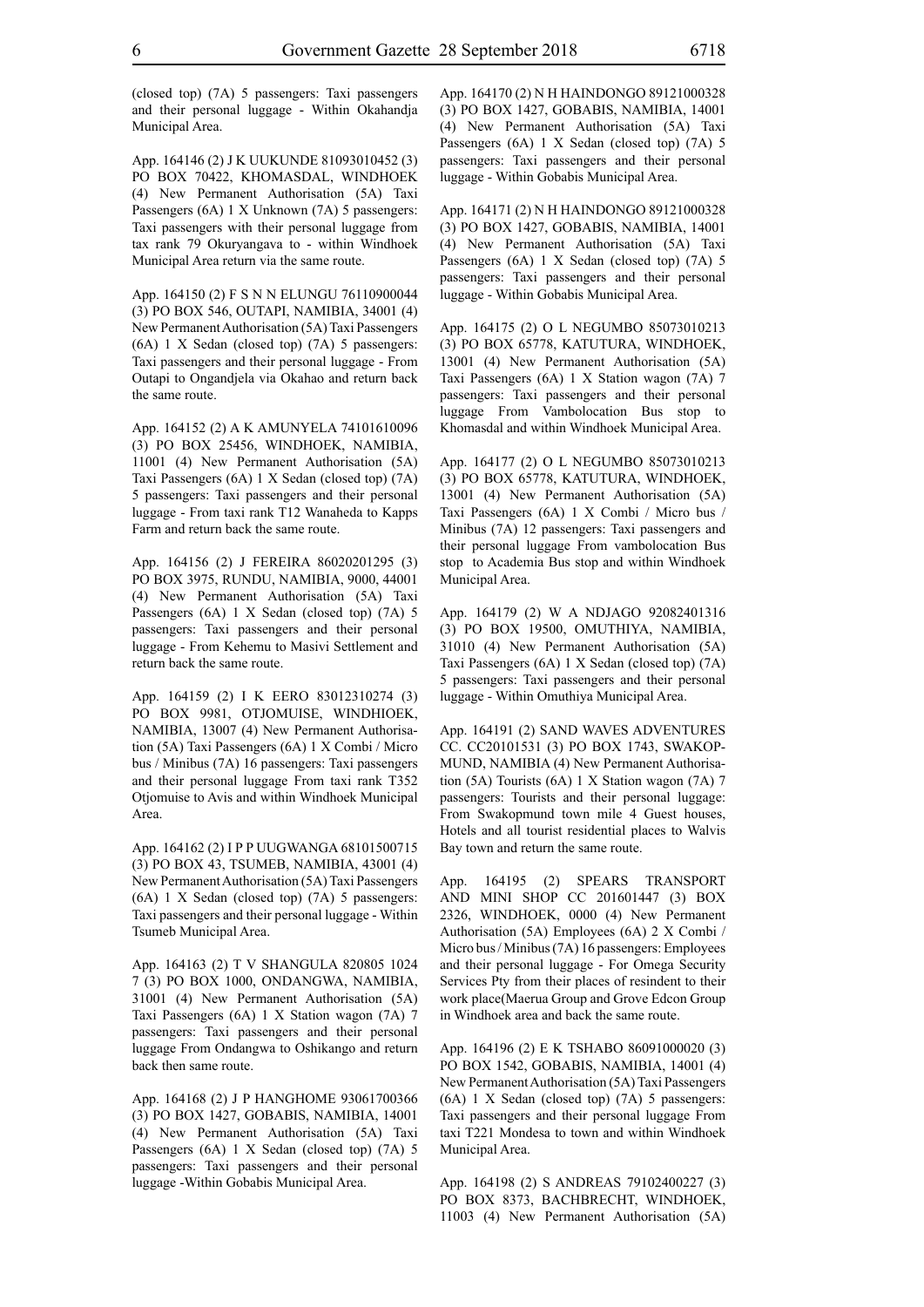App. 164202 (2) D N ANGALA 80062310364 (3) BOX 63331, WANAHEDA, KATUTURA, WINDHOEK, 1101 (4) New Permanent Authorisation (5A) Taxi Passengers (6A) 1 X Sedan (closed top) (7A) 5 passengers: Taxi passengers and their personal luggage - From taxi rank 206 Goreagab in Katutura to town within Windhoek Municipal Area.

App. 164203 (2) I I NASHILONGO 77081500137 (3) PO BOX 30669, WINDHOEK, NAMIBIA (4) New Permanent Authorisation (5A) Passengers (6A) 1 X Combi / Micro bus / Minibus (7A) 16 passengers: Taxi passengers and their personal luggage - From taxi rank 45 Greenwell Matongo in Katutura to town Within Windhoek Municipal Area.

App. 164204 (2) J N DINEINGE 84090710421 (3) PO BOX 1124, OSHAKATI, NAMIBIA (4) New Permanent Authorisation (5A) Taxi Passengers (6A) 1 X Sedan (closed top) (7A) 5 passengers: Taxi passengers and their personal luggage - From Taxi rank No 45 situated within Green Well Matongo to town within Windhoek Municipal Area

App. 164205 (2) S N NEHEMIA 72051400377 (3) PO BOX 16027, OSHIHOLE, ONESI, NAMIBIA, 33001 (4) New Permanent Authorisation (5A) Taxi Passengers (6A) 1 X Station wagon (7A) 8 passengers: Taxi passengers and their personal luggage - From Ruacana to Outapi and back the same route.

App. 164213 (2) T KINDA 75031200057 (3) BOX 2802, WINDHOEK (4) New Permanent Authorisation (5A) Taxi Passengers (6A) 1 X Combi / Micro bus / Minibus (7A) 14 passengers: Taxi passengers with their personal luggage from Windhoek to Okongo, Eenhana Ondandgwa, Oshakati, Rundu, Katima Mulilo return via the same route.

App. 164219 (2) A ELIFAS 90090200462 (3) PO BOX 61758, WINDHOEK, KATUTURA, NAMIBIA, 13001 (4) New Permanent Authorisation (5A) Taxi Passengers (6A) 1 X Sedan (closed top) (7A) 5 passengers: Taxi passengers with their personal luggage from taxi rank no: 100 Kahumba Kandola location to Aries return via the same route.

App. 164222 (2) P JOHANNES 89050500919 (3) PO BOX 6231, OSHAKATI, NAMIBIA, 33001 (4) New Permanent Authorisation (5A) Taxi Passengers (6A) 1 X Sedan (closed top) (7A) 5 passengers: Taxi passengers and their personal luggage - From Oshakati to Outapi via Okahao and back the same route.

App. 164224 (2) S AMUPOLO 8491010407 (3) BOX 1974, OSHAKATI, 33001 (4) New Permanent Authorisation (5A) Taxi Passengers (6A) 1 X Sedan (closed top) (7A) 5 passengers: Taxi passengers and their personal luggage - From Oshakati to Ohangwena and return

App. 164226 (2) A NAMBELE 54092600011 (3) BOX 295, OSHAKATI, 33001 (4) New Permanent Authorisation (5A) Taxi Passengers (6A) 1 X Sedan (closed top) (7A) 5 passengers: Taxi passengers and their personal luggage - From Oshakati to Outapi via Okahao and return

App. 164228 (2) J T SIMON 80092810179 (3) BOX 742, OUTA, 33001 (4) New Permanent Authorisation (5A) Taxi Passengers (6A) 1 X Station wagon (7A) 7 passengers: Taxi passengers and their personal luggage - From Outapi to Oshakati and back the same route.

App. 164229 (2) J H DUNCAN 80050600060 (3) BOX 1322, KEETMANSHOOP, 52001 (4) New Permanent Authorisation (5A) Taxi Passengers (6A) 1 X Sedan (closed top) (7A) 5 passengers: Taxi passengers and their personal luggage - Within Keetmanshoop Municipal Area.

App. 164231 (2) FROZEN LEMON SAFARIS (PTY) LTD. 201700344 (3) BOX 23024, WIND-HOEK, 11001 (4) New Permanent Authorisation (5A) Tourists (6A) 2 X Bus (single deck) (7A) 17 passengers: Tourists and their personal luggage - From and /or Hosea Kutako International Airport to Windhoek, Swakopmund, Sesriem, Mariental, Outjo, Etosha National Park, Otjiwarongo, Rundu, Katima Mulilo and back the same route.

App. 164240 (2) E SHILONGO 75120700470 (3) BOX 1193, KEETMANSHOOP, 52001 (4) New Permanent Authorisation (5A) Taxi Passengers (6A) 1 X Sedan (closed top) (7A) 5 passengers: Taxi Passengers and their personal luggage - Within Keetmanshoop Municipal Area.

App. 164242 Permit 57423/0 (2) L A SHILULU to P DUMENI 5841800408 (3) BOX 26716, WINDHOEK, 11001 (4) Transfer of Authorisation (5A) Taxi Passengers (6A) 1 X Combi / Micro bus / Minibus (7A) 16 passengers: Taxi passengers and their personal luggage - From Havana taxi rank T153 to Wanaheda, Windhoek North, to Town and within Windhoek Municipal Area.

App. 164244 (2) EMENHU TRADING CC 2015- 13562 (3) BOX 17046, ONDOBE, 32001 (4) New Permanent Authorisation (5A) Taxi Passengers (6A) 1 X Sedan (closed top) (7A) 5 passengers: Taxi Passengers and their personal luggage - From Oshakati, Ondangwa, Omuthiya, Oshikango.

App. 164250 (2) S I SHOOMBE 82050610173 (3) PO BOX 12017, AUSSPANNPLATZ, WIND-HOEK, NAMIBIA, 12001 (4) New Permanent Authorisation (5A) Taxi Passengers (6A) 1 X Sedan (closed top) (7A) 5 passengers: Taxi passengers with their personal luggage from Goreangab taxi rank No. 152 to Country club return via the same route.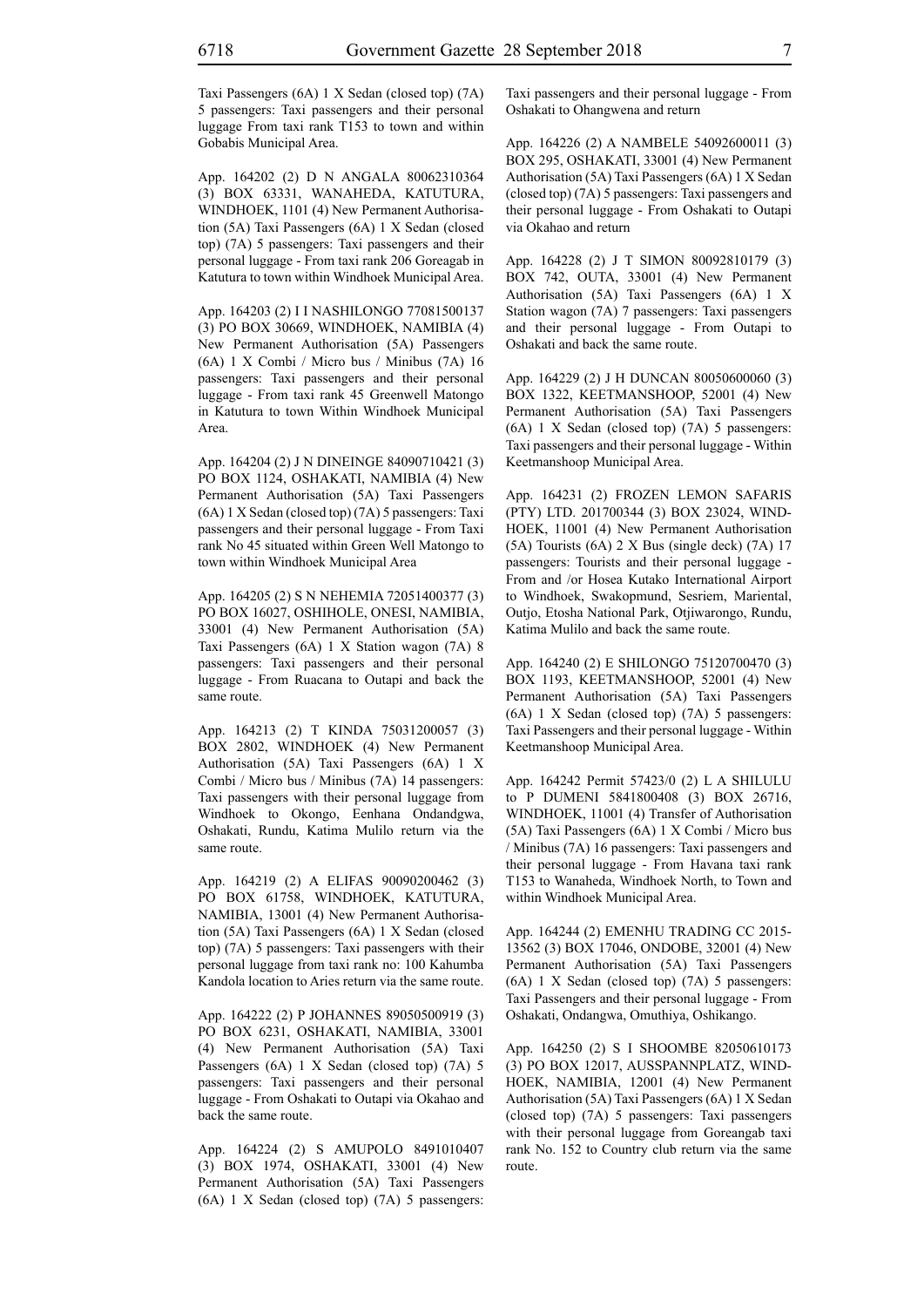App. 164251 (2) F P SHILONGO 86121500816 (3) PO BOX 63153, KATUTURA, WINDHOEK, NAMIBIA (4) New Permanent Authorisation (5A) Taxi Passengers (6A) 1 X Sedan (closed top) (7A) 5 passengers: Taxi passengers with their personal luggage from Goreangab taxi rank No. 210 to Oamites return via the same route - Within Windhoek Municipal Area.

App. 164252 (2) N FILLEMON 82101710862 (3) PO BOX 61954, KATUTURA, WINDHOEK, NAMIBIA, 11001 (4) New Permanent Authorisation (5A) Taxi Passengers (6A) 1 X Sedan (closed top) (7A) 7 passengers: Taxi passengers with their personal luggage from Katutura to Town return via the same route within Windhoek Municipal Area.

App. 164254 (2) J TOMAS 87010400369 (3) PO BOX 61954, KATUTURA, WINDHOEK, NAMIBIA, 11001 (4) New Permanent Authorisation (5A) Taxi Passengers (6A) 1 X Sedan (closed top) (7A) 5 passengers: Taxi passengers with their personal luggage from Katutura to Town return via the same route within Windhoek Municipal Area.

App. 164275 (2) F R DE WAAL 86031400936 (3) PO BOX 4132, REHOBOTH, NAMIIBIA, 16001 (4) New Permanent Authorisation (5A) Taxi Passengers (6A) 1 X Sedan (closed top) (7A) 5 passengers: Taxi passengers with their personal luggage within the Rehoboth area return via the same route.

App. 164279 (2) R VAN WYK 65011600149 (3) PO BOX 3160, REHOBOTH, NAMIBIA (4) New Permanent Authorisation (5A) Taxi Passengers (6A) 1 X Unknown (7A) 5 passengers: Taxi passengers with their personal luggage around Rehoboth area return via the same route.

App. 164282 (2) D MAKGASE 89021000091 (3) PO BOX 360, GOBVABIS, NAMIBIA (4) New Permanent Authorisation (5A) Taxi Passengers (6A) 1 X Sedan (closed top) (7A) 5 passengers: Taxi passengers with their personal luggage from Government office (Pan Kamp) location taxi rank 48 to Epako Gobabis taxi rank ti return via the same route.

App. 164284 (2) A A THUDINYANE 81101210095 (3) PO BOX 1742, GOBABIS, NAMIBIA, 9000 (4) New Permanent Authorisation (5A) Taxi Passengers (6A) 1 X Sedan (closed top) (7A) 5 passengers: Taxi passengers with their personal luggage from Damara location One nation taxi rank 124 to Town return via the same route within Windhoek Municipal Area.

App. 164287 (2) E N DAVID 94121600452 (3) PO BOX 23579, WINDHOEK, NAMIBIA, 11001 (4) New Permanent Authorisation (5A) Taxi Passengers (6A) 2 X Sedan (closed top) (7A) 5 passengers: Taxi passengers with their personal luggage from Ombili, Kfc town UNAM to Wnaheda return via the same route - Within Windhoek Municipal Area.

App. 164290 (2) L T SHEETEKELA 90032400608 (3) PO BOX 25921, WINDHOEK, NAMIBIA,

11001 (4) New Permanent Authorisation (5A) Taxi Passengers (6A) 2 X Sedan (closed top) (7A) 5 passengers: Taxi passengers with their personal luggage from Okahandja park, town KFC Greenwell to Prosperita return via the same route - Within Windhoek Municipal Area.

App. 164296 (2) KODIAK ISLAND INVEST-MENTS (PTY) LTD 20120712 (3) BOX 2184, WINDHOEK, 11001, 11001 (4) New Permanent Authorisation (5A) Tourists (6A) 8 X Station wagon (5B) Tourists (6B) 8 X Station wagon (7A) 9 passengers: TOURISTS as well as their personal luggage on pre-booked tours - From Windhoek/Hosea Kutako International Airport and/or Walvis Bay/Rooikop Airport to different Tourist destinations situated within the Repulbc of Namibia and return to the place of embarkation. (7B) 7 passengers: Tourists as well as their personal luggage on pre-booked tours - From Windhoek/Hosea Kutako International Airport and/or Walvis Bay/Rooikop Airport to different Tourist destinations situated within the Republic of Namibia and return to the place of embarkation.

App. 164302 (2) S SHILONGO 90102200998 (3) PO BOX 1561, OTJIWARONGO, NAMIBIA, 27001 (4) New Permanent Authorisation (5A) Taxi Passengers (6A) 1 X Sedan (closed top) (7A) 5 passengers: Taxi passengers and their personal luggage - Within Otjiwarongo Municipal Areas.

App. 164305 (2) K M EISEB 76121200340 (3) BOX 517, KEETMANSHOOP, 52001 (4) New Permanent Authorisation (5A) Taxi Passengers (6A) 1 X Sedan (closed top) (7A) 5 passengers: Taxi passangers and their personal luggage - Within Keetmanshoop Municipal Area.

App. 164306 (2) L SHIPENA 82043010298 (3) PO BOX 95585, SOWETO, KATUTURA, WIND-HOEK, 13006 (4) New Permanent Authorisation (5A) Taxi Passengers (6A) 1 X Sedan (closed top) (7A) 5 passengers: Taxi passengers and their personal luggage - From Freedom land to Khomasdal taxi rank T305, Otjomuise T353 and within Windhoek Municipal Area.

App. 164308 (2) S K TAMUTI 87040401002 (3) PO BOX 144, GOBABIS, NAMIBIA (4) New Permanent Authorisation (5A) Taxi Passengers (6A) 1 X Sedan (closed top) (7A) 5 passengers: Taxi passengers and their personal luggage - Within Gobabis Municipal Area.

App. 164309 (2) F N KAPOLO 67071201196 (3) PO BOX 18286, ONANDJABA, OKALONGO, NAMIBIA, 31001 (4) New Permanent Authorisation (5A) Taxi Passengers (6A) 1 X Sedan (closed top) (7A) 5 passengers: Taxi passengers and their personal luggage - From Okalongo to Oshakati and return back the same route.

App. 164311 (2) SENSE OF AFRICA (PTY) LTD 93219 (3) PO BOX 2058, WINDHOEK, NAMIBIA, 10000 (4) New Permanent Authorisation (5A) Tourists (6A) 2 X Bus (single deck) (7A) 22 passengers: Tourists as well as their personal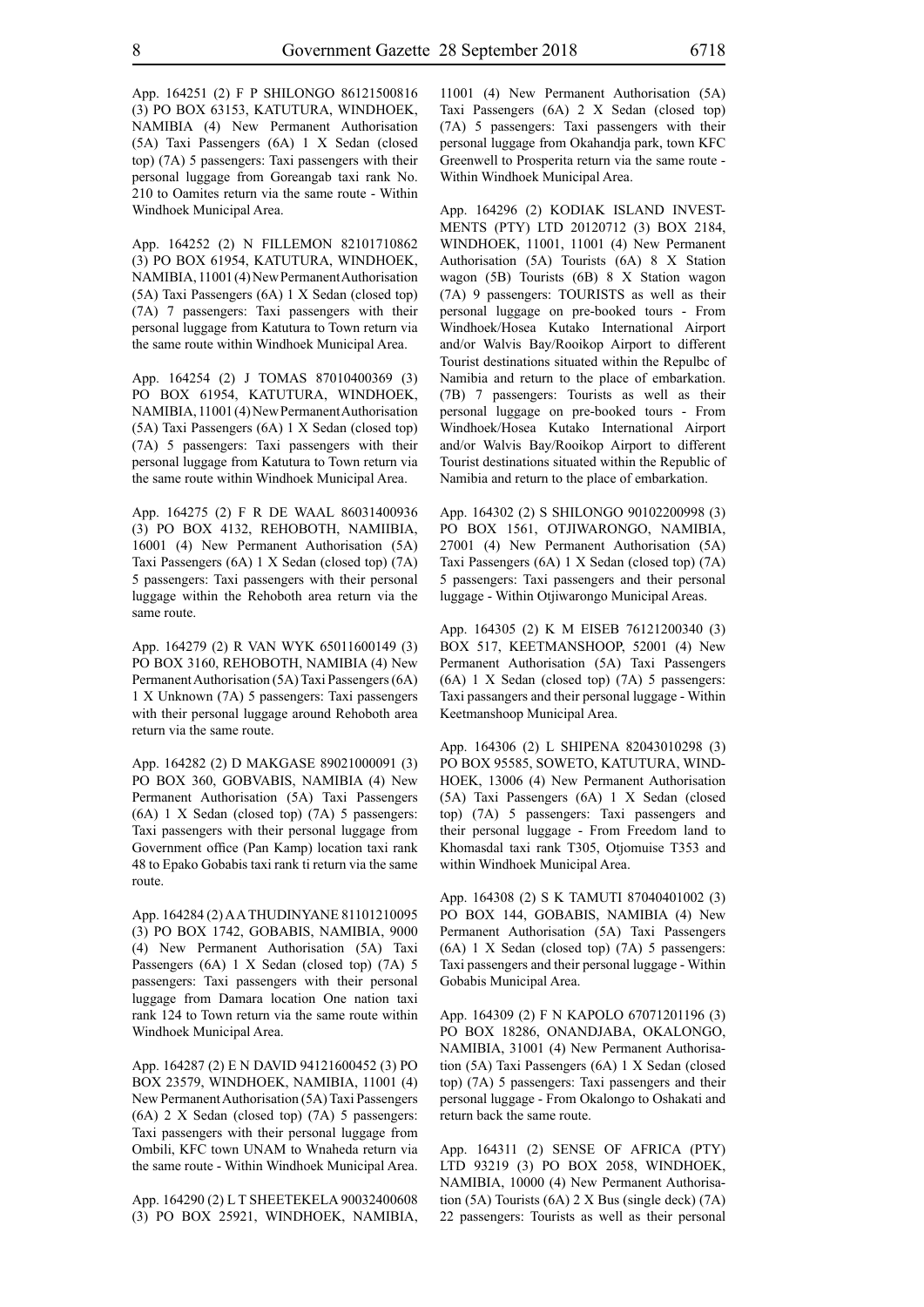luggage - From Windhoek and/or the Hosea Kutako International Airport to places situated within Windhoek Municpal Area and magisterial district and to places situated within the Republic of Namibia and return.

App. 164312 (2) I S !HOAES 820609 1051 7 (3) P O 1832, OTJIWARONGO, NAMIBIA, 27001 (4) New Permanent Authorisation (5A) Taxi Passengers (6A) 1 X Sedan (closed top) (7A) 5 passengers: Taxi passengers and their personal luggage - Within Otjiwarongo Municipal Area.

App. 164314 (2) F MOGOTSI 92122800658 (3) PO BOX 1055, GOBABIS, NAMIBIA, 14001 (4) New Permanent Authorisation (5A) Taxi Passengers (6A) 1 X Sedan (closed top) (7A) 5 passengers: Taxi passengers and their personal luggage - From taxi rank T128 Epako to Town and within Gobabis Municipal Area.

App. 164315 (2) B THUDINYANE 77091410335 (3) PRIVATE BAG 5024, SWAKOPMUND, NAMIBIA, 9000 (4) New Permanent Authorisation (5A) Taxi Passengers (6A) 1 X Sedan (closed top) (7A) 5 passengers: Taxi passengers and their personal luggage - From Mondesa taxi rank T 188 to Town and within Gobabis Municipal Area.

App. 164319 (2) R N NAKANYALA 91120200245 (3) PO BOX 62150, KATUTURA, WINDHOEK, 13001 (4) New Permanent Authorisation (5A) Taxi Passengers (6A) 1 X Sedan (closed top) (7A) 5 passengers: Taxi passengers and their personal luggage - Within Windhoek Municipal Area.

App. 164321 (2) J HATUTALE 89082400839 (3) PO BOX 81581, OKURYANGAVA, WINDHOEK, 13004 (4) New Permanent Authorisation (5A) Taxi Passengers (6A) 1 X Sedan (closed top) (7A) 5 passengers: Taxi passengers and their personal luggage - From taxi rank T79 Okuryangava to town and within Windhoek Municipal Area.

App. 164322 (2) J T HANDJABA 82072710618 (3) PO BOX 1330, KATUTURA, WINDHOEK, 13001 (4) New Permanent Authorisation (5A) Taxi Passengers (6A) 1 X Sedan (closed top) (7A) 5 passengers: Taxi passengers and their personal luggage - From Otjomuise T356 to Town and within Windhoek Municipal Area.

App. 164324 (2) R FELIS 85080410361 (3) PO BOX 5423, ONDANGWA, NAMIBIA, 31001 (4) New Permanent Authorisation (5A) Taxi Passengers (6A) 1 X Combi / Micro bus / Minibus (7A) 16 passengers: Taxi passengers and their personal luggage - From Windhoek to Ruacana and return back via the same route.

App. 164325 (2) P UREMENA 50111400244 (3) PO BOX 99375, WINDHOEK, NAMIBIA, 11001 (4) New Permanent Authorisation (5A) Taxi Passengers (6A) 1 X Bus (single deck) (7A) 32 passengers: Taxi passengers and their personal luggage - From Windhoek to Gobabis via Otjinene and return back via the same route.

App. 164339 (2) J MANGUNDU 73060510164 (3) PO BOX 2083, OTJIWARONGO, NAMIBIA, 27001 (4) New Permanent Authorisation (5A) Taxi Passengers (6A) 1 X Sedan (closed top) (7A) 5 passengers: Taxi passengers and their personal luggage - Within Otjiwarongo Municipal Area.

App. 164343 (2) L M N NANGOMBE 900720- 00740 (3) PO BOX 786, WINDHOEK, NAMIBIA (4) New Permanent Authorisation (5A) Taxi Passengers (6A) 1 X Sedan (closed top) (7A) 5 passengers: Taxi passenegers with their personal luggage from Hakahana taxi T/104 to Town return via the same route - Within Windhoek Municipal Area.

App. 164346 (2) P L SIMON 730822 0053 2 (3) PO BOX 2083, OTJIWARONGO, NAMIBIA, 27001 (4) New Permanent Authorisation (5A) Taxi Passengers (6A) 1 X Sedan (closed top) (7A) 5 passengers: Taxi passengers and their personal luggage - Within Otjiwarongo Municipal Area.

App. 164347 (2) D NANGOMBE 66070200853 (3) PO BOX 421, GOBABIS, NAMIBIA, 14001 (4) New Permanent Authorisation (5A) Taxi Passengers (6A) 1 X Sedan (closed top) (7A) 5 passengers: Taxi passengers with their personal luggage from Vambo location Gobabis to Gobabis town return via the same route within Gobabis town.

App. 164350 (2) E A NUULIMBA 73060700443 (3) PO BOX 1194, OSHAKATI, NAMIBIA, 33001 (4) New Permanent Authorisation (5A) Taxi Passengers (6A) 1 X Sedan (closed top) (7A) 5 passengers: Taxi passengers and their personal luggage - From Eendola Village to Oshikango and return back the same route.

App. 164351 (2) G N NATANAEL 84112110596 (3) PO BOX 41211, AUSSPANNPLATZ, WIND-HOEK, 12001 (4) New Permanent Authorisation (5A) Taxi Passengers (6A) 1 X Combi / Micro bus / Minibus (7A) 14 passengers: Taxi passengers with their personal luggage from Windhoek to Oshakati return via their same route.

App. 164352 (2) PCH SAFARI AND TOURS CC 2001710452 (3) BOX 50680, BACHBRECHT, 11003 (4) New Permanent Authorisation (5A) Tourists (6A) 3 X Station wagon (7A) 11 passengers: Tourists as well as their personal luggage - From Windhoek hotels, B&B's, guesthouses to Etosha, Swakpomund, Sossisvlei, on pre-booked tours for a minimum of 3 (three) days and return to place of embarkation

App. 164354 (2) A J SIRONGO 00071300236 (3) PO BOX 2083, OTJIWARONGO, NAMIBIA, 27001 (4) New Permanent Authorisation (5A) Taxi Passengers (6A) 1 X Sedan (closed top) (7A) 5 passengers: Taxi passengers and their personal luggage - Within Otjiwarongo Municipal Area.

App. 164361 (2) B GOAGOSES 66022100666 (3) PO BOX 324, GROOTFONTEIN, NAMIBIA,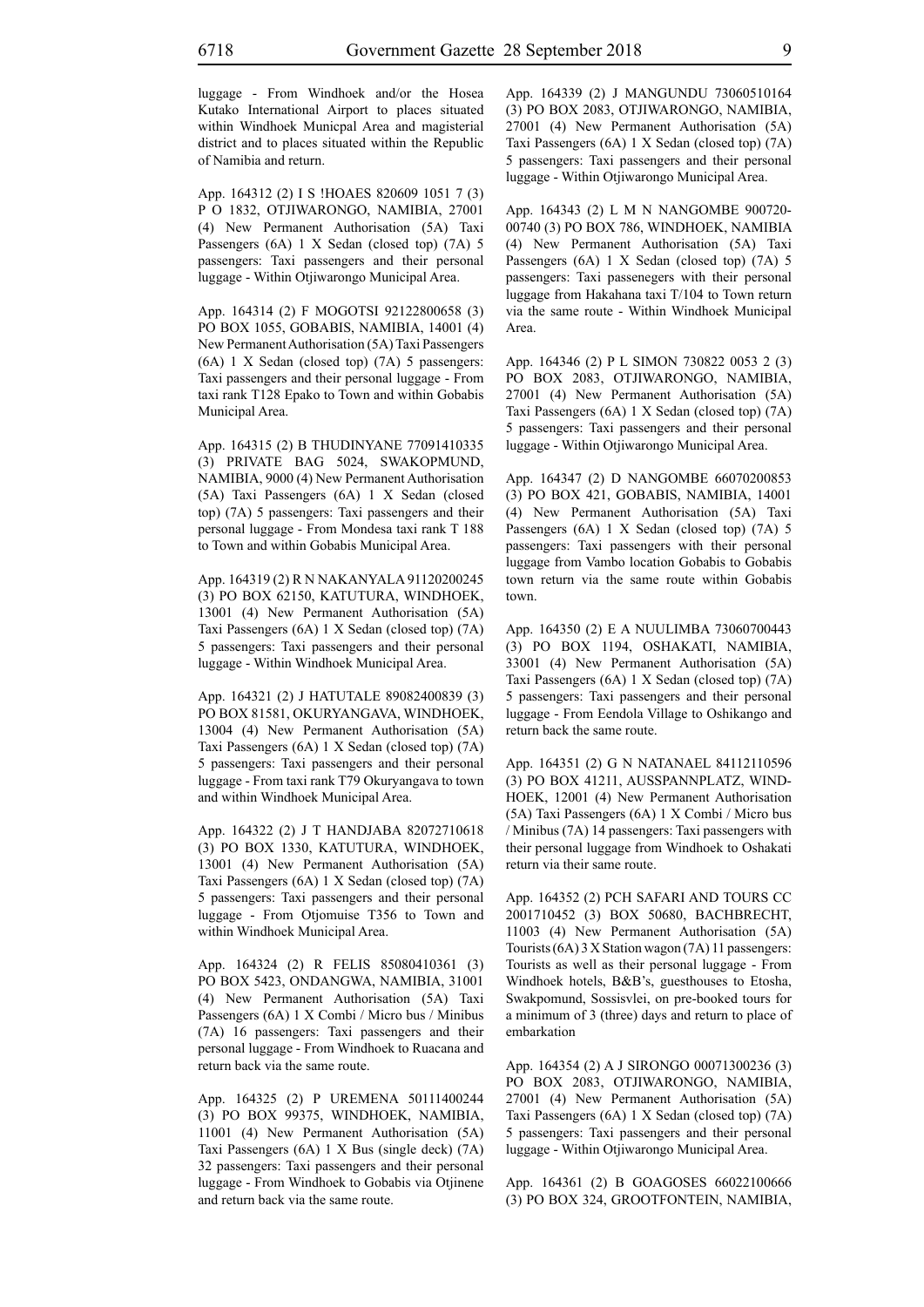41001 (4) New Permanent Authorisation (5A) Taxi Passengers (6A) 1 X Sedan (closed top) (7A) 5 passengers: Taxi passengers and their personal luggage - Within Grootfontein Municipal Area.

App. 164369 (2) R GABRIEL 74040401107 (3) PO BOX 14101, OUTAPI, NAMIBIA, 34001 (4) New Permanent Authorisation (5A) Taxi Passengers (6A) 1 X Station wagon (7A) 8 passengers: Taxi passengers with their personal luggage from Opuwo to Ruacana return via the same route.

App. 164370 (2) J ELIAS 69031300853 (3) PO BOX 1764, WALVIS BAY, 21001 (4) New Permanent Authorisation (5A) Taxi Passengers (6A) 1 X Sedan (closed top) (7A) 5 passengers: Taxi passengers and their personal luggage - Within Walvis Bay Municipal Area.

App. 164371 (2) K HANGERO 87122200760 (3) BOX 1631, GOBABIS, 14001 (4) New Permanent Authorisation (5A) Taxi Passengers (6A) 1 X Sedan (closed top) (7A) 5 passengers: Taxi passengers and their personal luggage - Within Gobabis Municipal Area.

App. 164373 (2) A NGHILOTOKA 77123100379 (3) BOX 1218, WALVIS BAY, 21001 (4) New Permanent Authorisation (5A) Taxi Passengers (6A) 1 X Sedan (closed top) (7A) 5 passengers: Taxi passengers and their personal luggage - Within Walvis Bay Municipal Area and from Walvis Bay to Arandis and return.

App. 164375 (2) P N HEITA 73090600390 (3) PO BOX 822, KEETMANSHOOP, NAMIBIA, 52001 (4) New Permanent Authorisation (5A) Taxi Passengers (6A) 1 X Sedan (closed top) (7A) 5 passengers: Taxi passengers and their personal luggage - Witin Keetmanshoop Municipal Area.

App. 164377 (2) S AMUPOLO 84091010407 (3) PO BOX 3410, ONDANGWA, NAMIBIA, 31001 (4) New Permanent Authorisation (5A) Taxi Passengers (6A) 2 X Sedan (closed top) (7A) 5 passengers: Taxi passengers and their personal luggage - From Oshakati to Ondangwa and return back via the same route.

App. 164381 (2) SANGA TOURS & SAFARIS CC CC201710883 (3) PO BOX 11912, KLEIN WINDHOEK, NAMIBIA, 11009 (4) New Permanent Authorisation (5A) Tourists (6A) 2 X Bus (single deck) (7A) 14 passengers: Tourists and their personal luggage - From Hotels and Guesthouses in Windhoek to Safari Court Hotel-Kalahari Anib Lodge - Canyon Village - Hia River Cossing Lodge, Spitzkoppe Lodge, Sossuvlei, Keetmanshoop, Lüderitz nest hotel - Hammerstein Guesthouse - Desert Homestead lodge - Orange house - Vingerklip lodge - Etosha lodge - Okapuka Ranch -Windhoek Airport and return the same route.

App. 164395 (2) K PETRUS 78030510225 (3) PO BOX 1916, ONDANGWA, NAMIBIA, 31001 (4) New Permanent Authorisation (5A) Taxi Passengers (6A) 1 X Sedan (closed top) (7A) 5 passengers: Taxi passengers and their personal luggage - From Ondangwa to Oshigambo and return back the same route.

App. 164397 (2) V HEPUTE 840430 10017 (3) P.O.BOX 249, OPUWO, 33012 (4) New Permanent Authorisation (5A) Taxi Passengers (6A) 1 X Sedan (closed top) (7A) 5 passengers: Taxi passengers and their personal luggage - Within Opuwo Municipal Area.

App. 164399 (2) V HEPUTE 840430 10017 (3) P.O.BOX 249, OPUWO, 33012 (4) New Permanent Authorisation (5A) Taxi Passengers (6A) 1 X Combi / Micro bus / Minibus (7A) 15 passengers: Taxi passengers and their personal luggage - From Opuwo to Walvis Bay via Kamanyaba, Omaruru and return back via the same route.

App. 164402 (2) T T NEKONDA 74051510093 (3) PO BOX 17011, AUSSPANNPLATZ, WIND-HOEK, 32001 (4) New Permanent Authorisation (5A) Taxi Passengers (6A) 1 X Sedan (closed top) (7A) 5 passengers: Taxi passengers and their personal luggage - From Onhuno to Eenhana and return back the same route.

App. 164404 (2) T T NEKONDA 74051510093 (3) PO BOX 17011, AUSSPANNPLATZ, WIND-HOEK, 32001 (4) New Permanent Authorisation (5A) Taxi Passengers (6A) 1 X Sedan (closed top) (7A) 5 passengers: Taxi passengers and their personal luggage - From Onhuno to Eenhana and return back the same route.

App. 164406 (2) J A LEEVI 84080610688 (3) PO BOX 246, OKAHANDJA, NAMIBIA, 15001 (4) New Permanent Authorisation (5A) Taxi Passengers (6A) 1 X Sedan (closed top) (7A) 5 passengers: Taxi passengers and their personal luggage - From Nai -Aib taxi rank 53 to town taxi rank T123 and within Okahandja Mnicipal Area.

App. 164407 (2) K KAVARI 86100300427 (3) PO BOX 274, OPUWO, NAMIBIA, 33012 (4) New Permanent Authorisation (5A) Taxi Passengers (6A) 1 X Sedan (closed top) (7A) 5 passengers: Taxi passengers and their personal luggage - Within Opuwo Municipal Area.

App. 164408 (2) K KAVARI 86100300427 (3) PO BOX 274, OPUWO, NAMIBIA, 33012 (4) New Permanent Authorisation (5A) Taxi Passengers (6A) 1 X Combi / Micro bus / Minibus (7A) 15 passengers: Taxi passengers and their personal luggage - From Epupa fall in Opuwo to Ongama via Kamanyaba, Otjiwarongo, Windhoek and return back the same route.

App. 164414 (2) L S MBAMBA 75121210116 (3) PO BOX 26370, WINDHOEK, NAMIBIA, 11001 (4) New Permanent Authorisation (5A) Taxi Passengers (6A) 1 X Sedan (closed top) (7A) 5 passengers: Taxi passengers and their personal luggage - From Okahandja park taxi rank T60 to Town and within Windhoek Municipal Area.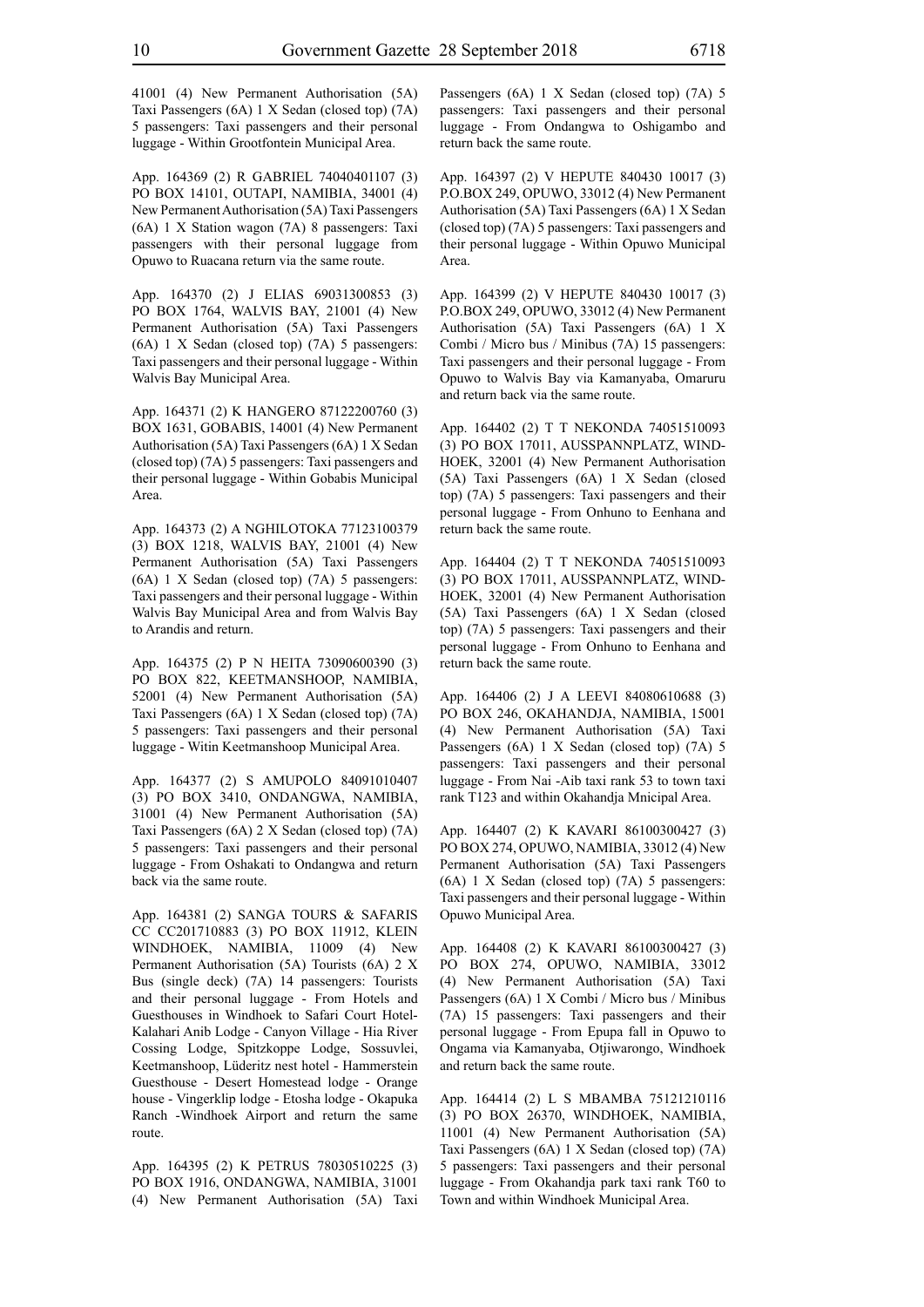App. 164418 (2) M MOSES 87121400553 (3) PO BOX 3298, WINDHOEK, NAMIBIA, 11001 (4) New Permanent Authorisation (5A) Taxi Passengers (6A) 1 X Sedan (closed top) (7A) 5 passengers: Taxi passengers and their personal luggage - From Havanna taxi rank T14 to town taxi rank T253 and within Windhoek Municipal Area.

App. 164421 (2) E S THUDINYANE 88033100753 (3) PO BOX 1762, GOBABIS, NAMIBIA, 14001 (4) New Permanent Authorisation (5A) Taxi Passengers (6A) 1 X Sedan (closed top) (7A) 5 passengers: Taxi passengers and their personal luggage - From taxi rank T85 to taxi rank T18 and within Gobabis Municipal Area.

App. 164423 (2) R LEBEREKI 84011310026 (3) PO BOX 516, GOBABIS, NAMIBIA (4) New Permanent Authorisation (5A) Taxi Passengers (6A) 1 X Sedan (closed top) (7A) 5 passengers: Taxi passengers and their personal luggage - From Kombaha Herero location taxi rank T121 to taxi rank town taxi rank T24 and within Gobabis Municipal Area.

App. 164427 (2) J BLLODSTAAN 79042900083 (3) PRIVATE BAG 2017, OKAHANDJA, NAMIBIA, 15001 (4) New Permanent Authorisation (5A) Taxi Passengers (6A) 1 X Sedan (closed top) (7A) 5 passengers: Taxi passengers and their personal luggage - From Smartes to Nau-Aib to town and within Okahandja Municipal Area.

App. 164433 (2) L BLOODSTAAN 85121510268 (3) PRIVATE BAG 2017, OKAHANDJA, NAMIBIA, 15001 (4) New Permanent Authorisation (5A) Taxi Passengers (6A) 1 X Sedan (closed top) (7A) 5 passengers: Taxi passengers and their personal luggage - From Smarties to town and within Okahandja Municipal Area.

App. 164437 (2) M N SHIMANDA 91032100702 (3) PO BOX 24121, WINDHOEK, NAMIBIA, 11001 (4) New Permanent Authorisation (5A) Taxi Passengers (6A) 1 X Sedan (closed top) (7A) 5 passengers: Taxi passengers and their personal luggage - From Avis to Klein Windhoek and within Windhoek Municipal Area.

App. 164440 (2) S PALEMA 82020710347 (3) PO BOX 63042, WANAHEDA, WINDHOEK, NAMIBIA, 13007 (4) New Permanent Authorisation (5A) Taxi Passengers (6A) 1 X Sedan (closed top) (7A) 5 passengers: Taxi passengers and their personal luggage - Within Windhoek Municipal Area.

App. 164451 (2) E OYERO 88082200111 (3) PO BOX 235, DAAN VILJOEN, WINDHOEK, 11001 (4) New Permanent Authorisation (5A) Taxi Passengers (6A) 1 X Sedan (closed top) (7A) 5 passengers: Taxi passengers and their personal luggage - From Daan Viljoen to Groot-Aub and return the same route.

App. 164457 (2) H P JOHANNES 67052310015 (3) PO BOX 3555, ONDANGWA, NAMIBIA, 31001 (4) New Permanent Authorisation (5A) Taxi Passengers (6A) 1 X Sedan (closed top) (7A) 5 passengers: Taxi passengers and their personal luggage - From Okadya in Ondangwa to Uupindi location in Oshakati and return the same route.

App. 164464 (2) J U MUTANGA 96022800420 (3) PO BOX 98837, PELICAN SQUARE, WIND-HOEK, 11001 (4) New Permanent Authorisation (5A) Taxi Passengers (6A) 1 X Overland Truck (7A) 5 passengers: Taxi passengers and their personal luggage - Within Windhoek Municipal Area.

App. 164466 (2) SOLAR SWITCH BOOKING AND SAFARIS CC CC201303975 (3) PO BOX 7499, SWAKOPMUND, NAMIBIA (4) New Permanent Authorisation (5A) Tourists (6A) 1 X Station wagon (7A) 7 passengers: Tourists as well as their personal luggage - From Swakopmund via Walvis Bay/ Walvis Bay Harbour to Sandwich Harbour, Moonland scape, Rossing mountain and surrounding area in the Desert including tourists destimationsa within the Republic of Namibia and return via the same route.

App. 164467 (2) AVOCET RENTALS CC CC201708516 (3) PO BOX 8955, SWAKOP-MUND, NAMIBIA, 22001 (4) New Permanent Authorisation (5A) Tourists (6A) 1 X Bus (single deck) (7A) 30 passengers: Tourists and their personal luggage - From Windhoek at Hosea Kutako International Airport to Fishriver-Sossousvlei-Brandberg-Opuwo-Etosha-Rundu and Katima and return the same route.

App. 164473 (2) J IMANUEL 59091900423 (3) PO BOX 5384, OSHIKUKU, NAMIBIA, 33008 (4) New Permanent Authorisation (5A) Taxi Passengers (6A) 1 X Sedan (closed top) (7A) 5 passengers: Taxi passengers and their personal luggage - Within Oshikuku Municipal Areas.

App. 164477 (2) L N IITHETE 84043010798 (3) PO BOX 61935, KATUTURA, WINDHOEK, 13001 (4) New Permanent Authorisation (5A) Taxi Passengers (6A) 1 X Combi / Micro bus / Minibus (7A) 16 passengers: Taxi passengers and their personal luggage - From Mix settlement to Etilyasa in Omusati region and return the same route.

App. 164482 (2) M ALUENDO 66022400155 (3) PO BOX 1512, TSUMEB, NAMIBIA, 43001 (4) New Permanent Authorisation (5A) Taxi Passengers (6A) 1 X Sedan (closed top) (7A) 5 passengers: Taxi passengers and their personal luggage - From Kuvukiland to town and Within Tsumeb Municipal Area.

App. 164484 (2) I L AMUNYELA 94012800124 (3) PO BOX 60026, KATUTURA, WINDHOEK, 13001 (4) New Permanent Authorisation (5A) Taxi Passengers (6A) 1 X Sedan (closed top) (7A) 5 passengers: Taxi passengers and their personal luggage - From Hakahana T103 to town at Ellerines T709 and return the same route.

App. 164485 (2) A M UUKONGO 7292400282 (3) BOX 369, AROS, 51004 (4) New Permanent Authorisation (5A) Taxi Passengers (6A) 1 X Sedan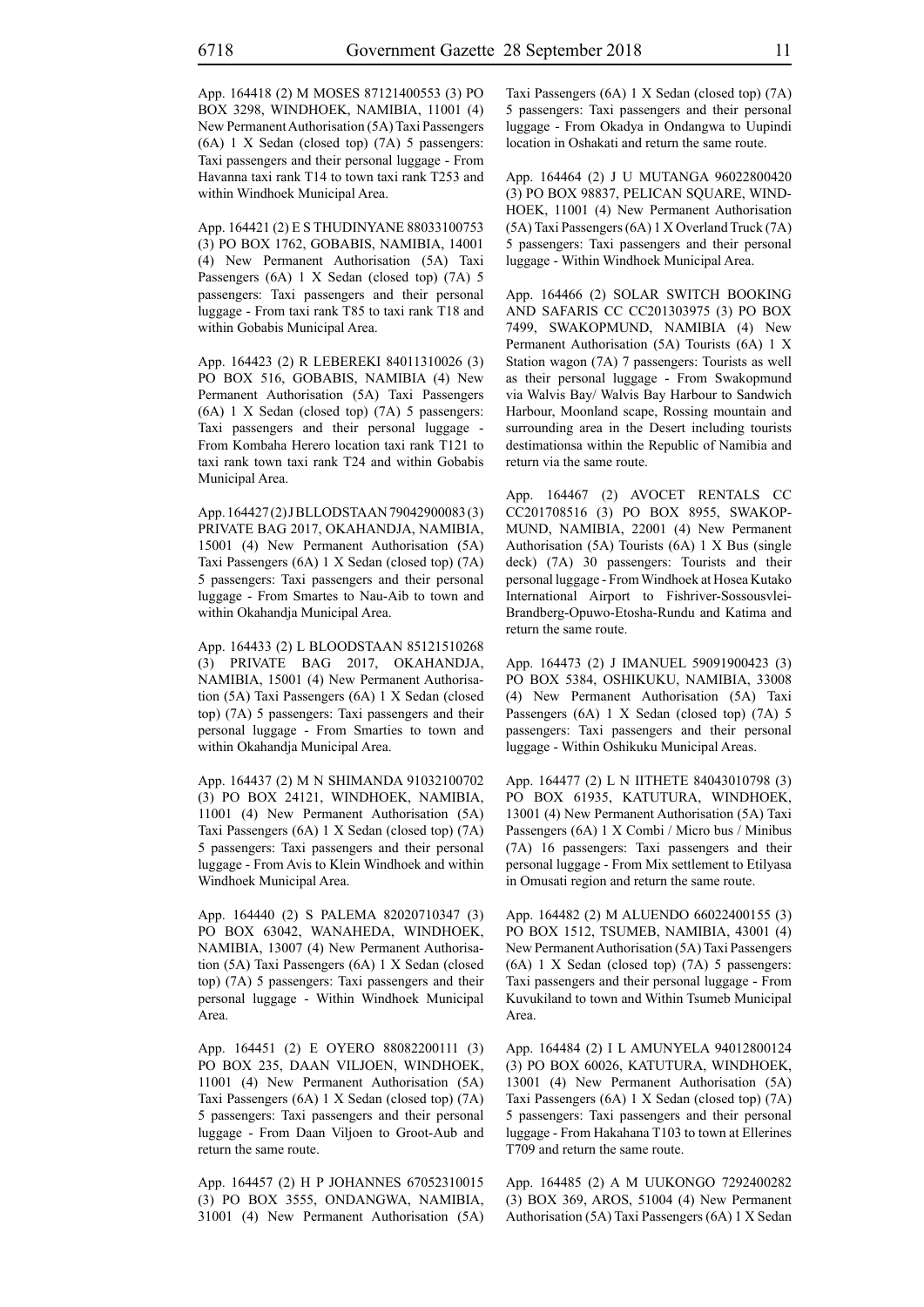(closed top) (7A) 5 passengers: Taxi passengers and their personal luggage - Within Aranos Municipal Area.

App. 164487 (2) S H AMAKALI 91081400854 (3) PO BOX 10103, KHOMASDAL, WINDHOEK, 11008 (4) New Permanent Authorisation (5A) Taxi Passengers (6A) 1 X Sedan (closed top) (7A) 5 passengers: Taxi passengers and their personal luggage - From Okuryangava T74 to town at Wernhil Park taxi rank and return the same route.

App. 164489 (2) T PETRUS 84062510448 (3) PO BOX 63214, KATUTURA, WINDHOEK, NAMIBIA, 13001 (4) New Permanent Authorisation (5A) Taxi Passengers (6A) 1 X Sedan (closed top) (7A) 5 passengers: Taxi passengers and their personal luggage - Within Gobabis Municipal Area.

App. 164490 (2) I GO ADVENTURES CC CC20122293 (3) PO BOX 5732, WALVIS BAY, NAMIBIA (4) New Permanent Authorisation (5A) Tourists (6A) 1 X Combi / Micro bus / Minibus (5B) Tourists (6B) 1 X Combi / Micro bus / Minibus (5C) Tourists (6C) 1 X Combi / Micro bus / Minibus (5D) Tourists (6D) 4 X Station wagon (5E) Tourists (6E) 4 X Station wagon (5F) Tourists (6F) 4 X Station wagon (7A) 13 passengers: TOURISTS as well as their personal luggage on pre-booked tours - From Walvis Bay/Walvis Bay Airport and/or Hosea Kutako International Airport to different Tourist destinations situated within the Repulbc of Namibia and return to the place of embarkation. (7B) 8 passengers: TOURISTS as well as their personal luggage on pre-booked tours - From Walvis Bay/Walvis Bay Airport and/ or Hosea Kutako International Airport to different Tourist destinations situated within the Repulbc of Namibia and return to the place of embarkation. (7C) 5 passengers: TOURISTS as well as their personal luggage on pre-booked tours - From Walvis Bay/Walvis Bay Airport and/or Hosea Kutako International Airport to different Tourist destinations situated within the Repulbc of Namibia and return to the place of embarkation.

App. 164492 (2) E S WILHELM 93081600561 (3) PO BOX 2803, WINDHOEK, NAMIBIA, 11001 (4) New Permanent Authorisation (5A) Taxi Passengers (6A) 1 X Sedan (closed top) (7A) 5 passengers: Taxi passengers and their personal luggage - From Okuryangava T74 to town at Wernhil Park taxi rank and return the same route.

App. 164493 (2) A UPAPA 90080900348 (3) BOX 24154, WINDHOEK, 11001 (4) New Permanent Authorisation (5A) Taxi Passengers (6A) 1 X Sedan (closed top) (7A) 5 passengers: Taxi passengers and their personal luggage - From taxi rank 76 Kilimajaro to town within Windhoek Municipal Area.

App. 164495 (2) P K KANYETU 86081100367 (3) BOX 697, RUNDU, 44001 (4) New Permanent Authorisation (5A) Taxi Passengers (6A) 1 X Sedan (closed top) (7A) 5 passengers: Taxi passengers and personal luggage - From Tutungeni to Sakuyema and back the same route.

App. 164497 (2) P K KANYETU 86081100367 (3) BOX 697, RUNDU, 44001 (4) New Permanent Authorisation (5A) Taxi Passengers (6A) 1 X Combi / Micro bus / Minibus (7A) 14 passengers: Taxi passengers and their persoanal luggage - From Windhoek to Botwana and back the same route.

App. 164499 (2) MILE SHUTTLE AND TRANSPORTATION CC CC201708461 (3) PO BOX 3632, ONGWEDIVA, NAMIBIA, 33004 (4) New Permanent Authorisation (5A) Taxi Passengers (6A) 1 X Sedan (closed top) (7A) 5 passengers: Taxi passengers and their personal luggage - From Oshakati to Ondangwa via Ongwediva and back the same route.

App. 164500 (2) MILE SHUTTLE AND TRANSPORTATION CC CC201708461 (3) PO BOX 3632, ONGWEDIVA, NAMIBIA, 33004 (4) New Permanent Authorisation (5A) Taxi Passengers (6A) 1 X Sedan (closed top) (7A) 5 passengers: Taxi passengers and their personal luggage - Within Ondangwa muninicipal area.

App. 164502 (2) M N GEIERS 92071800265 (3) PO BOX 55184, ROCKY CREST, WINDHOEK, 11001 (4) New Permanent Authorisation (5A) Taxi Passengers (6A) 1 X Sedan (closed top) (7A) 5 passengers: Taxi passengers with their personal luggage from B82 Goreangab dam to Rocky crest within Windhoek Municipal Area return via the same route.

App. 164503 (2) M N GEIERS 92071800265 (3) PO BOX 55184, ROCKY CREST, WINDHOEK, 11001 (4) New Permanent Authorisation (5A) Taxi Passengers (6A) 1 X Sedan (closed top) (7A) 5 passengers: Taxi passengers and their personal luggage - From taxi rank731 Katutura to Kleine Windhoek and town Witnin Windhoek Municipal Area.

App. 164506 (2) S T HAIDUWA 71053000014 (3) BOX 692, OHANGWENA, 32005 (4) New Permanent Authorisation (5A) Taxi Passengers (6A) 2 X Sedan (closed top) (7A) 5 passengers: Taxi passengers and their personal luggage - From Eenhna to Ondangwa and back the same route.

App. 164507 (2) E F MATHYS 83011600287 (3) PO BOX 923, KEETMANSHOOP, 52001 (4) New Permanent Authorisation (5A) Taxi Passengers (6A) 1 X Station wagon (7A) 5 passengers: Taxi passengers and their personal luggage-: Within Keetmashooop Municipal Area

App. 164508 (2) L N SHIMBABA 81092910395 (3) PO BOX 850, GOBABIS, NAMIBIA, 14001 (4) New Permanent Authorisation (5A) Taxi Passengers (6A) 1 X Sedan (closed top) (7A) 5 passengers: Taxi passengers and theri personal luggage - From Epako taxi rank T32 to Town taxi rank T16 and within Gobabis Municipal Area.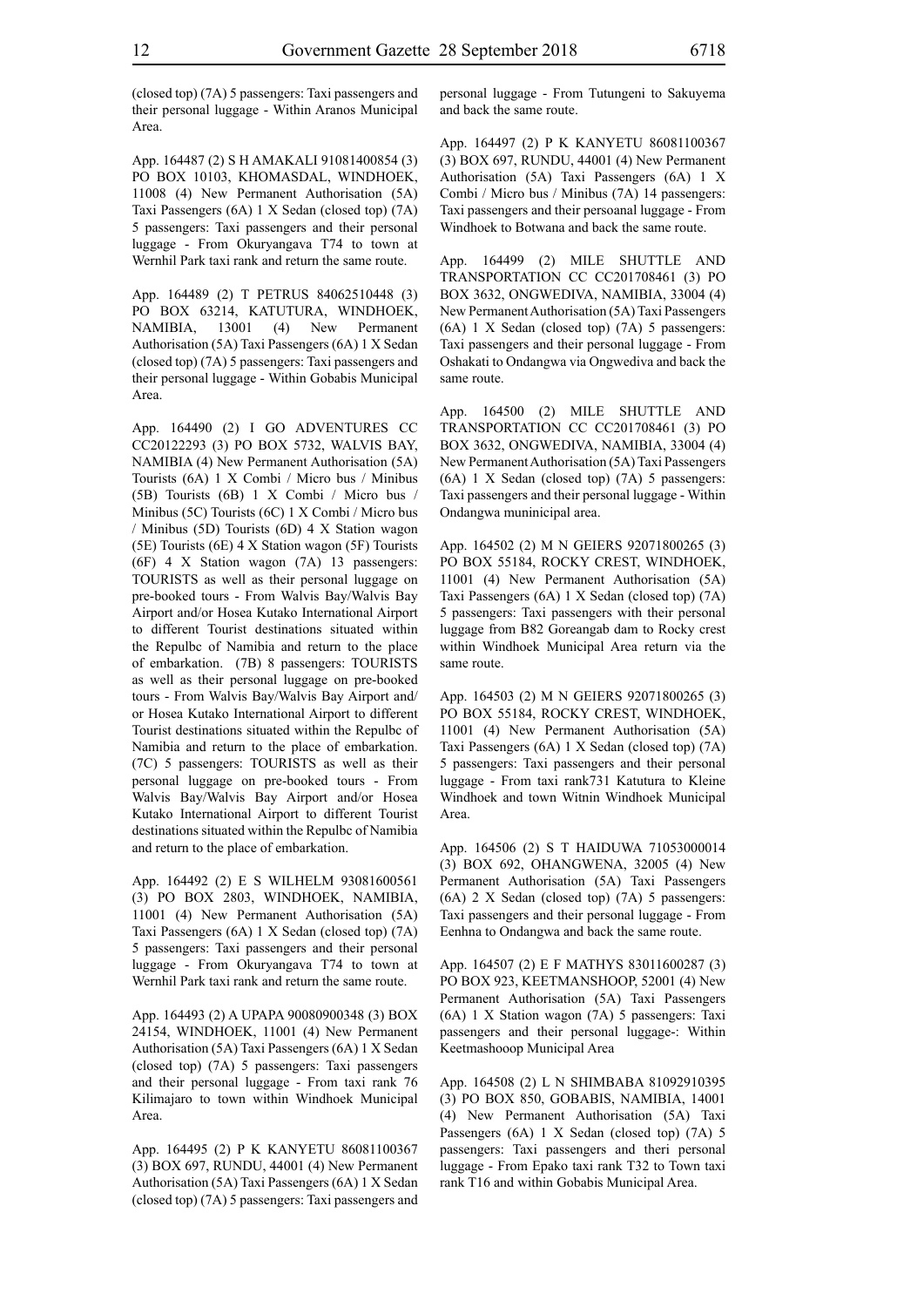App. 164509 (2) L N SHIMBABA 81092910395 (3) PO BOX 850, GOBABIS, NAMIBIA, 14001 (4) New Permanent Authorisation (5A) Taxi Passengers (6A) 1 X Sedan (closed top) (7A) 5 passengers: Taxi passengers and theri personal luggage - From Mbanderu Block taxi rank T14 to Town taxi rank T42 and within Gobabis Municipal Area.

App. 164511 (2) H W T IIYAMBO 94021800220 (3) PO BOX 3178, ONGWEDIVA, NAMIBIA (4) New Permanent Authorisation (5A) Taxi Passengers (6A) 1 X Sedan (closed top) (7A) 5 passengers: Taxi passengers and their personal luggage: From Oshakati to Onethindi and return the same route.

App. 164512 (2) S K HESEKIEL 72050500920 (3) PO BOX 24154, WINDHOEK, 13007 (4) New Permanent Authorisation (5A) Taxi Passengers (6A) 1 X Sedan (closed top) (7A) 5 passengers: Taxi passengers and their personal luggage-: From Goreagab Dam to town within Windhoek Municipal Area

App. 164513 (2) MT AMUPOLO 94011700077 (3) BOX 863, TSUMEB, 43001 (4) New Permanent Authorisation (5A) Taxi Passengers (6A) 1 X Station wagon (7A) 7 passengers: Taxi passengers and their personal luggage: From Tsumeb to and return the same route.

App. 164515 (2) D HAMBADJA 90020400942 (3) PO BOX 13191, EENHANA, 13004 (4) New Permanent Authorisation (5A) Taxi Passengers (6A) 2 X Sedan (closed top) (7A) 5 passengers: Taxi passengers and their personal luggage - From Okuryangava to Wernhil Park: Within Windhoek Municipal Area

App. 164516 (2) I K KAPUTENI 74020610258 (3) BOX 62495, WINDHOEK, 11001 (4) New Permanent Authorisation (5A) Taxi Passengers (6A) 1 X Sedan (closed top) (7A) 5 passengers: Taxi passengers and their personal luggage: From taxi rank 77 Ongava in Katutura to town within Windhoek municipal and return the same route.

App. 164517 (2) N M IHEMBA 72121000496 (3) PO BOX 1184, OTJIWARONGO, NAMIBIA, 27001 (4) New Permanent Authorisation (5A) Taxi Passengers (6A) 1 X Sedan (closed top) (7A) 5 passengers: Taxi passengers and their prsonal luggage - Within Otjiwarongo Municipal Area.

App. 164518 (2) L SHIPENA 82043010298 (3) PO BOX 95585, SOWETO, KATUTURA, WINDHOEK, 13006 (4) New Permanent Authorisation (5A) Taxi Passengers (6A) 1 X Sedan (closed top) (7A) 5 passengers: Taxi passengers and their personal luggage - From Freedom land to Khomasdal taxi rank T305, Otjomuise T353 and within Windhoek Municipal Area.

App. 164519 (2) L N NGHILALWA 91120900638 (3) PO BOX 61711, KATUTURA, 13004 (4) New Permanent Authorisation (5A) Taxi Passengers (6A) 1 X Sedan (closed top) (7A) 5 passengers: Taxi passengers and their personal luggage - From Windhoek to Okahandja park to town Municipal Area

App. 164522 (2) M N NIIMWENE 94111600050 (3) PO BOX 3919, ONDANGWA, NAMIBIA, 31001 (4) New Permanent Authorisation (5A) Taxi Passengers (6A) 1 X Sedan (closed top) (7A) 5 passengers: Taxi passengers and their personal luggage - From Ondangwa to Oshakati and return the same route.

App. 164523 (2) M N NIIMWENE 94111600050 (3) PO BOX 3919, ONDANGWA, NAMIBIA, 31001 (4) New Permanent Authorisation (5A) Taxi Passengers (6A) 1 X Sedan (closed top) (7A) 5 passengers: Taxi passengers and their personal luggage - From Okuryangava T60 to town and return the same route.

App. 164524 (2) D T MUNYAMA 64080100159 (3) PO BOX 8070, WINDHOEK, NAMIBIA, 11001 (4) New Permanent Authorisation (5A) Taxi Passengers (6A) 1 X Sedan (closed top) (7A) 5 passengers: Taxi passengers and their personal luggage - From Water Affairs taxi rank to Private Hospital and Within Grootfontein Municipal Areas.

App. 164525 (2) D T MUNYAMA 64080100159 (3) PO BOX 8070, WINDHOEK, NAMIBIA, 11001 (4) New Permanent Authorisation (5A) Taxi Passengers (6A) 1 X Sedan (closed top) (7A) 5 passengers: Taxi passengers and their personal luggage - From Omulunga taxi rank to Soweto and Luiperdheuwel taxi rank and return the same route.

App. 164527 (2) U KUWOKUTA 79101110128 (3) PO BOX 123, OPUWO, WINDHOEK, 34004 (4) New Permanent Authorisation (5A) Passengers (6A) 1 X Combi / Micro bus / Minibus (7A) 16 passengers: Taxi passengers and their personal luggage - From Opuwo to Windhoek and return the same route.

App. 164528 (2) D T MUNYAMA 64080100159 (3) PO BOX 8070, WINDHOEK, NAMIBIA, 11001 (4) New Permanent Authorisation (5A) Taxi Passengers (6A) 1 X Sedan (closed top) (7A) 5 passengers: Taxi passengers and their personal luggage - From Khomasdal T318 to Long island at Rocky Crest T35 and return the same route.

App. 164529 (2) E THUDINYANE 78021300132 (3) PO BOX 4260, GOBABIS, NAMIBIA (4) New Permanent Authorisation (5A) Taxi Passengers (6A) 1 X Sedan (closed top) (7A) 5 passengers: From Namibia, Khomas

App. 164530 (2) L MOKHATU 89091300191 (3) PO BOX 908, GOBABIS, NAMIBIA, 14001 (4) New Permanent Authorisation (5A) Taxi Passengers (6A) 1 X Sedan (closed top) (7A) 5 passengers: Taxi passengers and their personal luggage - From Epako to town at taxi no 31 and return the same route.

App. 164531 (2) D T MUNYAMA 64080100159 (3) PO BOX 8070, WINDHOEK, NAMIBIA, 11001 (4) New Permanent Authorisation (5A)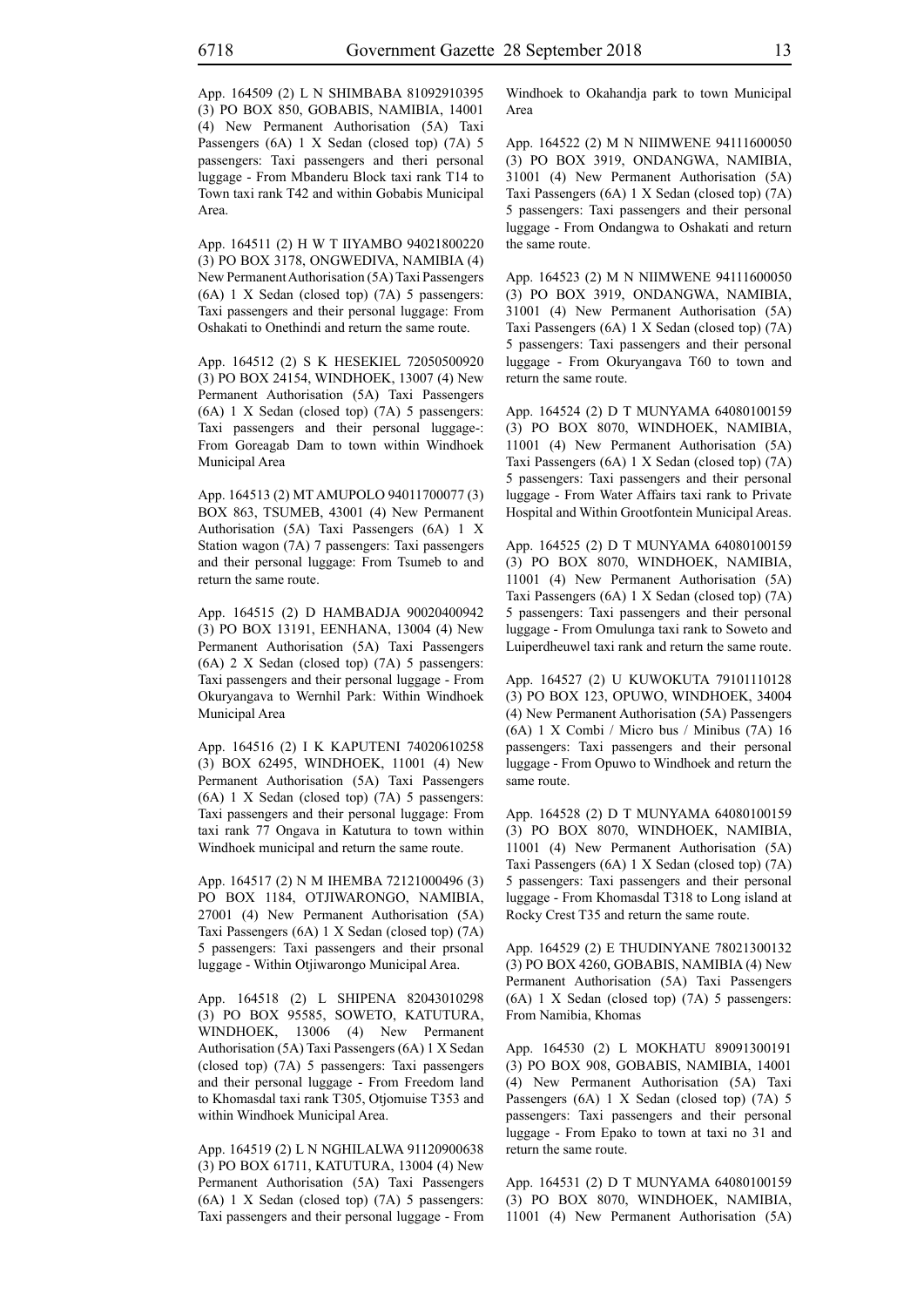App. 164532 (2) D T MUNYAMA 64080100159 (3) PO BOX 8070, WINDHOEK, NAMIBIA, 11001 (4) New Permanent Authorisation (5A) Taxi Passengers (6A) 1 X Sedan (closed top) (7A) 5 passengers: Taxi passengers and their personal luggage - From Okuryangava T63 to town at Shoprite T707 and return the same route.

App. 164533 (2) I L DUBE 72062200080 (3) BOX 77, USAKOS, 24001 (4) New Permanent Authorisation (5A) Taxi Passengers (6A) 1 X Sedan (closed top) (7A) 5 passengers: Taxi passengers and their personal luggage - From taxi rank 365 to 37 Khomasdal to town within Windhoek Municipal Area.

App. 164535 (2) A N HAIDUWA 71120300193 (3) BOX 217, OHANGWENA, 32005 (4) New Permanent Authorisation (5A) Taxi Passengers (6A) 1 X Sedan (closed top) (7A) 5 passengers: From Namibia, Karas

App. 164536 (2) M TJIRONDU 81091810583 (3) BOX 178, OPUWO, 34004 (4) New Permanent Authorisation (5A) Passengers (6A) 1 X Combi / Micro bus / Minibus (7A) 16 passengers: Taxi passengers and their personal luggage - From Windhoek to Opuwo and return the same route.

App. 164537 (2) A N HAIDUWA 71120300193 (3) BOX 217, OHANGWENA, 32005 (4) New Permanent Authorisation (5A) Taxi Passengers (6A) 1 X Sedan (closed top) (7A) 5 passengers: Taxi passengers and their personal luggage - From Eenhana to Helao Nafidi town and Ondangwa and back the same route.

App. 164539 (2) G TJIZEPA 55113000477 (3) PO BOX 2326, WINDHOEK, NAMIBIA, 11001 (4) New Permanent Authorisation (5A) Taxi Passengers (6A) 1 X Sedan (closed top) (7A) 5 passengers: Taxi passengers and their personal luggage - From Okuryangava T61 to town at Shoprite T707 and return the same route.

App. 164541 (2) R E DE KLERK 59012000556 (3) PO BOX 4668, REHOBOTH, NAMIBIA, 16001 (4) New Permanent Authorisation (5A) Taxi Passengers (6A) 1 X Sedan (closed top) (7A) 5 passengers: Taxi passengers and their personal luggage - Within Rehoboth Municipal Areas.

App. 164542 (2) G TJIZEPA 55113000477 (3) PO BOX 2326, WINDHOEK, NAMIBIA, 11001 (4) New Permanent Authorisation (5A) Taxi Passengers (6A) 1 X Sedan (closed top) (7A) 5 passengers: Taxi passengers and their personal luggage - From Khomasdal to Okuryangava and return the same route.

App. 164544 (2) G TJIZEPA 55113000477 (3) PO BOX 2326, WINDHOEK, NAMIBIA, 11001 (4) New Permanent Authorisation (5A) Taxi Passengers (6A) 1 X Sedan (closed top) (7A) 5 passengers: Taxi passengers and their personal luggage - From Oshitenda to town and return the same route.

App. 164547 (2) I P JOSEF 85072710580 (3) PO BOX 1243, GROOTFONTEIN, NAMIBIA, 41001 (4) New Permanent Authorisation (5A) Taxi Passengers (6A) 1 X Sedan (closed top) (7A) 5 passengers: Taxi passengers and their personal luggage - Within Grootfontein Municipal Areas.

App. 164549 (2) T NUUYOMA 76022400171 (3) PO BOX 1105, WALVIS BAY, NAMIBIA, 21001 (4) New Permanent Authorisation (5A) Taxi Passengers (6A) 1 X Sedan (closed top) (7A) 5 passengers: Taxi passengers and their personal luggage - From Walvis Bay to Swakopmund and return the same route.

App. 164550 (2) L N KANIME 80123010160 (3) PO BOX 1890, OSHAKATI, NAMIBIA, 33001 (4) New Permanent Authorisation (5A) Taxi Passengers (6A) 1 X Sedan (closed top) (7A) 5 passengers: Taxi passengers and their personal luggage - From Oshakati to Ongwediva and return the same route.

App. 164552 (2) S SHIMBINDIWA 87060700587 (3) PO BOX 63390, WINDHOEK, NAMIBIA, 11001 (4) New Permanent Authorisation (5A) Taxi Passengers (6A) 1 X Sedan (closed top) (7A) 5 passengers: Taxi passengers and their personal luggage - From Ongwediva to Ondangwa and return the same route.

App. 164560 (2) M H SHIFUGULA 80050400142 (3) PO BOX 15089, ONDANGWA, NAMIBIA, 31001 (4) New Permanent Authorisation (5A) Taxi Passengers (6A) 1 X Station wagon (7A) 7 passengers: Taxi passengers and their personal luggage - From Omuthiya to Oniipa and return the same route.

App. 164569 (2) S SIMSON 79101510223 (3) PO BOX 1856, ONDANGWA, NAMIBIA, 31001 (4) New Permanent Authorisation (5A) Taxi Passengers (6A) 1 X Station wagon (7A) 7 passengers: Taxi passengers and their personal luggage - From Oniipa to Omuthiya and return the same route.

App. 164571 (2) A S CHIMWANDI 85061410367 (3) PO BOX 62941, WANAHEDA, NAMIBIA, 13007 (4) New Permanent Authorisation (5A) Taxi Passengers (6A) 1 X Sedan (closed top) (7A) 5 passengers: Taxi passengers and their personal luggage - From Wanaheda T56 to Southern Industry taxi rank and return the same route.

App. 164573 (2) D TSHIKONGO 92122501243 (3) PO BOX 1932, GOBABIS, NAMIBIA, 14001 (4) New Permanent Authorisation (5A) Taxi Passengers (6A) 1 X Sedan (closed top) (7A) 5 passengers: Taxi passengers and their personal luggage - Within Gobabis Municipal Areas.

route.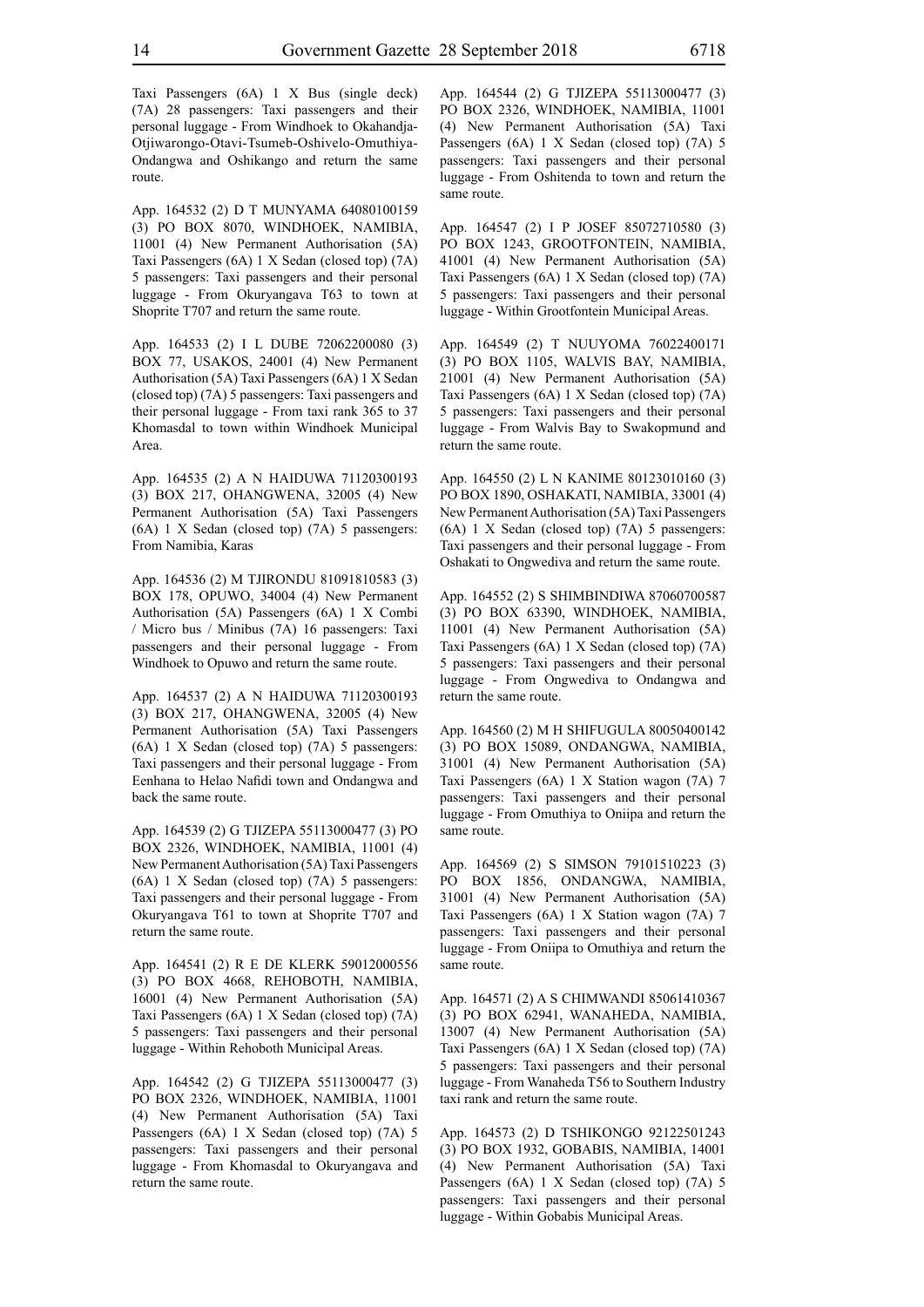App. 164574 (2) CC LEWIES FAMILY TRUST T3399 (3) BOX 150, WINDHOEK (4) New Permanent Authorisation (5A) Tourists (6A) 1 X Station wagon (7A) 8 passengers: Tourists and their personal luggage - From Windhoek International Airports to Etosha National Park, Tsumeb and back to Windhoek and Windhoek International Airports.

App. 164575 (2) F WANGA 69112200182 (3) PO BOX 1537, KEETMANSHOOP, NAMIBIA, 52001 (4) New Permanent Authorisation (5A) Taxi Passengers (6A) 1 X Combi / Micro bus / Minibus (7A) 14 passengers: Taxi passengers and their personal luggage - From Gainchais Farm to Keetmanshoop and return the same route.

App. 164577 (2) L V HAMWELE 95042500294 (3) PO BOX 8578, WINDHOEK, NAMIBIA, 11001 (4) New Permanent Authorisation (5A) Taxi Passengers (6A) 1 X Sedan (closed top) (7A) 5 passengers: Taxi passengers and their personal luggage - From Katutura T3 to town and return the same route.

App. 164580 (2) M F SCHIMMING 91111500177 (3) PO BOX 2352, WINDHOEK, NAMIBIA, 11001 (4) New Permanent Authorisation (5A) Taxi Passengers (6A) 1 X Sedan (closed top) (7A) 5 passengers: Taxi passengers and their personal luggage - Within Windhoek Municipal Area.

App. 164582 (2) D KEIS 80091200016 (3) PO BOX 95113, SOWETO, WINDHOEK, NAMIBIA, 13006 (4) New Permanent Authorisation (5A) Taxi Passengers (6A) 1 X Sedan (closed top) (7A) 5 passengers: Taxi passengers and their personal luggage - From Golgotha 13 to Wernhil Park and Within Windhoek Municipal Area.

App. 164583 (2) J MATEUS 64050800772 (3) BOX 692, OHANGWENA, 32005 (4) New Permanent Authorisation (5A) Taxi Passengers (6A) 2 X Sedan (closed top) (7A) 5 passengers: Taxi passengers and their personal luggage - From Eenhana to Helao Nafidi and Ondangwa and back the same route.

App. 164584 (2) K HENGARI 90041800877 (3) PO BOX 99446, OTJOMUISE, WINDHOEK, 13005 (4) New Permanent Authorisation (5A) Taxi Passengers (6A) 1 X Sedan (closed top) (7A) 5 passengers: Taxi passengers and their personal luggage - From Otjomuise T356 to town at Shoprite and Within Windhoek Municipal Area.

App. 164585 (2) G M KASERA 66112010011 (3) PO BOX 1172, GROOTFONTEIN, NAMIBIA, 41001 (4) New Permanent Authorisation (5A) Taxi Passengers (6A) 1 X Sedan (closed top) (7A) 5 passengers: Taxi passengers and their personal luggage - Within Grootfontein Municipal Area.

App. 164588 (2) A T AMUTENYA 77100300312 (3) PO BOX 1295, KEETMANSHOOP, NAMIBIA, 52001 (4) New Permanent Authorisation (5A) Taxi Passengers (6A) 1 X Sedan (closed top) (7A) 5 passengers: Taxi passengers and their personal luggage - Within Keetmanshoop Municipal Area.

App. 164590 (2) M N HAINDONGO 98120600312 (3) PO BOX 19770, OMUTHIYA, NAMIBIA, 31010 (4) New Permanent Authorisation (5A) Taxi Passengers (6A) 1 X Sedan (closed top) (7A) 5 passengers: Taxi passengers and their personal luggage - From Okuryangava T79 to Wernhil Park and return the same route.

App. 164593 (2) T SHIKUDULE 79041810226 (3) BOX 99235, GOVERNMENT PARK, 0000 (4) New Permanent Authorisation (5A) Taxi Passengers (6A) 1 X Sedan (closed top) (7A) 5 passengers: Taxi passengers with their personal luggage operating from City centre to Hakahana, Havana and Goreangab dam and return via the same route.

App. 164594 (2) T NDEMULUNGILA 890612- 00512 (3) PO BOX 279, ONDANGWA, 31001 (4) New Permanent Authorisation (5A) Taxi Passengers (6A) 1 X Sedan (closed top) (7A) 5 passengers: Taxi passengers and their personal luggage - Between Oshikango and Ondangwa and return the same route.

App. 164595 (2) J M NGHILIWA 88081900427 (3) PO BOX 2161, OSHIKANGO, 32006 (4) New Permanent Authorisation (5A) Taxi Passengers (6A) 1 X Sedan (closed top) (7A) 5 passengers: Taxi passengers and their personal luggage - Between Oshikango and Ondangwa and return the same route.

App. 164596 (2) NAM DREAMS TRANSFERS & TOURS CC 201805732 (3) PO BOX 30487, PIONEERSPARK, 12007 (4) New Permanent Authorisation (5A) Taxi Passengers (6A) 1 X Station wagon (7A) 7 passengers: Taxi passengers with their luggage from Windhoek to Swakopmund and Walvis Bay return via the same route.

App. 164597 (2) F N SHIMHANDA 80040510093 (3) PO BOX 13291, OKONGO, NAMIBIA, 32003 (4) New Permanent Authorisation (5A) Taxi Passengers (6A) 1 X Sedan (closed top) (7A) 5 passengers: Taxi passengers and their personal luggage - Between Okongo and Onhuno and return the same route.

App. 164599 (2) J SHIKWEYO 7507010079 (3) BOX 644, ONDANGWA, 31001 (4) New Permanent Authorisation (5A) Taxi Passengers (6A) 1 X Sedan (closed top) (7A) 5 passengers: Taxi passengers and their personal luggage - From Ondangwa to Eenhana to Oshikango, Oshakati, Oshikango, Okongo and back the same route.

App. 164601 (2) J N MAKUMBI 85113010073 (3) BOX 1098, GOBABIS, 14001 (4) New Permanent Authorisation (5A) Taxi Passengers (6A) 1 X Sedan (closed top) (7A) 5 passengers: Taxi passengers and their personal luggage - Within Gobabais Municipal Area.

App. 164602 (2) R NUUNYANGO 86090100455 (3) BOX 2467, ONDANGWA, 31001 (4) New Permanent Authorisation (5A) Taxi Passengers (6A) 2 X Sedan (closed top) (7A) 5 passengers: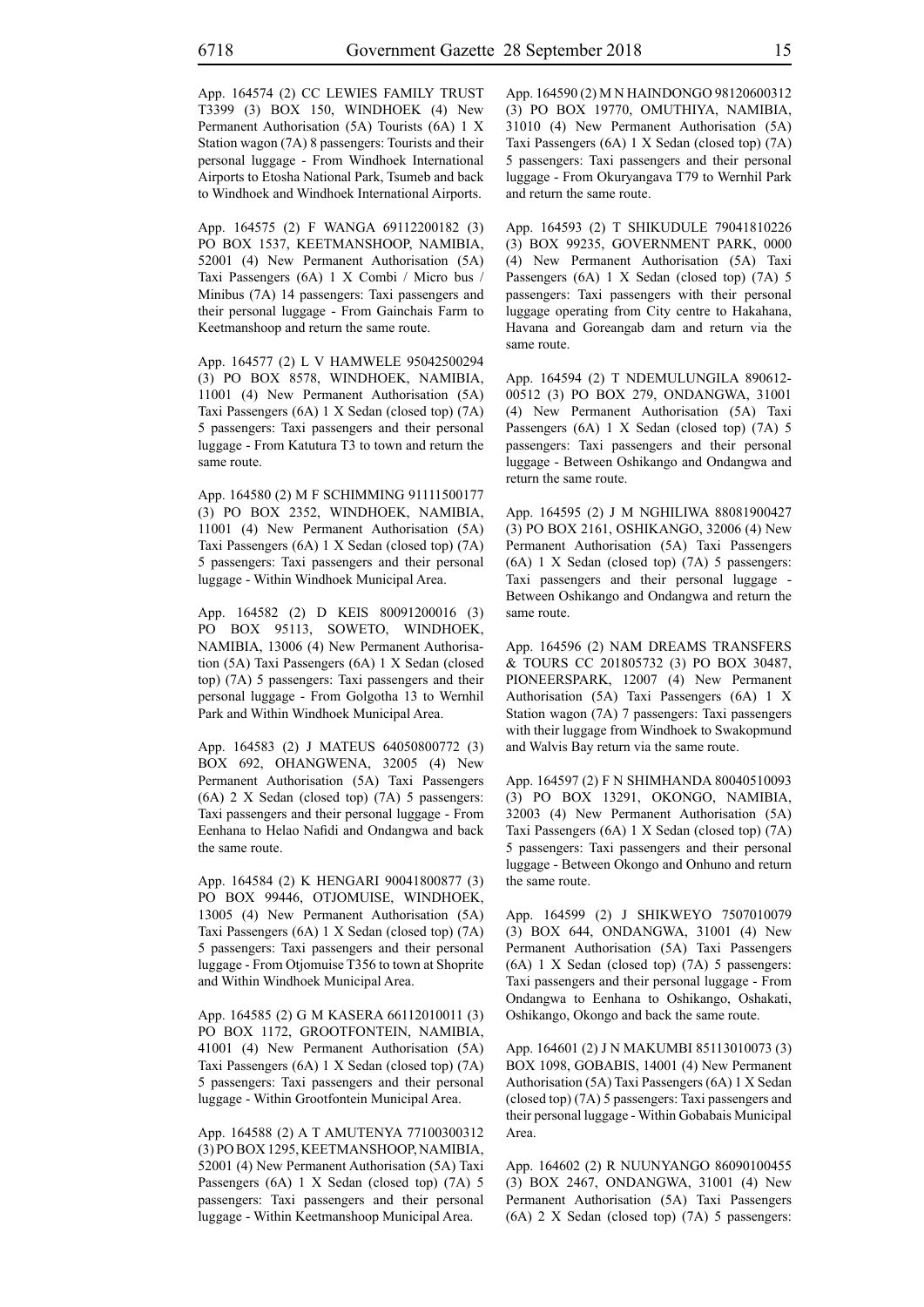Taxi passengers and their personal luggage - From Oshakati to Onndangwa and back the same route.

App. 164603 (2) R NUUNYANGO 86090100455 (3) BOX 2467, ONDANGWA, 31001 (4) New Permanent Authorisation (5A) Taxi Passengers (6A) 1 X Sedan (closed top) (7A) 5 passengers: Taxi passengers and their personal luggage - From Oshakati to Onndangwa, Oshikango and back the same route.

App. 164611 (2) G N NDENGU 85122110018 (3) PO BOX 1666, OKAHANDJA, NAMIBIA, 15001 (4) New Permanent Authorisation (5A) Taxi Passengers (6A) 2 X Sedan (closed top) (7A) 5 passengers: Taxi passengers and their personal luggage - Within Okahandja Municipal Areas.

App. 164613 (2) J T EMVULA 89070200201 (3) BOX 26234, WINDHOEK, 11001 (4) New Permanent Authorisation (5A) Taxi Passengers (6A) 1 X Sedan (closed top) (7A) 5 passengers: Taxi passengers and their personal luggage - From 302 7De Laan situated wthin Otjomuise to Shopping areas situated within the Centre of City of Windhoek and return.

App. 164617 (2) O NGHISHIFILE 76082400356 (3) PO BOX 24282, WINDHOEK, NAMIBIA, 11001 (4) New Permanent Authorisation (5A) Taxi Passengers (6A) 1 X Sedan (closed top) (7A) 5 passengers: Taxi passengers and their personal luggage - From Wanaheda T258 to town and return the same route.

App. 164618 (2) D VELSKOEN 7312200037 (3) BOX 867, MARIENTAL, 51001 (4) New Permanent Authorisation (5A) Taxi Passengers (6A) 1 X Sedan (closed top) (7A) 5 passengers: Taxi passengers and their personal luggage - Within Mariental Municipal Area.

App. 164619 (2) E N SHALIHAXWE 88100800693 (3) PO BOX 61623, KATUTURA, NAMIBIA, 13001 (4) New Permanent Authorisation (5A) Taxi Passengers (6A) 1 X Sedan (closed top) (7A) 5 passengers: Taxi passengers and their personal luggage - Within Windhoek Municipal Area.

App. 164620 (2) P TJIJOMBO 88071000590 (3) PO BOX 61822, KATUTURA, WINDHOEK, 13001 (4) New Permanent Authorisation (5A) Taxi Passengers (6A) 1 X Combi / Micro bus / Minibus (7A) 16 passengers: Taxi passengers and their personal luggage - From Opuwo to Windhoek and return the same route.

App. 164622 (2) S UARIRA 88011800701 (3) PO BOX 61822, KATUTURA, WINDHOEK, 13001 (4) New Permanent Authorisation (5A) Passengers (6A) 1 X Combi / Micro bus / Minibus (7A) 16 passengers: Taxi passengers and their personal luggage - From Opuwo to Windhoek and return the same route.

App. 164625 (2) O W HAUFIKU 88061300044 (3) PO BOX 27182, WINDHOEK, NAMIBIA, 11001 (4) New Permanent Authorisation (5A) Taxi Passengers (6A) 1 X Sedan (closed top) (7A) 5 passengers: Taxi passengers and their personal luggage - From Wanaheda to town and back.

App. 164630 (2) U KUWOKUTA 77052510022 (3) PO BOX 123, OPUWO, NAMIBIA (4) New Permanent Authorisation (5A) Taxi Passengers (6A) 1 X Combi / Micro bus / Minibus (7A) 16 passengers: Taxi passengers and their personal luggage - From Opuwo to Windhoek and return the same route.

App. 164631 (2) J S KALOLA 79071200094 (3) PO BOX 7476, KATUTURA, WINDHOEK, 13001 (4) New Permanent Authorisation (5A) Taxi Passengers (6A) 1 X Sedan (closed top) (7A) 5 passengers: Taxi passengers with their personal luggage, from all Taxi ranks in Windhoek return via the same route - Within Windhoek Municipal Area.

App. 164633 (2) M TJAMBIRU 64081100357 (3) BOX 228, OPUWO (4) New Permanent Authorisation (5A) Taxi Passengers (6A) 1 X Sedan (closed top) (7A) 5 passengers: Taxi passengers with their personal luggage, from Opuwo katutura location to Town return via the same route - Within Windhoek Municipal Area.

App. 164636 (2) R M THEOFELUS 89092400246 (3) PO BOX 5679, WALVIS BAY, NAMIBIA, 11001 (4) New Permanent Authorisation (5A) Taxi Passengers (6A) 4 X Sedan (closed top) (7A) 5 passengers: Taxi passengers with their personal luggage within Walvis Bay municipality return via the same route.

App. 164638 (2) R N KAPIYE 82090110708 (3) BOX 5005, AUSSPANNPLATZ, 12001 (4) New Permanent Authorisation (5A) Taxi Passengers (6A) 1 X Combi / Micro bus / Minibus (7A) 16 passengers: Taxi passenger and their personal luggage .From Windhoek to Ondangwa and back the same route.

App. 164639 (2) B NGHIWANAPO 88031000085 (3) PO BOX 198, WALVIS BAY, NAMIBIA, 21001 (4) New Permanent Authorisation (5A) Taxi Passengers (6A) 1 X Sedan (closed top) (7A) 5 passengers: Taxi passengers with their personal luggage, from Walvis Bay taxi rank to Swakopmund taxi rank return via the same route.

App. 164642 (2) S K MUNNKANDA 81012310361 (3) BOX 3703, RUNDU, 44001 (4) New Permanent Authorisation (5A) Taxi Passengers (6A) 1 X Sedan (closed top) (7A) 5 passengers: Taxi passenger and their personal luggage - Within Rundu Municipal Area.

App. 164645 (2) E GAWASEB 82091110027 (3) PO BOX 915, TSUMEB, NAMIBIA, 43001 (4) New Permanent Authorisation (5A) Taxi Passengers (6A) 1 X Sedan (closed top) (7A) 5 passengers: Taxi passengers with their personal luggage - Within Tsumeb town and locations and return via the same route.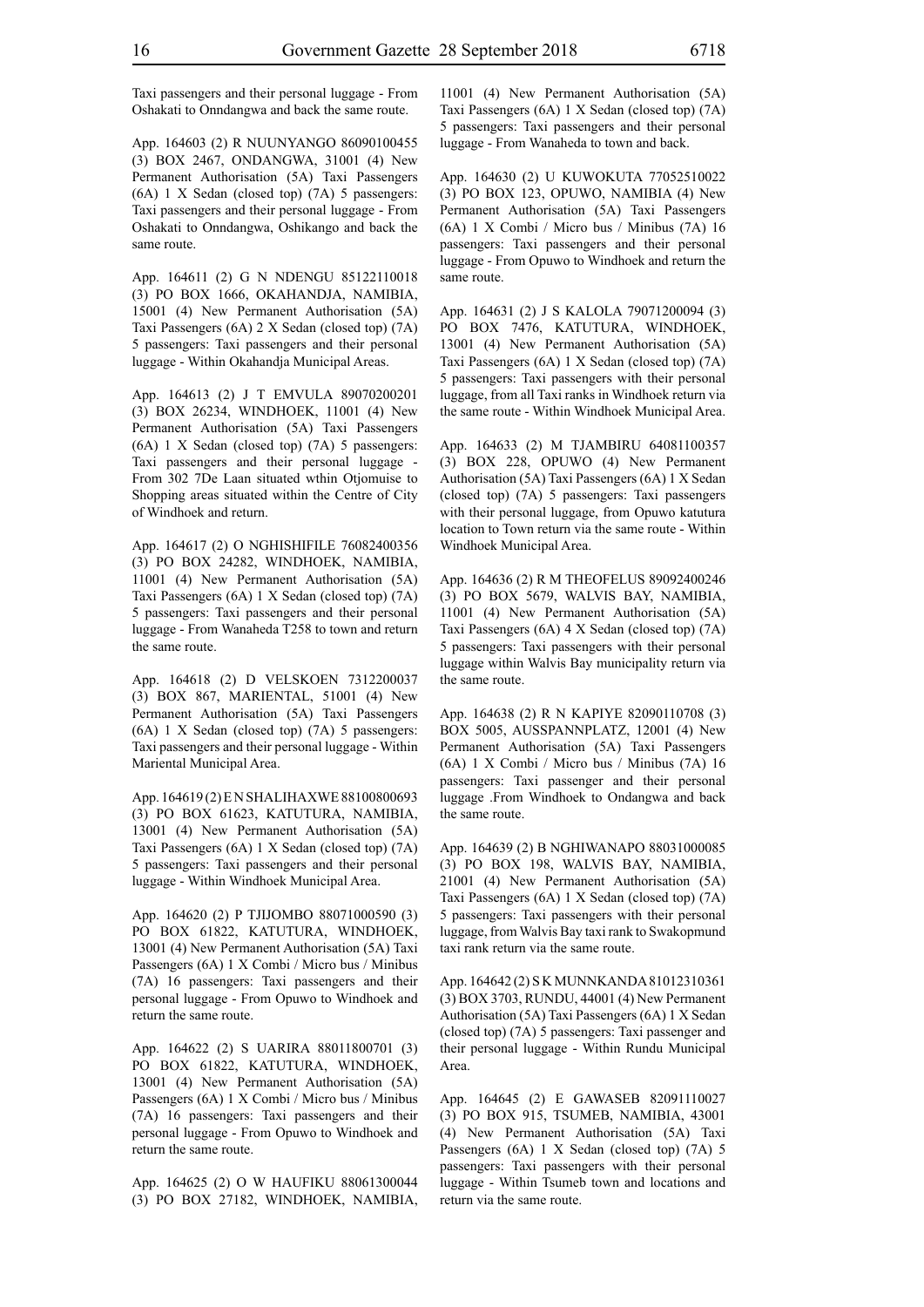App. 164646 (2) COULIN GEORGE AMONDE 201307445 (3) BOX 55057, ROCKY CRESTY, WINDHOEK, 11001 (4) New Permanent Authorisation (5A) Tourists (6A) 1 X Combi / Micro bus / Minibus (7A) 16 passengers: Tourists and their personal luggage - From Windhoek and/or Hosea Kutako International Airport and/or other Airports Hotels, B&B, Guesthousese in Namibia to various places within Namibia.

App. 164647 (2) E H TUTALENI 7207250303 (3) PO BOX 590, LÜDERITZ, NAMIBIA, 56001 (4) New Permanent Authorisation (5A) Taxi Passengers (6A) 1 X Sedan (closed top) (7A) 7 passengers: Taxi passengers with their personal luggage from Lüderitz, Aus and Rosh Pinah return via the same route.

App. 164648 (2) Z NGHISHIKO 65040402937 (3) PO BOX 29, ONGHA, ONDANGWA, NAMIBIA, 32004 (4) New Permanent Authorisation (5A) Taxi Passengers (6A) 1 X Sedan (closed top) (7A) 5 passengers: Taxi passengers with their personal luggage from Ongha, Ondangwa to Oshakati return via the same route.

App. 164649 (2) R M THEOFELUS 89092400246 (3) PO BOX 5679, WALVIS BAY, NAMIBIA, 11001 (4) New Permanent Authorisation (5A) Taxi Passengers (6A) 2 X Sedan (closed top) (7A) 5 passengers: Taxi passengers with their personal luggage within Walvis Bay and Swakopmund municipality return via the same route.

App. 164650 (2) M P MUKUMBUTAA 54032400- 458 (3) PO BOX 1651, WINDHOEK (4) New Permanent Authorisation (5A) Taxi Passengers (6A) 1 X Sedan (closed top) (7A) 5 passengers: Taxi passengers with their personal luggage from taxi rank 80 Okuryangava to UNAM return via the same route - Within Windhoek Municipal Area.

App. 164651 (2) ROULEY INVESTMENTS CC201305108 (3) PO BOX 3960, VIETA, SWAKOPMUND, NAMIBIA, 22001 (4) New Permanent Authorisation (5A) Taxi Passengers (6A) 1 X Sedan (closed top) (7A) 5 passengers: Taxi passengers their personal luggage - From Swakopmund to Walvis Bay Municipal Area.

App. 164653 (2) H N SITEKETA 91110900104 (3) BOX 1554, TSUMEB, 43001 (4) New Permanent Authorisation (5A) Taxi Passengers (6A) 1 X Sedan (closed top) (7A) 5 passengers: Taxi passengers and their personal luggage - Within Tsumeb Municipal Area.

App. 164657 (2) J NGHIKUFE 81020200022 (3) PO BOX 7137, KATUTURA, WINDHOEK, NAMIBIA, 13001 (4) New Permanent Authorisation (5A) Taxi Passengers (6A) 1 X Sedan (closed top) (7A) 5 passengers: Taxi passengers and their personal luggage - From Ombili T72 to Klein Okapuka and back.

App. 164658 (2) M N NEPOLO 70112800491 (3) BOX 16035, OLUNO, 31002 (4) New Permanent Authorisation (5A) Taxi Passengers (6A) 1 X Sedan (closed top) (7A) 5 passengers: Taxi passengers and their personal luggage - From Omwandi to Oluno within Ondangwa Municipal Area.

App. 164659 (2) J S MUYENGA 92102300439 (3) PO BOX 3398, RUNDU, NAMIBIA, 44001 (4) New Permanent Authorisation (5A) Taxi Passengers (6A) 1 X Sedan (closed top) (7A) 5 passengers: Taxi passengers and their personal luggage - From Kehemu to Kayirayira and back.

App. 164660 (2) N P NHOOMOKA 95060600432 (3) PO BOX 1105, WALVIS BAY, NAMIBIA, 21001 (4) New Permanent Authorisation (5A) Taxi Passengers (6A) 1 X Sedan (closed top) (7A) 5 passengers: Taxi passengers and their personal luggage - Between Walvis Bay and Swakopmund and return the same route.

App. 164661 (2) M M MUZITE 83082310435 (3) BOX 715, NGWEZE, 45001 (4) New Permanent Authorisation (5A) Taxi Passengers (6A) 1 X Sedan (closed top) (7A) 5 passengers: Taxi passengers and their personal luggage - Within Matima Mulilo Municipal Area.

App. 164666 (2) K N NAUYOMA 81112410112 (3) PO BOX 1105, WALVIS BAY, NAMIBIA, 21001 (4) New Permanent Authorisation (5A) Taxi Passengers (6A) 1 X Sedan (closed top) (7A) 5 passengers: Taxi passengers and their personal luggage - Operate from Walvis Bay to Swakopmund and within Walvis Bay Municipal Area.

App. 164667 (2) L H AMAKALI 82041010363 (3) PO BOX 1716, ONDANGWA, NAMIBIA, 31001 (4) New Permanent Authorisation (5A) Taxi Passengers (6A) 1 X Sedan (closed top) (7A) 5 passengers: Taxi passengers and their personal luggage - From Ondangwa to Omuthiya and back.

App. 164669 (2) S I HAIMBODI 95020500348 (3) PO BOX 951, WALVIS BAY, NAMIBIA, 21001 (4) New Permanent Authorisation (5A) Taxi Passengers (6A) 1 X Sedan (closed top) (7A) 5 passengers: Taxi passengers and their personal luggage - Within Windhoek Municipal Area.

App. 164670 (2) L N NGHOOMOKA 83121510312 (3) PO BOX 1105, WALVIS BAY, NAMIBIA, 21001 (4) New Permanent Authorisation (5A) Taxi Passengers (6A) 1 X Sedan (closed top) (7A) 5 passengers: Taxi passengers and their personal luggage - Within Walvis Bay and Swakopmund Municipal Area.

App. 164672 (2) X A MEINTJIES 98122200427 (3) PO BOX 134, ARANOS, NAMIBIA, 51004 (4) New Permanent Authorisation (5A) Taxi Passengers (6A) 1 X Sedan (closed top) (7A) 5 passengers: Taxi passengers and their personal luggage - Within Aranos Municipal Area.

App. 164674 (2) S I HAIMBODI 95020500348 (3) PO BOX 951, WALVIS BAY, NAMIBIA, 21001 (4) New Permanent Authorisation (5A) Taxi Passengers (6A) 1 X Sedan (closed top) (7A) 5 passengers: Taxi passengers and their personal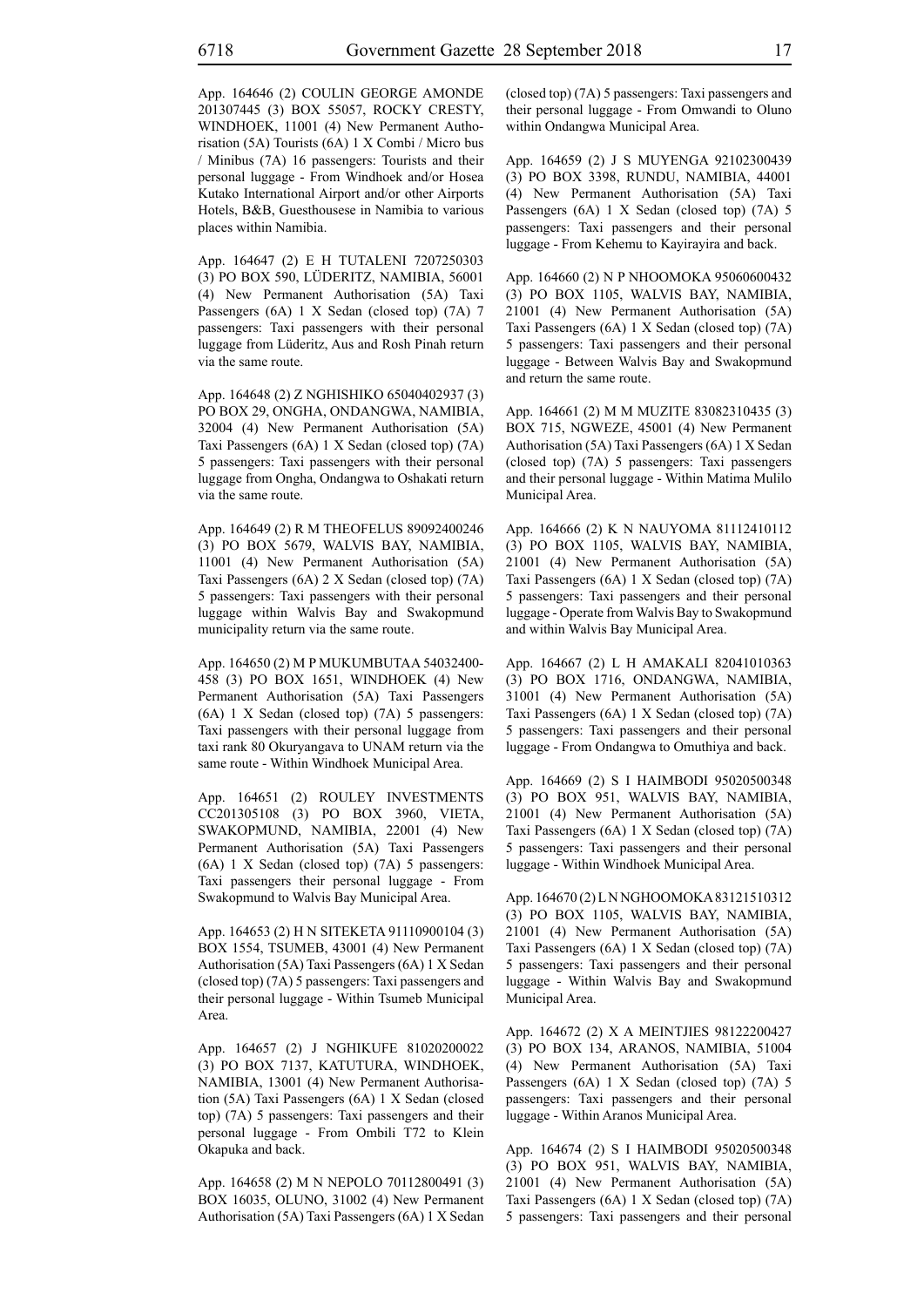luggage - From Liyeta market in Okuryangava to town and back.

App. 164675 (2) A KUFUNA 56062000042 (3) PO BOX 1078, KEETMANSHOOP, NAMIBIA, 52001 (4) New Permanent Authorisation (5A) Taxi Passengers (6A) 1 X Sedan (closed top) (7A) 5 passengers: Taxi passengers and their personal luggage - Within Keetmanshoop Municipal Areas.

App. 164680 (2) H N DUMENI 74122600189 (3) PO BOX 861, RUNDU, NAMIBIA, 44001 (4) New Permanent Authorisation (5A) Taxi Passengers (6A) 1 X Sedan (closed top) (7A) 5 passengers: Taxi passengers and their personal luggage - Within Rundu Municipal Area.

App. 164681 (2) E K KALILI 77102010265 (3) PO BOX 730, GOBABIS, NAMIBIA, 14001 (4) New Permanent Authorisation (5A) Taxi Passengers (6A) 1 X Sedan (closed top) (7A) 5 passengers: Taxi passengers and their personal luggage - Within Gobabis Municipal Area.

App. 164685 (2) J P KANYEMBA 85051110150 (3) PO BOX 41267, AUSSPANNPLATZ, WIND-HOEK, NAMIBIA, 12001 (4) New Permanent Authorisation (5A) Passengers (6A) 1 X Combi / Micro bus / Minibus (7A) 15 passengers: Taxi passengers and their personal luggage - From Windhoek to Ruacana and return the same route.

App. 164688 (2) E N NEMBIYA 87030301005 (3) PO BOX 890, KEETMANSHOOP, NAMIBIA, 52001 (4) New Permanent Authorisation (5A) Taxi Passengers (6A) 1 X Sedan (closed top) (7A) 5 passengers: Taxi passengers and their personal luggage - Within Keetmanshoop Municipal Area.

App. 164694 (2) T T PAULUS 85080110945 (3) PO BOX 840, OKAHANDJA, NAMIBIA, 15001 (4) New Permanent Authorisation (5A) Taxi Passengers (6A) 1 X Sedan (closed top) (7A) 5 passengers: Taxi passengers and their personal luggage - Within Okahandja Municipal Area.

App. 164695 (2) E N NEMBIYA 87030301005 (3) PO BOX 890, KEETMANSHOOP, NAMIBIA, 52001 (4) New Permanent Authorisation (5A) Taxi Passengers (6A) 2 X Station wagon (7A) 7 passengers: Taxi passengers and their personal luggage - Within Khomas and Karas region.

App. 164697 (2) E N NEMBIYA 87030301005 (3) PO BOX 890, KEETMANSHOOP, NAMIBIA, 52001 (4) New Permanent Authorisation (5A) Passengers (6A) 3 X Combi / Micro bus / Minibus (7A) 15 passengers: Taxi passengers and their personal luggage - Within Khomas and Karas region.

App. 164698 (2) T T PAULUS 85080110945 (3) PO BOX 840, OKAHANDJA, NAMIBIA, 15001 (4) New Permanent Authorisation (5A) Taxi Passengers (6A) 1 X Sedan (closed top) (7A) 5 passengers: Taxi passengers and their personal luggage - Within Okahandja Municipal Area.

App. 164699 (2) OMUHIMBA SAFARIS CC20140443 (3) BOX 81563, OLYMPIA, WIND-HOEK, 11001 (4) New Permanent Authorisation (5A) Tourists (6A) 1 X Pick-up (7A) 5 passengers: Tourists as well as their personal luggage - From Windhoek, Walvis Bay, Swakopmund and/or the Hosea Kutako International Airport to hotels, lodges and/or boarding house, Etosha National Park, Damaland and Kaokoland surrouding.

App. 164702 (2) J K NAMBILI 72100900463 (3) PO BOX 845, GROOTFONTEIN, NAMIBIA, 41001 (4) New Permanent Authorisation (5A) Taxi Passengers (6A) 1 X Sedan (closed top) (7A) 5 passengers: Taxi passengers and their personal luggage - Within Grootfontein Municipal Areas.

App. 164703 (2) J K NAMBILI 72100900463 (3) PO BOX 845, GROOTFONTEIN, NAMIBIA, 41001 (4) New Permanent Authorisation (5A) Taxi Passengers (6A) 1 X Sedan (closed top) (7A) 5 passengers: Taxi passengers and their personal luggage - Within Grootfontein Municipal Area.

App. 164704 (2) P N MUHATA 87080300371 (3) PO BOX 5116, WALVIS BAY, NAMIBIA, 21001 (4) New Permanent Authorisation (5A) Taxi Passengers (6A) 1 X Sedan (closed top) (7A) 5 passengers: Taxi passengers and their personal luggage - From Walvis Bay to Swakopmund and return the same route.

App. 164705 (2) T THOMAS 70010104518 (3) PO BOX 62939, WINDHOEK, NAMIBIA, 33001 (4) New Permanent Authorisation (5A) Taxi Passengers (6A) 1 X Sedan (closed top) (7A) 5 passengers: Taxi passengers and their personal luggage - From taxt rank No. 10 Oshakati and Ondangwa return.

App. 164706 (2) A GASEB 57052200422 (3) PO BOX 347, USAKOS, NAMIBIA, 24001 (4) New Permanent Authorisation (5A) Taxi Passengers (6A) 1 X Sedan (closed top) (7A) 5 passengers: Taxi passengers and their personal luggage - Within Usakos Municipal Area.

App. 164707 (2) F A I EKANDJO 88082100214 (3) PO BOX 622, OKAHAO, ONGANDJERA, 33010 (4) New Permanent Authorisation (5A) Taxi Passengers (6A) 1 X Combi / Micro bus / Minibus (7A) 16 passengers: Taxi passengers and their personal luggage - From Oluteyi setltlement to Windhoek and return back the same route.

App. 164708 (2) M M MWAETAKO 94091401007 (3) PO BOX 4140, WALVIS BAY, NAMIBIA, 21001 (4) New Permanent Authorisation (5A) Taxi Passengers (6A) 1 X Sedan (closed top) (7A) 5 passengers: Taxi passengers and their personal luggage - From Walvis Bay to Swakopmund and return the same route.

App. 164710 (2) S N NEHEMIA 72051400377 (3) PO BOX 16027, OSHIHOLE, ONESI, NAMIBIA, 33001 (4) New Permanent Authorisation (5A) Taxi Passengers (6A) 1 X Sedan (closed top) (7A)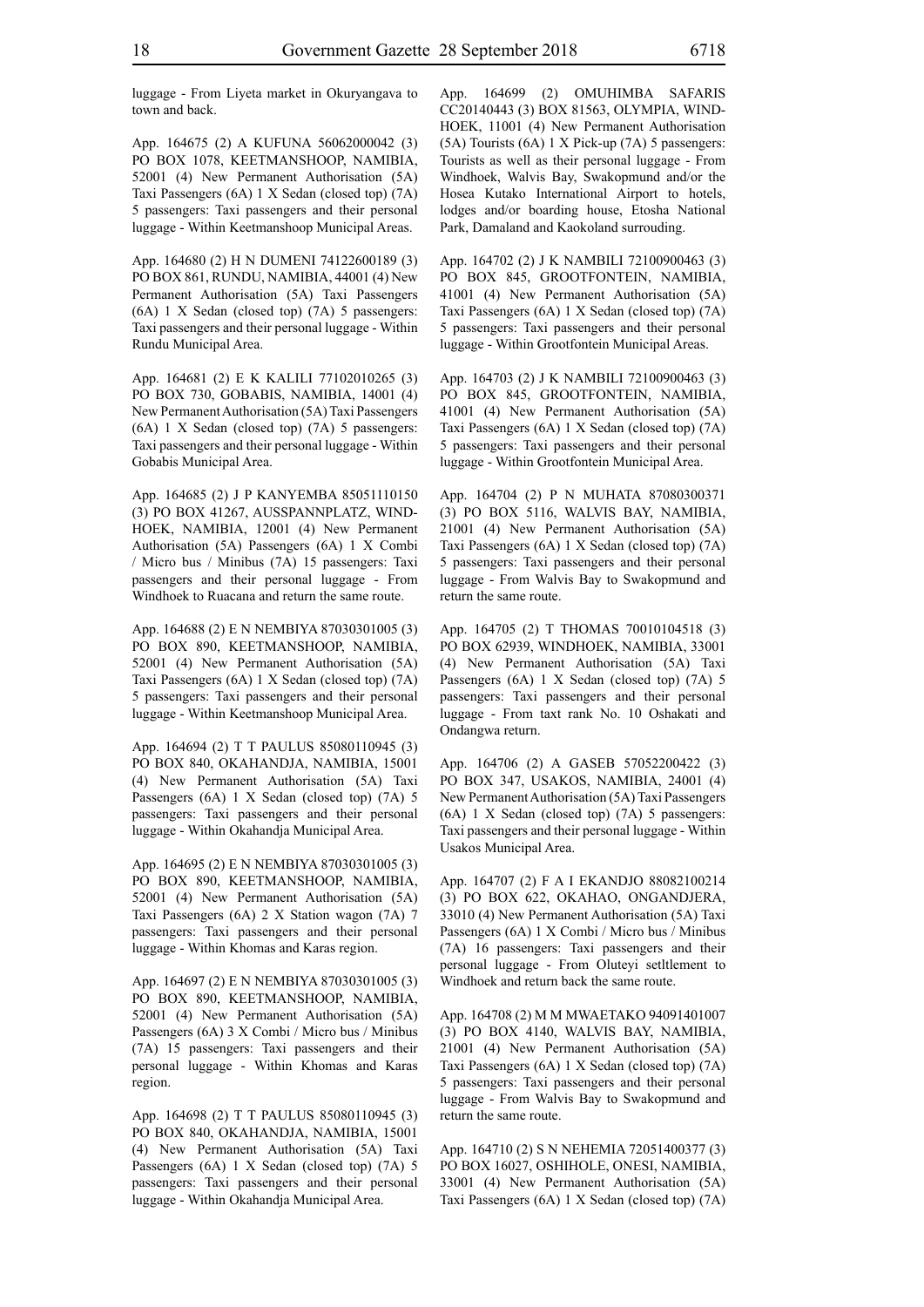5 passengers: Taxi passengers and their personal luggage - From Onesi to Oshifo and return back the same route.

App. 164712 (2) L N SHIKOYENI 93073000151 (3) BOX 7068, WALVIS BAY, 21001 (4) New Permanent Authorisation (5A) Taxi Passengers (6A) 1 X Sedan (closed top) (7A) 5 passengers: Taxi passengers and their personal luggage - Within Swakopmund Municipal Area.

App. 164713 (2) L G P SHIIMI 940422 0032 7 (3) PO BOX 600, OKAHAO, NAMIBIA (4) New Permanent Authorisation (5A) Taxi Passengers (6A) 1 X Combi / Micro bus / Minibus (7A) 16 passengers: Taxi passengers and their personal luggage - From Okahao to Mariental via Windhoek and return back the same route.

App. 164714 (2) N N NAMBAHU 84032610428 (3) PRIVATE BAG 2011, GROOTFONTEIN, 41001 (4) New Permanent Authorisation (5A) Taxi Passengers (6A) 1 X Sedan (closed top) (7A) 5 passengers: Taxi passengers and their personal luggage - Within Swakopmund Municipal Area.

App. 164716 (2) P A SHIKALEPO` 96060300030 (3) PRIVATE BAG 2184, KEETMANSHOOP, 52001 (4) New Permanent Authorisation (5A) Taxi Passengers (6A) 1 X Sedan (closed top) (7A) 5 passengers: Taxi passengers and their personal luggage - Within Keetmanshoop Municipal Area.

App. 164720 (2) S KAMATI 77031000300 (3) PO BOX 10865, KHOMASDAL, WINDHOEK, 11008 (4) New Permanent Authorisation (5A) Passengers (6A) 1 X Combi / Micro bus / Minibus (7A) 10 passengers: Taxi passengers and their personal luggage - From Windhoek to Swakopmund and return the same route.

App. 164722 (2) T MUVITA 88032200851 (3) BOX 407, MARIENTAL, 51001 (4) New Permanent Authorisation (5A) Taxi Passengers (6A) 1 X Sedan (closed top) (7A) 5 passengers: Taxi passengers and their personal luggage - Within Mariental Municipal Area.

App. 164723 (2) WADADEE AFRICAN SAFARIS CC 20103778 (3) PO BOX 9808, EROS, WINDHOEK, NAMIBIA, 11001 (4) New Permanent Authorisation (5A) Tourists (6A) 1 X Bus (single deck) (7A) 29 passengers: Tourists and their personal luggage - From Windhoek at Hosea Kutako International Airport to Swakopmund-Walvis Bay and Walvis Bay Harbour - Etosha National Park - Sossusvlei - Twyfelfontein-Noordoerwer - Gobabis-Katima and return the same route.

App. 164726 (2) ROBETH P K 91051700817 (3) PO BOX 13160, EENHANA, NAMIBIA, 32002 (4) New Permanent Authorisation (5A) Taxi Passengers (6A) 1 X Sedan (closed top) (7A) 5 passengers: Taxi passengers and their personal luggage - From Eenhana to Okongo and return the same route.

App. 164727 (2) T KADHEPA 87010300534 (3) PO BOX 5011, WINDHOEK, NAMIBIA, 11001 (4) New Permanent Authorisation (5A) Passengers (6A) 1 X Combi / Micro bus / Minibus (7A) 10 passengers: Taxi passengers and their personal luggage - From Windhoek to Walvis Bay and return the same route.

App. 164729 (2) ROBETH P K 91051700817 (3) PO BOX 13160, EENHANA, NAMIBIA, 32002 (4) New Permanent Authorisation (5A) Taxi Passengers (6A) 1 X Sedan (closed top) (7A) 5 passengers: Taxi passengers and their personal luggage - From Oshikango to Eenhana and back.

App. 164731 (2) ROBETH P K 91051700817 (3) PO BOX 13160, EENHANA, NAMIBIA, 32002 (4) New Permanent Authorisation (5A) Taxi Passengers (6A) 1 X Sedan (closed top) (7A) 5 passengers: Taxi passengers and their personal luggage - From Oshakati to Ondangwa and back.

App. 164733 (2) S M S SHASHIPAPO 871004- 00155 (3) PO BOX 1137, KATIMA MULILO, NGWEZE, 45002 (4) New Permanent Authorisation (5A) Passengers (6A) 1 X Combi / Micro bus / Minibus (7A) 16 passengers: Taxi passengers and their personal luggage - From Katima Mulilo to Noordoewer and return the same route.

App. 164738 (2) A M KOOKAYI 89100900036 (3) PO BOX 41106, AUSSPANNPLATZ, WIND-HOEK, 12001 (4) New Permanent Authorisation (5A) Taxi Passengers (6A) 1 X Sedan (closed top) (7A) 5 passengers: Taxi passengers and their personal luggage - Within Windhoek Municipal Area.

App. 164739 (2) J R GROENEWALD 82070511006 (3) PO BOX 87262, WINDHOEK, NAMIBIA, 11001 (4) New Permanent Authorisation (5A) Taxi Passengers (6A) 1 X Sedan (closed top) (7A) 5 passengers: Taxi passengers and their personal luggage - Within Windhoek Municipal Areas.

App. 164743 (2) M HASHONGO 72021300285 (3) PO BOX 17017, ONDOBE, NAMIBIA, 32001 (4) New Permanent Authorisation (5A) Taxi Passengers (6A) 1 X Sedan (closed top) (7A) 5 passengers: Taxi passengers and their personal luggage - Within Helao Nafidi Municipal Areas.

App. 164744 (2) T NANYEMBA 72092500457 (3) BOX 2245, ONDANGWA, 31001 (4) New Permanent Authorisation (5A) Passengers (6A) 2 X Bus (single deck) (7A) 26 passengers: Passengers and their personal luggage - From Okalongo (designated Bus Stop by the Municipality) to Walvis Bay(designated Bus Stop by the Municipality) via Omungwelume and return.

App. 164749 (2) F S T ELIFAS 91092300120 (3) PO BOX 26118, WINDHOEK, NAMIBIA, 11001 (4) New Permanent Authorisation (5A) Taxi Passengers (6A) 1 X Sedan (closed top) (7A) 5 passengers: Taxi passengers and their personal luggage - Within Windhoek Municipal Area.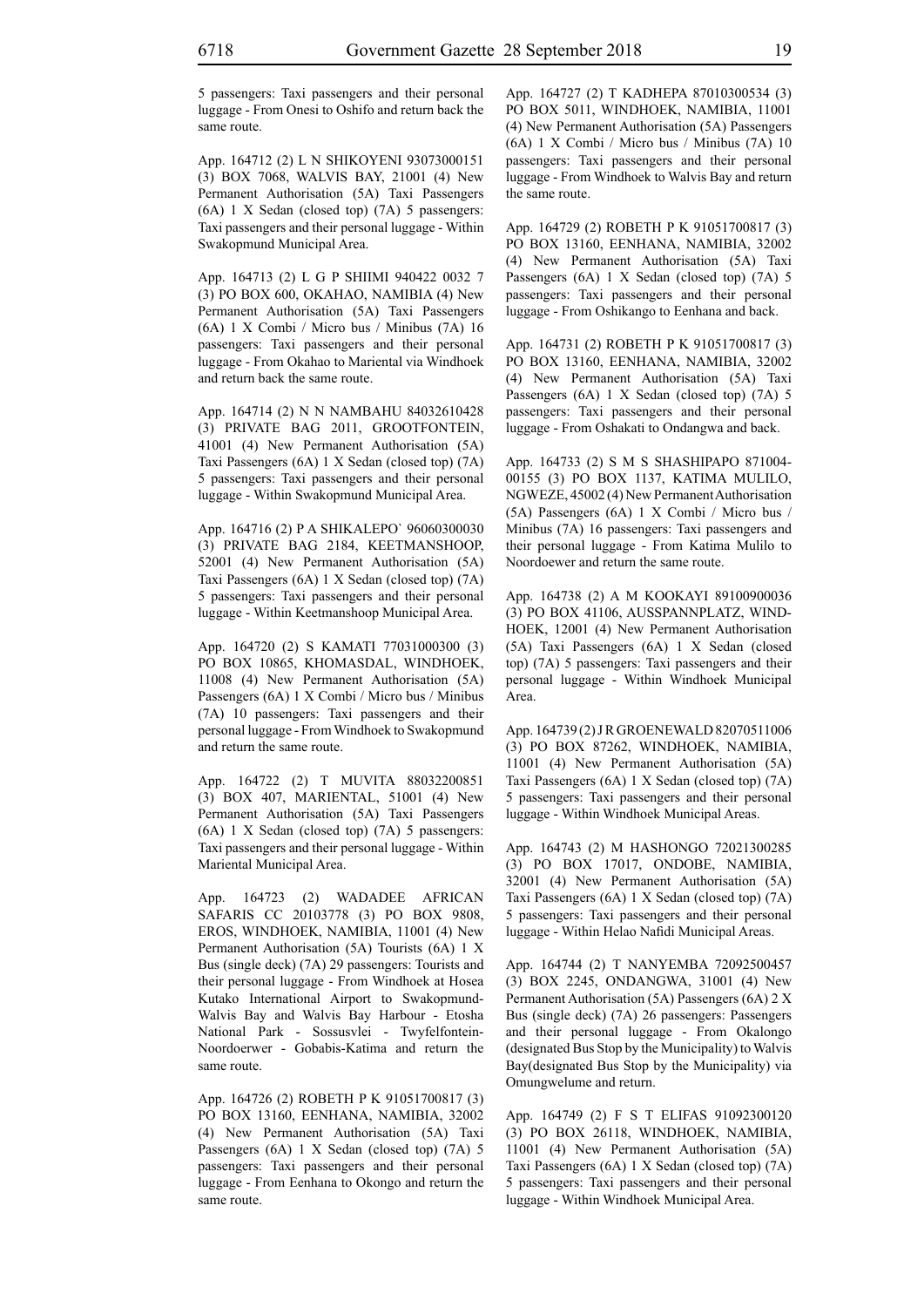App. 164751 (2) I KALIMBA 74031200323 (3) PO BOX 51, OGONGO, NAMIBIA, 33001 (4) New Permanent Authorisation (5A) Taxi Passengers (6A) 1 X Sedan (closed top) (7A) 5 passengers: Taxi passengers and their personal luggage - Within Windhoek Municipal Area.

App. 164752 (2) T SHIGWEDHA 67091101324 (3) PO BOX 2382, ONDANGWA, NAMIBIA, 31001 (4) New Permanent Authorisation (5A) Taxi Passengers (6A) 1 X Station wagon (7A) 7 passengers: Taxi passengers and their personal luggage - From Ondangwa to Onakankuzi and back the same route.

App. 164753 (2) T KALWENYA 72010400054 (3) BOX 962, ONDANGWA, 31001 (4) New Permanent Authorisation (5A) Taxi Passengers (6A) 1 X Sedan (closed top) (7A) 5 passengers: Taxi passenger and their personal luggage - From Eenhana to Ondangwa and return.

App. 164757 (2) I MALULU 84070711236 (3) PO BOX 13114, EENHANA, NAMIBIA, 32002 (4) New Permanent Authorisation (5A) Taxi Passengers (6A) 1 X Sedan (closed top) (7A) 5 passengers: Taxi passengers and their personal luggage - Within Oshakati Municipal Areas.

App. 164761 (2) M N HANGO 85042910824 (3) PO BOX 7512, KATUTURA, WINDHOEK, NAMIBIA, 11001 (4) New Permanent Authorisation (5A) Taxi Passengers (6A) 1 X Sedan (closed top) (7A) 5 passengers: Taxi passenger with their personal luggage from No. 249 Goreangab taxi rank to Town return via the same route within Windhoek Municipal Area.

App. 164764 (2) A N SHITHIGONA 70111200059 (3) PO BOX 15, DOBRA, NAMIBIA (4) New Permanent Authorisation (5A) Taxi Passengers (6A) 1 X Combi / Micro bus / Minibus (7A) 16 passengers: Taxi passengers and their personal luggage - From Dobra to Prosperita and return the same route.

App. 164766 (2) E K NDANGO 94082701327 (3) PO BOX 904, RUNDU, NAMIBIA, 44001 (4) New Permanent Authorisation (5A) Taxi Passengers (6A) 1 X Sedan (closed top) (7A) 5 passengers: Taxi passengers and their personal luggage - From Rundu to Hog Rest camp and return the same route.

App. 164767 (2) I K HAINGURA 83110510545 (3) PO BOX 1093, KEHEMU, RUNDU, NAMIBIA, 44001 (4) New Permanent Authorisation (5A) Taxi Passengers (6A) 1 X Sedan (closed top) (7A) 5 passengers: Taxi passengers and their personal luggage - From Matende to Kehemu and return the same route.

App. 164774 (2) N L AGUSTINUS 82061700055 (3) PO BOX 14112, OUTAPI, OMBALANTU, 34001 (4) New Permanent Authorisation (5A) Taxi Passengers (6A) 1 X Combi / Micro bus / Minibus (7A) 16 passengers: Taxi passengers and their personal luggage - From Outapi to Rundu and return the same route.

App. 164776 (2) P I T INDONGO 90051400677 (3) PO BOX 532, ONDANGWA, NAMIBIA, 31001 (4) New Permanent Authorisation (5A) Taxi Passengers (6A) 1 X Sedan (closed top) (7A) 5 passengers: Taxi passengers and their personal luggage - From Ondangwa to Eenhana and Okankolo and back.

App. 164780 (2) J E NAKWAYA 80032810644 (3) PO BOX 1076, RUACANA, OUTAPI, 34004 (4) New Permanent Authorisation (5A) Taxi Passengers (6A) 2 X Station wagon (7A) 7 passengers: Taxi passengers and their personal luggage - From Ruacana to Outapi and back.

App. 164781 (2) M ENGOMBE 68010700037 (3) PO BOX 254, OKAHANDJA, NAMIBIA, 15001 (4) New Permanent Authorisation (5A) Taxi Passengers (6A) 1 X Sedan (closed top) (7A) 5 passengers: Taxi passengers and their personal luggage - Within Okahandja Municipal Area.

App. 164784 (2) L P AUGUSTINUS 90032800649 (3) PO BOX 14112, OMBALANTU, OUTAPI, 34001 (4) New Permanent Authorisation (5A) Taxi Passengers (6A) 1 X Combi / Micro bus / Minibus (7A) 16 passengers: Taxi passengers and their personal luggage - From Oshakati to Katima Mulilo and return the same route.

App. 164786 (2) F N AKATHINGO 86100700352 (3) PO BOX 63445, WANAHEDA, WINDHOEK, 13007 (4) New Permanent Authorisation (5A) Taxi Passengers (6A) 1 X Sedan (closed top) (7A) 5 passengers: Taxi passengers and their personal luggage - Within Windhoek Municipal Area.

App. 164790 (2) H N WAPOTA 95090900167 (3) PO BOX 13114, EENHANA, NAMIBIA, 32002 (4) New Permanent Authorisation (5A) Taxi Passengers (6A) 1 X Sedan (closed top) (7A) 5 passengers: Taxi passengers and their personal luggage - Within Eenhana Municipal Area.

App. 164793 (2) M N HIDIMOKANYA 8908280- 0993 (3) PO BOX 96170, WINDHOEK, NAMIBIA, 11001 (4) New Permanent Authorisation (5A) Taxi Passengers (6A) 1 X Sedan (closed top) (7A) 5 passengers: Taxi passengers and their personal luggage - Within Windhoek Municipal Area.

App. 164794 (2) P N KONDO 81082810428 (3) PO BOX 16259, ONAYENA, EENHANA, 32002 (4) New Permanent Authorisation (5A) Taxi Passengers (6A) 1 X Sedan (closed top) (7A) 5 passengers: Taxi passengers and their personal luggage - From Ondangwa to Eenhana and return the same route.

App. 164795 (2) A KATJIPUKA 54010101733 (3) PO BOX 22027, WINDHOEK, NAMIBIA, 11001 (4) New Permanent Authorisation (5A) Taxi Passengers (6A) 1 X Sedan (closed top) (7A) 5 passengers: Taxi passengers and their personal luggage - From Katutura to Shoprite and return the same route.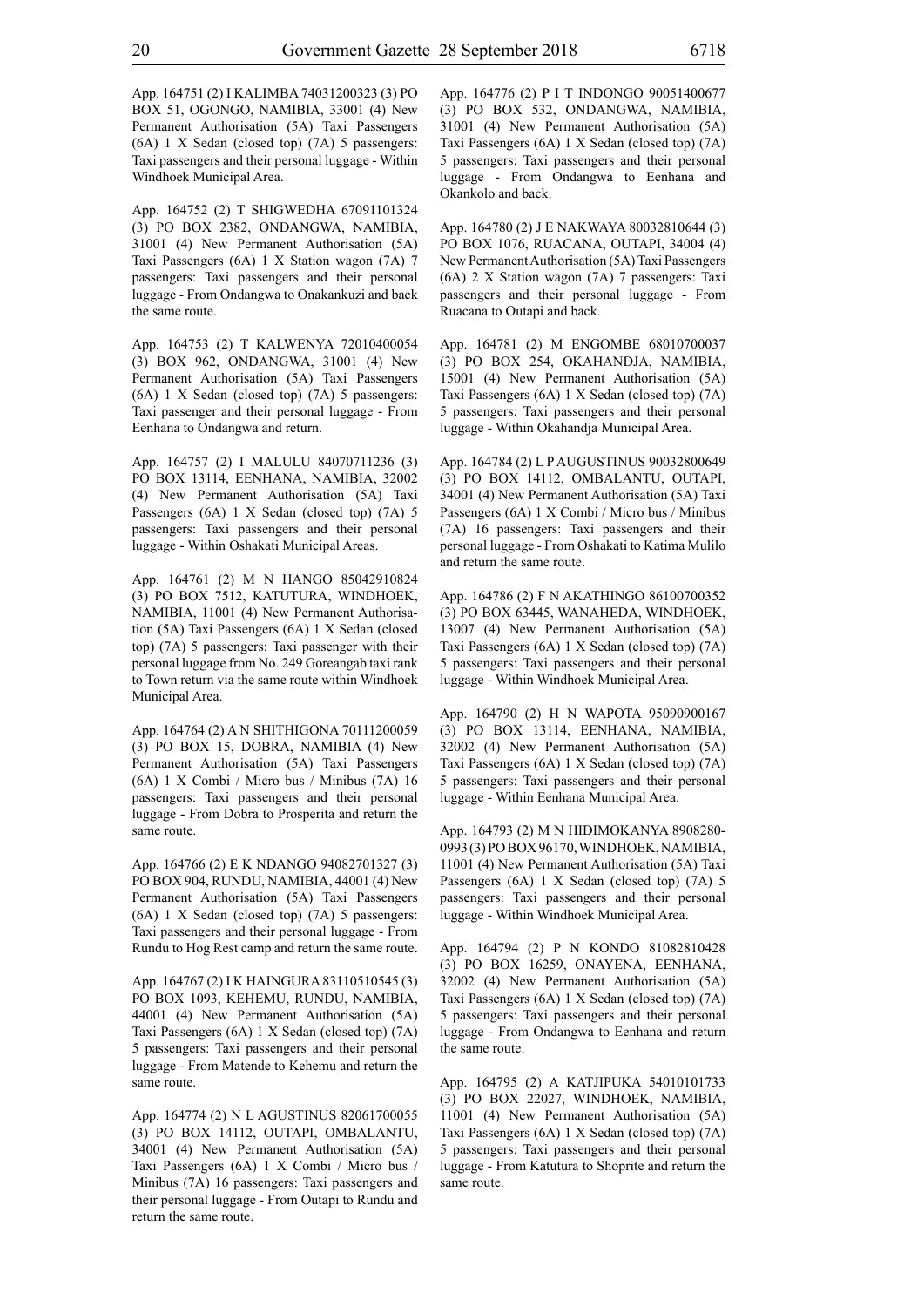App. 164800 (2) N BOUMAN 56021000781 (3) PO BOX 949, WALVIS BAY, NAMIBIA, 21001 (4) New Permanent Authorisation (5A) Taxi Passengers (6A) 1 X Station wagon (7A) 7 passengers: Taxi passengers and their personal luggage - Within Walvis Bay Municipal Area.

App. 164801 (2) B MUKOYA 73102600565 (3) PO BOX 943, RUNDU, NAMIBIA, 44001 (4) New Permanent Authorisation (5A) Taxi Passengers (6A) 1 X Sedan (closed top) (7A) 5 passengers: Taxi passengers and their personal luggage - Within Rundu Municipal Area.

App. 164803 (2) A K MOKHATU 66091901079 (3) PO BOX 95263, SOWETO, WINDHOEK, 13006 (4) New Permanent Authorisation (5A) Taxi Passengers (6A) 1 X Station wagon (7A) 9 passengers: Taxi passengers and their personal luggage - From Katutura to town and return the same route.

App. 164806 (2) L S PETRUS 87090100766 (3) PO BOX 21899, WINDHOEK, NAMIBIA, 11001 (4) New Permanent Authorisation (5A) Taxi Passengers (6A) 1 X Sedan (closed top) (7A) 5 passengers: Taxi passengers and their personal luggage - From Khomasdal to town and return back.

App. 164807 (2) H N HELONDO 81110710593 (3) PO BOX 61711, KATUTURA, WINDHOEK, NAMIBIA, 13001 (4) New Permanent Authorisation (5A) Taxi Passengers (6A) 1 X Sedan (closed top) (7A) 5 passengers: Taxi passengers and their personal luggage - From Katutura to central town and back.

App. 164809 (2) K N SHEKUFELE 84040310608 (3) PO BOX 3194, GROOT-AUB, NAMIBIA (4) New Permanent Authorisation (5A) Taxi Passengers (6A) 1 X Sedan (closed top) (7A) 5 passengers: Taxi passengers and their personal luggage - From Groot-Aub to Thabanelo and return the same route.

App. 164817 (2) H N JOLONIM 95072200205 (3) PO BOX 3576, WINDHOEK, NAMIBIA, 11001 (4) New Permanent Authorisation (5A) Taxi Passengers (6A) 1 X Sedan (closed top) (7A) 5 passengers: Taxi passengers and their personal luggage - From Havana to Cimbebasia and return the same route.

App. 164819 (2) F JOSEPH 97050900532 (3) PO BOX 3576, WINDHOEK, NAMIBIA, 11001 (4) New Permanent Authorisation (5A) Taxi Passengers (6A) 1 X Sedan (closed top) (7A) 5 passengers: Taxi passengers and their personal luggage - Within Windhoek Municipal Area.

App. 164820 (2) K N HAMUTU 97032400817 (3) PO BOX 3576, WINDHOEK, NAMIBIA, 11001 (4) New Permanent Authorisation (5A) Taxi Passengers (6A) 1 X Sedan (closed top) (7A) 5 passengers: Taxi passengers and their personal luggage - Within Windhoek Municipal Area.

App. 164821 (2) P D KLAZEN 89081900269 (3) PO BOX 1094, KEETMANSHOOP, NMAIBIA, 52001 (4) New Permanent Authorisation (5A) Passengers (6A) 1 X Combi / Micro bus / Minibus (7A) 16 passengers: Taxi passengers and their personal luggage - From Keetmanshoop to Lüderitz and return the same route.

App. 164824 (2) P D KLAZEN 89081900269 (3) PO BOX 1094, KEETMANSHOOP, NMAIBIA, 52001 (4) New Permanent Authorisation (5A) Taxi Passengers (6A) 2 X Sedan (closed top) (7A) 5 passengers: Taxi passengers and their personal luggage - Within Keetmanshoop Municipal Area.

App. 164825 (2) H N IIGONDA 68091900805 (3) PO BOX 1540, OSHAKATI, NAMIBIA, 33001 (4) New Permanent Authorisation (5A) Taxi Passengers (6A) 1 X Sedan (closed top) (7A) 5 passengers: Taxi passengers and their personal luggage - From Oshakati to Okahao and Outapi.

App. 164827 (2) S S KRISTOF 93030400937 (3) PO BOX 63346, WANAHEDA, WINDHOEK, 13007 (4) New Permanent Authorisation (5A) Taxi Passengers (6A) 1 X Sedan (closed top) (7A) 5 passengers: Taxi passengers and their personal luggage - From Oshikango to Ondangwa and back.

App. 164831 (2) E JONAS 87071500231 (3) PO BOX 105, OPUWO, NAMIBIA (4) New Permanent Authorisation (5A) Taxi Passengers (6A) 1 X Sedan (closed top) (7A) 5 passengers: Taxi passengers with their personal luggage around Opuwo town return via the same route.

App. 164836 (2) J MATHEUS 93082100295 (3) PO BOX 1816, TSUMEB, NAMIBIA, 43001 (4) New Permanent Authorisation (5A) Taxi Passengers (6A) 2 X Sedan (closed top) (7A) 5 passengers: Taxi Passengers and their personal luggage - Within Tsumeb Town only and return via the same route.

App. 164839 (2) I KAKUNDE 79122300082 (3) PO BOX 46, OTJIWARONGO, NAMIBIA, 27001 (4) New Permanent Authorisation (5A) Taxi Passengers (6A) 1 X Sedan (closed top) (7A) 5 passengers: Taxi passengers and their personal luggage - Within Otjiwarongo Municipal Area.

App. 164842 (2) J NKUMBWA 64032800049 (3) PO BOX 869, GOBABIS, NAMIBIA, 14001 (4) New Permanent Authorisation (5A) Taxi Passengers (6A) 1 X Sedan (closed top) (7A) 5 passengers: Taxi passengers and their personal luggage - From Epako location to Gobabis town and return the same route.

App. 164846 (2) J E NAKWAYA 80032810644 (3) PO BOX 1076, RUACANA, OUTAPI, 34004 (4) New Permanent Authorisation (5A) Passengers (6A) 2 X Combi / Micro bus / Minibus (7A) 16 passengers: Taxi passengers and their personal luggage - From Ruacana to Lüderitz and back.

App. 164847 (2) J K L HAMUTENYA 87092900069 (3) PO BOX 531, ENDOLA, NAMIBIA, 33005 (4) New Permanent Authorisation (5A) Taxi Passengers (6A) 1 X Sedan (closed top) (7A) 5 passengers: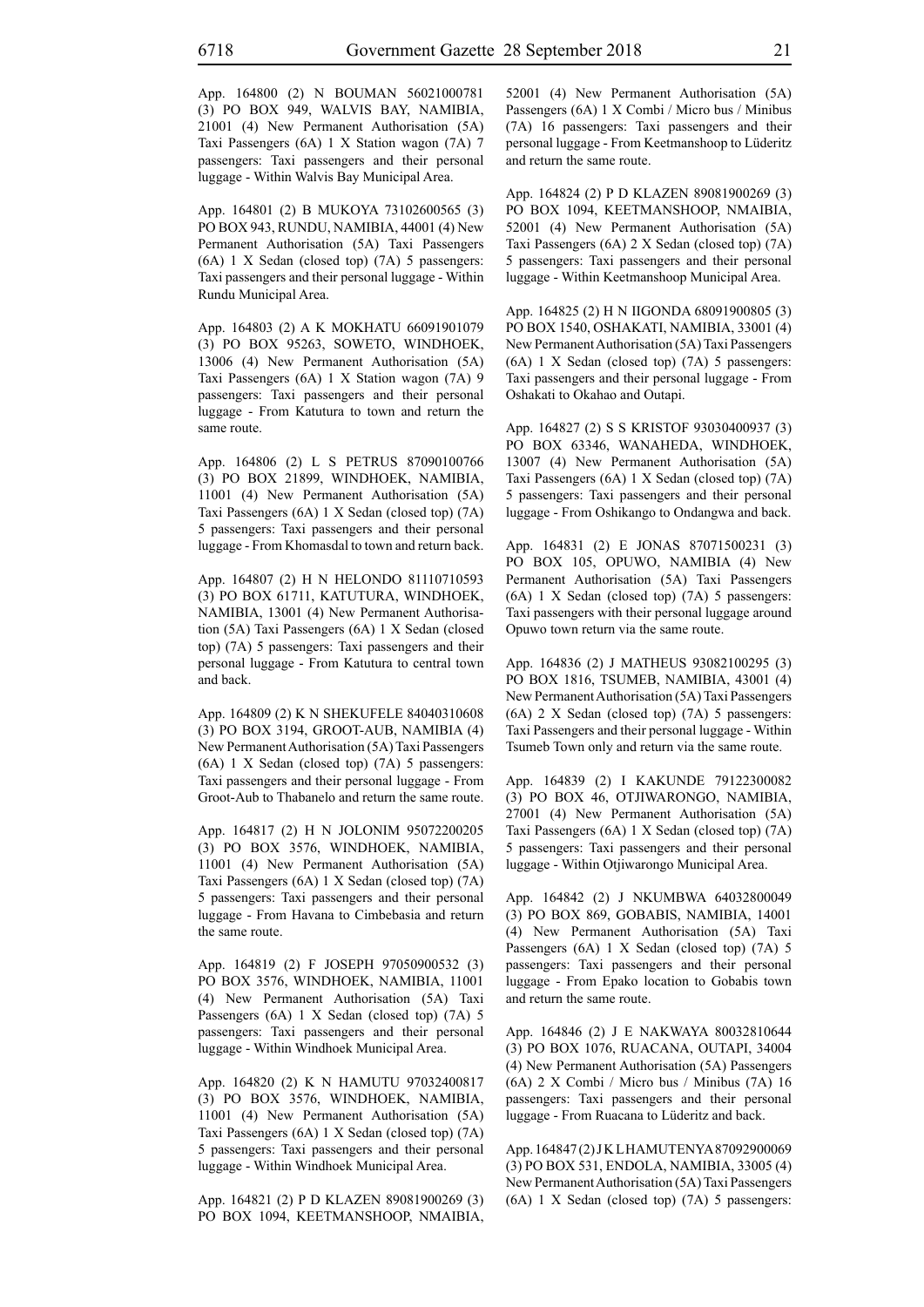Taxi passengers and their personal luggage - From Endola to Oshakati and back.

App. 164856 (2) S S KRISTOF 93030400937 (3) PO BOX 63346, WANAHEDA, WINDHOEK, 13007 (4) New Permanent Authorisation (5A) Taxi Passengers (6A) 1 X Sedan (closed top) (7A) 5 passengers: Taxi passengers and their personal luggage - From Oshikango to Eenhana and Ondangwa and back.

App. 164857 (2) O L SHANINGWA 90080900828 (3) PO BOX 24039, KATUTURA, WINDHOEK, NAMIBIA, 13001 (4) New Permanent Authorisation (5A) Taxi Passengers (6A) 1 X Sedan (closed top) (7A) 5 passengers: Taxi passengers and their personal luggage - From Katutura to Hochland park and back.

App. 164858 (2) KALENI TRANSPORT CC CC201803845 (3) PO BOX 21500, WINDHOEK, NAMIBA, 11001 (4) New Permanent Authorisation (5A) Taxi Passengers (6A) 1 X Combi / Micro bus / Minibus (7A) 16 passengers: Taxi passengers and their personal luggage - From Windhoek to Oshakati and back.

App. 164859 (2) KALENI TRANSPORT CC CC201803845 (3) PO BOX 21500, WINDHOEK, NAMIBA, 11001 (4) New Permanent Authorisation (5A) Taxi Passengers (6A) 1 X Combi / Micro bus / Minibus (7A) 16 passengers: Taxi passengers and their personal luggage - From Windhoek to Oshakati and back.

App. 164861 (2) N HAMUNYELA 70051100142 (3) PO BOX 235, OKAHANDJA, NAMIBIA, 15001 (4) New Permanent Authorisation (5A) Taxi Passengers (6A) 1 X Sedan (closed top) (7A) 5 passengers: Taxi passengers and their personal luggage - Within Okahandja Municipal Area.

App. 164862 (2) OKANGALA TOURS AND SAFARIS D20181498 (3) PO BOX 5166, WALVIS BAY, NAMIBIA, 21001 (4) New Permanent Authorisation (5A) Tourists (6A) 1 X Sedan (closed top) (7A) 5 passengers: Tourists and their personal luggage - From Walvis Bay harbour and Ariport and Within Walvis Bay and back.

App. 164867 (2) S T KAUKUNGWA 93032600049 (3) PO BOX 1181, OKAHANDJA, NAMIBIA, 15001 (4) New Permanent Authorisation (5A) Taxi Passengers (6A) 1 X Sedan (closed top) (7A) 5 passengers: Taxi Passengers with their personal luggage - Within Okahandja and return via the same route.

App. 164869 (2) S T KAUKUNGWA 93032600049 (3) PO BOX 1181, OKAHANDJA, NAMIBIA, 15001 (4) New Permanent Authorisation (5A) Taxi Passengers (6A) 1 X Sedan (closed top) (7A) 5 passengers: Taxi Passengers with their personal luggage-within Okahandja return via the same route.

App. 164906 (2) F M HAUFIKU 93020300649 (3) PO BOX 2010, ONDANGWA, NAMIBIA, 31001 (4) New Permanent Authorisation (5A) Taxi Passengers (6A) 1 X Sedan (closed top) (7A) 5 passengers: Taxi passengers and their their personal luggage - From taxi rank 63 Okuryangava in Katutura to town within Windhoek Municipal Area.

App. 164907 (2) D TSHIKONGO 92122501243 (3) PO BOX 1932, GOBABIS, NAMIBIA, 14001 (4) New Permanent Authorisation (5A) Taxi Passengers (6A) 1 X Sedan (closed top) (7A) 5 passengers: Taxi passengers and their personal luggage - Within Gobabis Municipal Areas.

App. 164908 (2) I KALIMBA 74031200323 (3) PO BOX 51, OGONGO, NAMIBIA, 33001 (4) New Permanent Authorisation (5A) Taxi Passengers (6A) 1 X Sedan (closed top) (7A) 5 passengers: Taxi passengers and their personal luggage - From taxi rank to town within Windhoek Municipal Area.

App. 164909 (2) P P NDOVE 94110400805 (3) PO BOX 70524, KATUTURA, 13001 (4) New Permanent Authorisation (5A) Taxi Passengers (6A) 1 X Sedan (closed top) (7A) 5 passengers: Taxi passengers and their personal luggage - From Okuryangava T62 to Olympia Within Windhoek Municipal Area.

App. 164911 (2) H H SHIKOMBA 93092900278 (3) BOX 1561, OTJIWARONGO, 27001 (4) New Permanent Authorisation (5A) Taxi Passengers (6A) 1 X Sedan (closed top) (7A) 5 passengers: Taxi passengers and their personal luggage - Within Otjiwarongo Municipal Area.

App. 164912 (2) A K SHAANIKA 95021300636 (3) BOX 96336, WINDHOEK, 13004 (4) New Permanent Authorisation (5A) Taxi Passengers (6A) 1 X Sedan (closed top) (7A) 5 passengers: Taxi passengers and their personal luggage - From T63 Okuryangava to Dorado Park Within Windhoek Municipal Area.

App. 164913 (2) T KAMBONDE 55092500700 (3) BOX 2561, ONDANGWA, 31001 (4) New Permanent Authorisation (5A) Taxi Passengers (6A) 1 X Station wagon (7A) 7 passengers: Taxi passengers and their personal luggage - Within Ondangwa Municipal Area.

App. 164914 (2) M E MUHAU 92040100253 (3) PO BOX 61447, KATUTURA, 11001 (4) New Permanent Authorisation (5A) Taxi Passengers (6A) 1 X Sedan (closed top) (7A) 5 passengers: Taxi passengers and their personal luggage - From Katutura to town Within Windhoek Municipal Area.

App. 163694 Permit 16663/8 (2) R N KAMATI to F W TSHEEHAMANDJE 84111510051 (3) PO BOX 62533, KATUTURA, WINDHOEK, NAMIBIA, 13001 (4) Transfer of Authorisation (5A) Taxi Passengers (6A) 1 X Sedan (closed top) (7A) 5 passengers: Passengers and their personal luggage - Within Windhoek Municipal Area.

App. 163718 Permit 35935/4 (2) F NAMHADI to C NAMHADI 93111600227 (3) BOX 25920,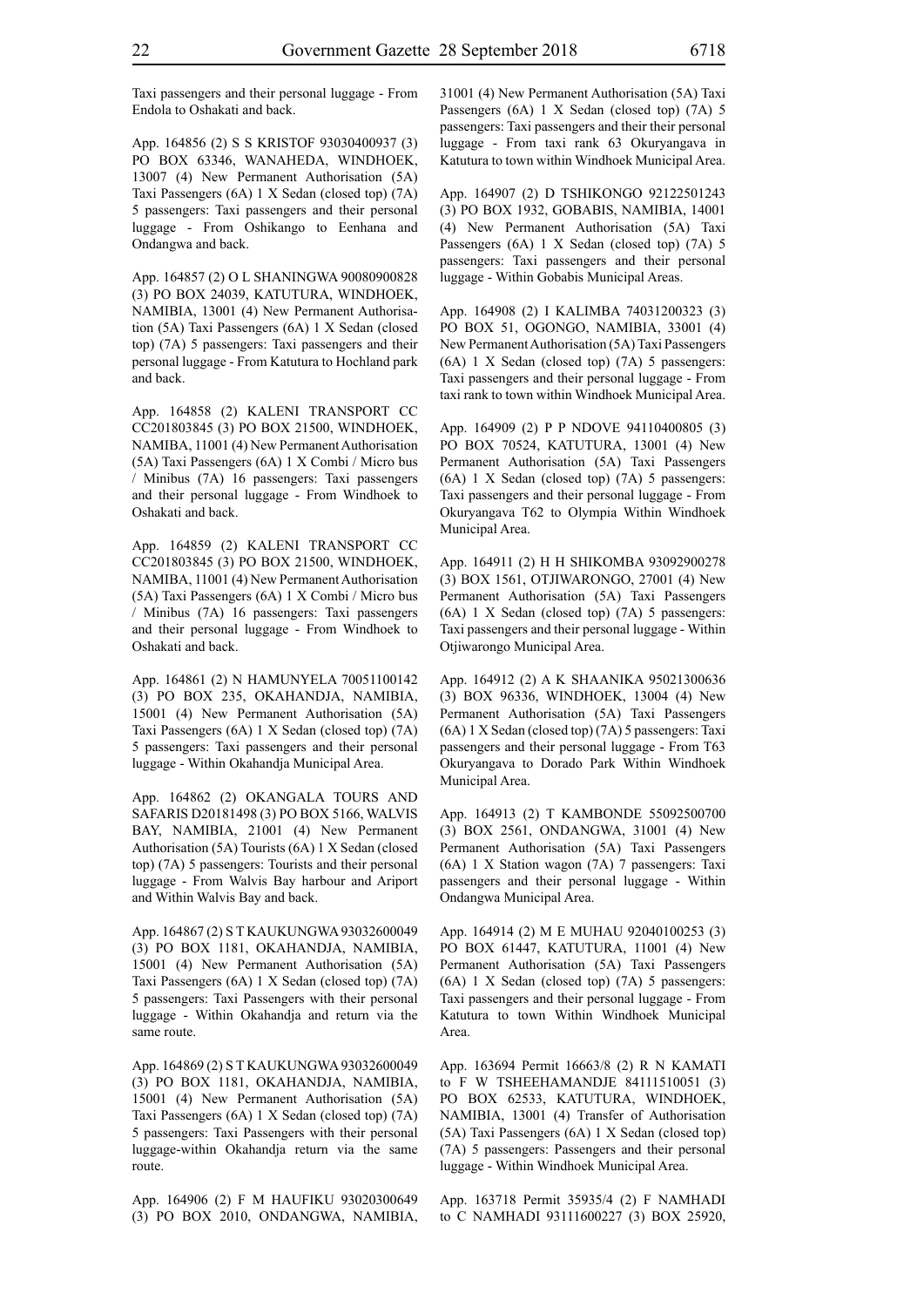WINDHOEK, 11001 (4) Transfer of Authorisation (5A) Taxi Passengers (6A) 1 X Hatch back (7A) 5 passengers: Within the Municipal Area of Windhoek, Rank 80, Ongava street (vicinity of Ongete street).

App. 163746 Permit 7593/1 (2) K E NKANDIH 65033100238 (3) PO BOX 88, OPUWO, NAMIBIA, 9000 (4) Change Route, Particulars etc. (5A) Taxi Passengers (6A) 1 X Combi / Micro bus / Minibus (5B) Taxi Passengers (6B) 1 X Combi / Micro bus / Minibus (7A) 16 passengers: Taxi passengers and their personal luggage - From Otjiwarongo to Opuwo, Oshakati, Windhoek, Katima Mulilo Oranjemund and back the same route. (7B) 16 passengers: Persons and their personal luggage - From (1) Windhoek to Walvis Bay, (2) Oshakati to Opuwo, (3) Windhoek to Katima Mulilo, (4) Oranjemund to Oshakati, and return via the same routes.

App. 163878 Permit 51274/0 (2) BATIS BIRDING SAFARIS NAMIBIA CC. to AMA AFRICA SAFARI CC 201513391 (3) PO BOX 8805, SWAKOPMUND, 0000 (4) Transfer of Authorisation (5A) Tourists (6A) 1 X Station wagon (7A) 10 passengers: Tourists and their personal luggage - From Hosea Kutako International Airport and/or Swakopmund to places within the Republic of Namibia and return. Day Tours within Swakopmund and Walvis Bay.

App. 163930 Permit 58237/4 (2) E M UUSHONA to K A AMBUNDA 92050900201 (3) PO BOX 62533, KATUTURA, WINDHOEK, NAMIBIA, 13001 (4) Transfer of Authorisation (5A) Taxi Passengers (6A) 1 X Sedan (closed top) (7A) 5 passengers: Taxi passengers and their personal luggage - From taxi rank 82 in Goreangab Dam to Town and within Windhoek Municipal Area.

App. 163973 Permit 62122/3 (2) S KIIMBA to A NAKANGOMBE 81122610556 (3) BOX 62533, KATUTURA, WINDHOEK, 13001 (4) Transfer of Authorisation (5A) Taxi Passengers (6A) 1 X Sedan (closed top) (7A) 5 passengers: Taxi passengers and their personal luggage - From taxi 82 Goreganb Dam to town within Windhoek Municipal Area.

App. 164014 Permit 32405/3 (2) E H SHAANIKA to O NASHIMA 83121510584 (3) BOX 25592, WINDHOEK, 11001 (4) Transfer of Authorisation (5A) Taxi Passengers (6A) 1 X Sedan (closed top) (7A) 5 passengers: Passengers and their personal luggage - From Rank 31 Otjomuse to town. Within Windhoek Municipal Area.

App. 164266 Permit 8154/17 (2) K NEGONGO to P T TSHEEHAMANDJE 83060910464 (3) PO BOX 62533, KATUTURA, WINDHOEK, NAMIBIA, 13001 (4) Transfer of Authorisation (5A) Taxi Passengers (6A) 1 X Hatch back (7A) 5 passengers: Passengers and their luggage - Within Windhoek Municipal Area.

App. 164267 Permit 60008/1 (2) P PENGEYO to L H HASHENI 72060100771 (3) PO BOX 7639, KATUTURA, WINDHOEK, 13001 (4) Transfer of Authorisation (5A) Taxi Passengers (6A) 1 X Sedan (closed top) (7A) 5 passengers: Taxi passengers and their personal luggage - From taxi rank 78 in Wanaheda to Town and within Windhoek Municipal Area.

App. 164288 Permit 54921/4 (2) E JONA to L N FREDERICK 97041400123 (3) P.O. BOX 24123, WINDHOEK, NAMIBIA, 11001 (4) Transfer of Authorisation (5A) Taxi Passengers (6A) 1 X Hatch back (7A) 5 passengers: Passenger and their personal luggage - From rank 80 Okuryangava to Town within Windhoek Municipal Area

App. 164717 Permit 60565/1 (2) S IIFO to K E MWIYA 86121300442 (3) PO BOX 60671, KATUTURA, WINDHOEK, NAMIBIA, 11001 (4) Transfer of Authorisation (5A) Taxi Passengers (6A) 1 X Hatch back (7A) 5 passengers: Taxi passengers and their personal luggage - From taxi rank No. 78, Goreangab Dam to Wernhil Park taxi rank in town and return.

App. 164768 Permit 62728/0 (2) G M SHIKONGO to F T NIIPELE 89092900656 (3) PO BOX 906, OSHAKATI, NAMIBIA, 33001 (4) Transfer of Authorisation (5A) Taxi Passengers (6A) 1 X Sedan (closed top) (7A) 5 passengers: Taxi passengers and their personal luggage - From Ondangwa to Oshakati - Oshikango and return

App. 164833 Permit 62301/1 (2) S D LUZEYI PHILLIP to S N NYAMBE 80112310508 (3) PO BOX 70641, KHOMASDAL, 11008 (4) Transfer of Authorisation (5A) Taxi Passengers (6A) 1 X Sedan (closed top) (7A) 5 passengers: Passengers and their luggage - From 7de Laan in Otjomuise to various places within Windhoek Municipal Area.

App. 164887 Permit 63591/0 (2) K T ALBERTS to D P B MOUTON 79052510636 (3) BOX 1801, WALVIS BAY, 21001 (4) Transfer of Authorisation (5A) Bus Passengers (6A) 1 X Combi / Micro bus / Minibus (7A) 14 passengers: Passengers as well as their personal luggage - From Walvis Bay (designated Bus Stop by the Municipality) to Windhoek (disignated Bus Stop by the Municipality) and return.

App. 164918 (2) B H KAMATI 90031900305 (3) P.O BOX 7163, OSHAKATI, 33001 (4) New Permanent Authorisation (5A) Taxi Passengers (6A) 1 X Sedan (closed top) (7A) 5 passengers: Taxi passengers with their personal luggage from Outapi, Okalongo to Ongenga town return via the same route.

App. 164919 (2) P MURONGA 78040400368 (3) PO BOX 825, RUNDU, NAMIBIA, 44001 (4) New Permanent Authorisation (5A) Taxi Passengers (6A) 1 X Sedan (closed top) (7A) 5 passengers: Taxi passengers with their personal luggage - Within Rundu Municipal Area.

App. 164922 (2) P MURONGA 78040400368 (3) PO BOX 825, RUNDU, NAMIBIA, 44001 (4) New